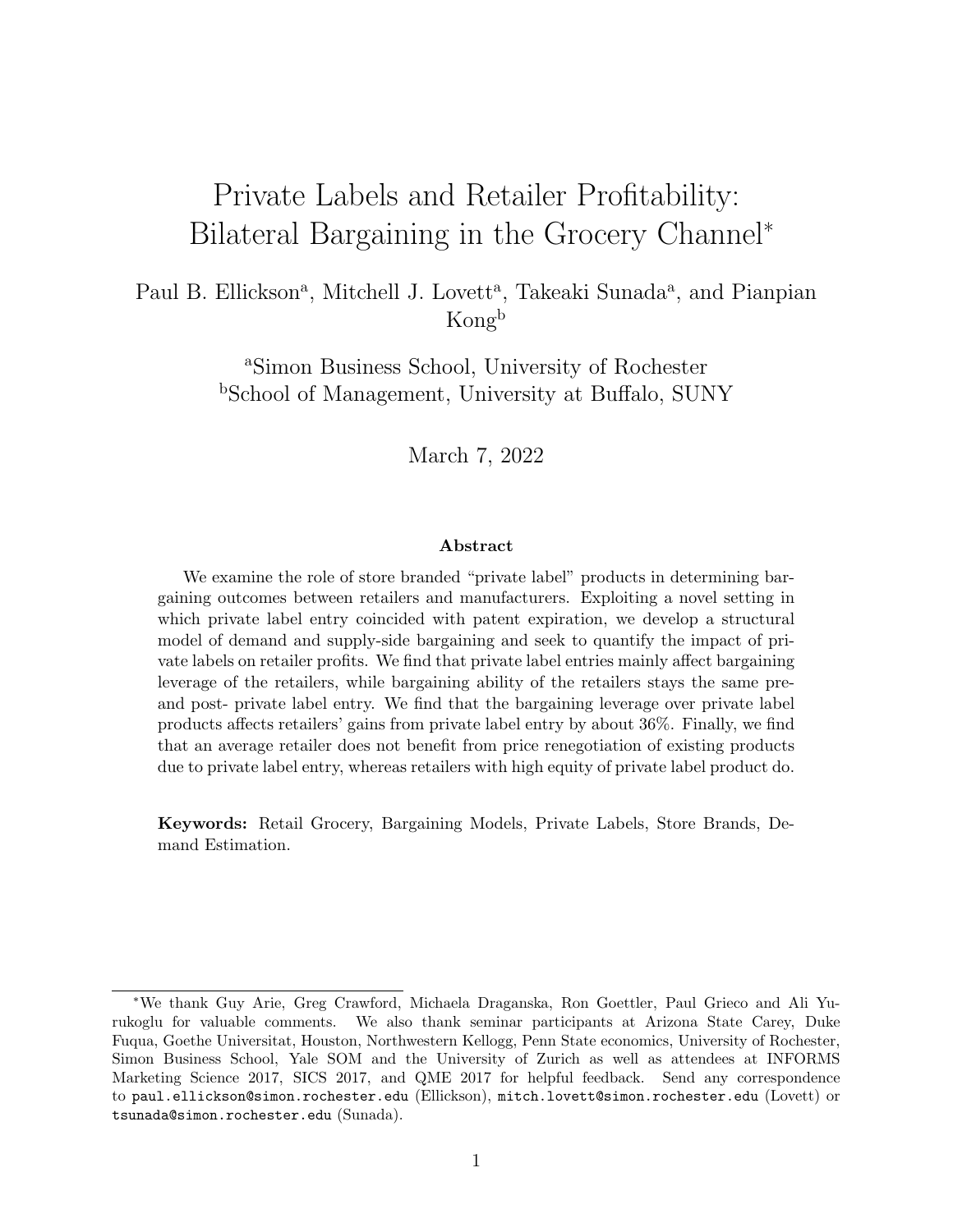# 1 Introduction

Private labels are an important source of retailer revenues and profits. They generated \$98 billion in U.S. food and grocery sales in 2012, or 17.1% of total revenues (Schultz, 2012; Nielsen Global Survey, 2012). The impact of private label brands on retailer category profits can come directly from the private label sales themselves or indirectly through improved negotiating positions with national brands. Direct profits increase because private labels can attract new consumers or higher consumption through lower prices; higher margins are another benefit. Indirect profits arise because the store brand can play a strategic role in negotiations with manufacturers and increase the retailers' share of channel profits (Scott Morton and Zettelmeyer, 2004). A private label improves the retailer's bargaining position by reducing the forgone profits if negotiations with manufacturers fail, generating a bargaining benefit via more favorable margins on the competing branded products.<sup>1</sup>

In this paper, we measure the influence of private label entry on bargaining outcomes and quantify the gains of retailers from private label entry that are attributed to bargaining and to the direct profit from simply adding more options. Our empirical analysis exploits a unique setting where private label entry was legally constrained by patent protection that expired during our sample window. Therefore, we are able to observe how retailers and manufacturers behave both with and without competition from private label products, and isolate the factors that drive changes in their conduct. Further, because our data contains many retailers, we observe variation in the quality and positioning of the various private label brands. After the patent expiration, this quality variation yields exogenous variation in the shock to negotiating positions that different retailers experience. To leverage this unique source of variation, we build a model of consumer demand and supply-side bargaining in a hot prepared beverage category. We estimate the model using weekly, chain-level data from 72 retail market areas. We then conduct counterfactual exercises that quantify the impact

<sup>&</sup>lt;sup>1</sup>A third benefit argued for store brands is store or store brand loyalty that increases traffic to the store. Our data limits our ability to speak to this potential benefit and so, beyond effects through changes in the draw from the outside good, we do not claim to capture such benefits in this study.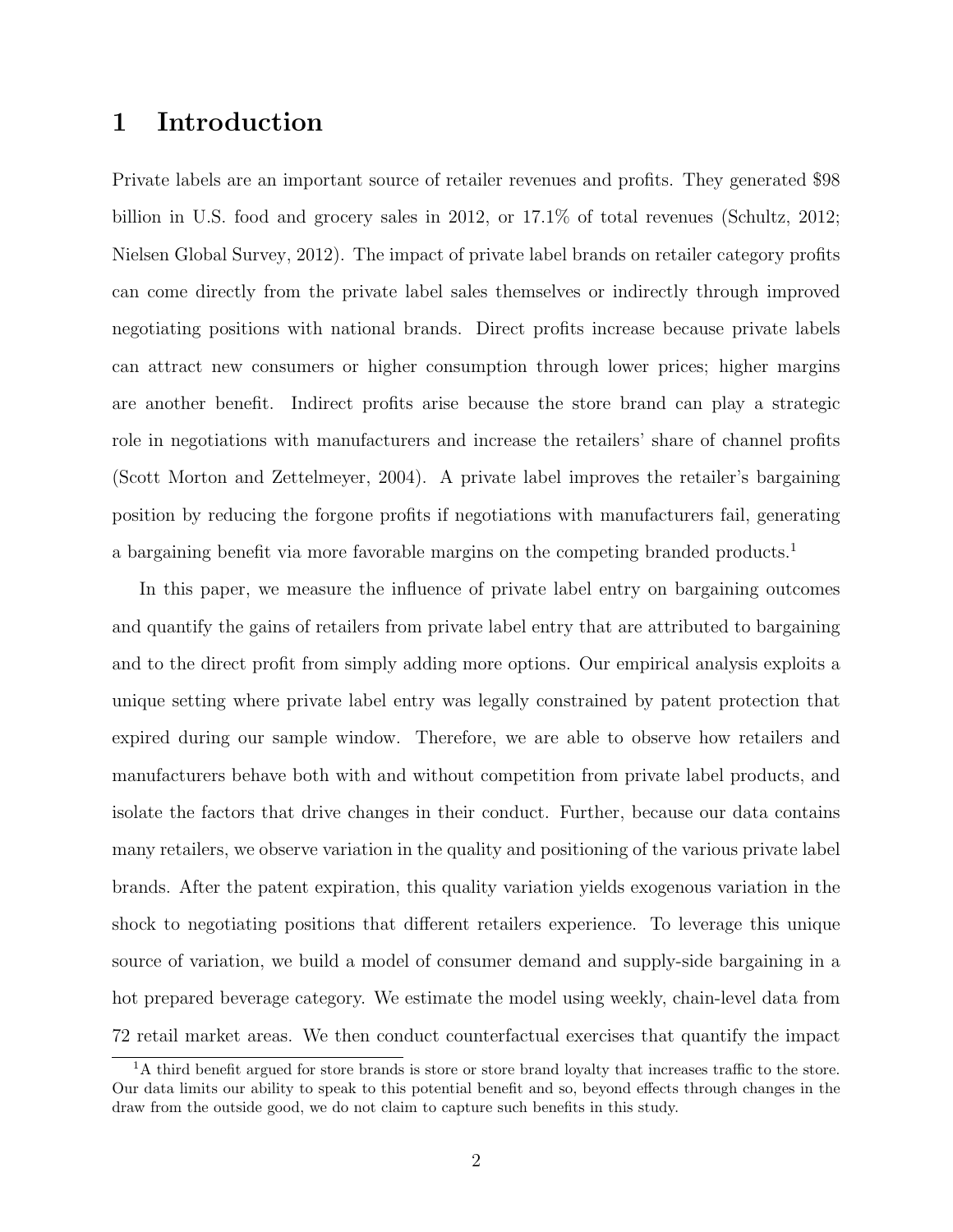of private label products on bargaining outcomes, comparing the bargaining benefit to the direct category expansion benefit of introducing private labels.

As noted above, our empirical strategy involves exploiting a unique setting.<sup>2</sup> In the focal category, innovation created a new super-premium segment. The category had three existing product segments, all of which have wide penetration of private labels. The dominant brand in the new super-premium segment held a patent that legally foreclosed private label entry into that segment.<sup>3</sup> Competitive entry was essentially blocked until four years into our data period (which tracks the category practically from inception), creating a "before and after experiment." To fully exploit this source of variation, we develop a structural model of demand and supply that can control for confounding factors in the competitive environment (e.g., cost changes, new product entries, continued market expansion, and evolving substitution patterns) and reveal how private labels shaped bargaining outcomes.

While providing a unique setting for analyzing private label competition, the category presents some challenges on the demand side. First, a central dimension of competition in this market is brand variety, so it will be important to include the full set of brands offered. Second, since this was a new innovation with new products (that we observe almost from inception), availability of the products was often limited, especially in the early periods. Finally, product consumption requires a complementary hardware investment. Consumers who did not own this appliance could not consume the products. Ignoring these market features could lead to large biases in our demand estimates. Getting the demand system right is critical, as it drives all subsequent inference. We address all three concerns by extending Bruno and Vilcassim (2008) and developing a random-coefficient, discrete-choice demand system that accounts for availability and ownership by simulating individual consumers and aggregating up to observed shares (availability and ownership are tied to the data via aggregate moments of each). We demonstrate that the model yields flexible substitution

<sup>2</sup>Due to data licensing agreements, the brands, category, and retailers cannot be revealed.

<sup>3</sup>The dominant brand was also the "category captain" in many retailers, adding to its dominant position (Nijs et al., 2013). The category captain coordinates with the retailer to manage the selection and display of a given product category. It is typically one of the leading national brands.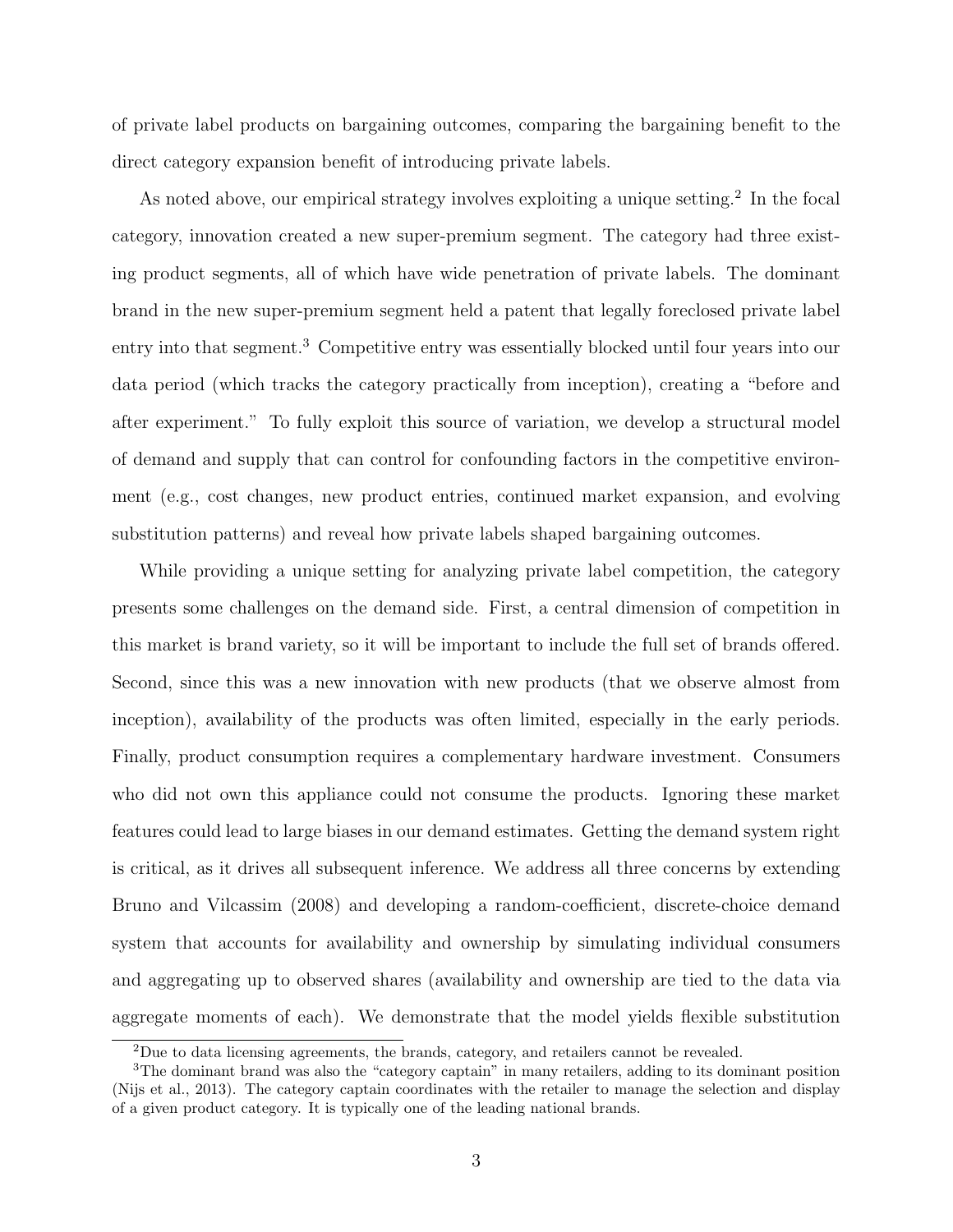patterns that capture key market features, including substitution between the super-premium segment and other segments and variation in the private label brand equities.

Turning to the supply side, we must first recover wholesale prices, as these are not observed in the data. To do so, we assume that retailers behave as monopolists and then use the first order conditions from the retailer's profit maximization problem to solve for the wholesale prices that rationalize retailer decisions (Bresnahan, 1987; Werden and Froeb, 1994). We find that these recovered wholesale prices decline in the period after the patent expiration as one would expect if the bargaining benefit were meaningful.

These inferred wholesale prices are then the focus of our bargaining model. We further assume that retailers and manufacturers bargain over linear contracts that determine these "transfer prices." Following the recent literature, we model the retailer-manufacturer vertical contracting relationship as a 'Nash in Nash' bargain, focused on determining the wholesale price that splits the gains from trade. Using the inferred wholesale prices, we recover the bargaining power (ability) parameters and manufacturer cost parameters that rationalize the observed outcomes. To do so, we compute both the profits that each party achieves under agreement and the profits that would obtain should they fail to reach one. The observed wholesale prices maximize the Nash product, as indexed by the power parameters. Private label products provide a key source of variation in the disagreement payoffs that define the gains from trade.

To estimate this bargaining model, we modify the empirical approach developed by Grennan (2013), which allows us to recover the distribution of bargaining parameters for each retailer-manufacturer pair. We find that retailers' bargaining ability is relatively low against manufacturers and also does not change significantly after the patent expiration (private label entry). Thus, we find that bargaining outcomes are driven primarily by the bargaining leverage (position) of the retailers. We then conduct counterfactual exercises that quantify the retailers' gain from private label entry attributed to their bargaining position. We find that bargaining positions over private label products (i.e. who manufacturers the private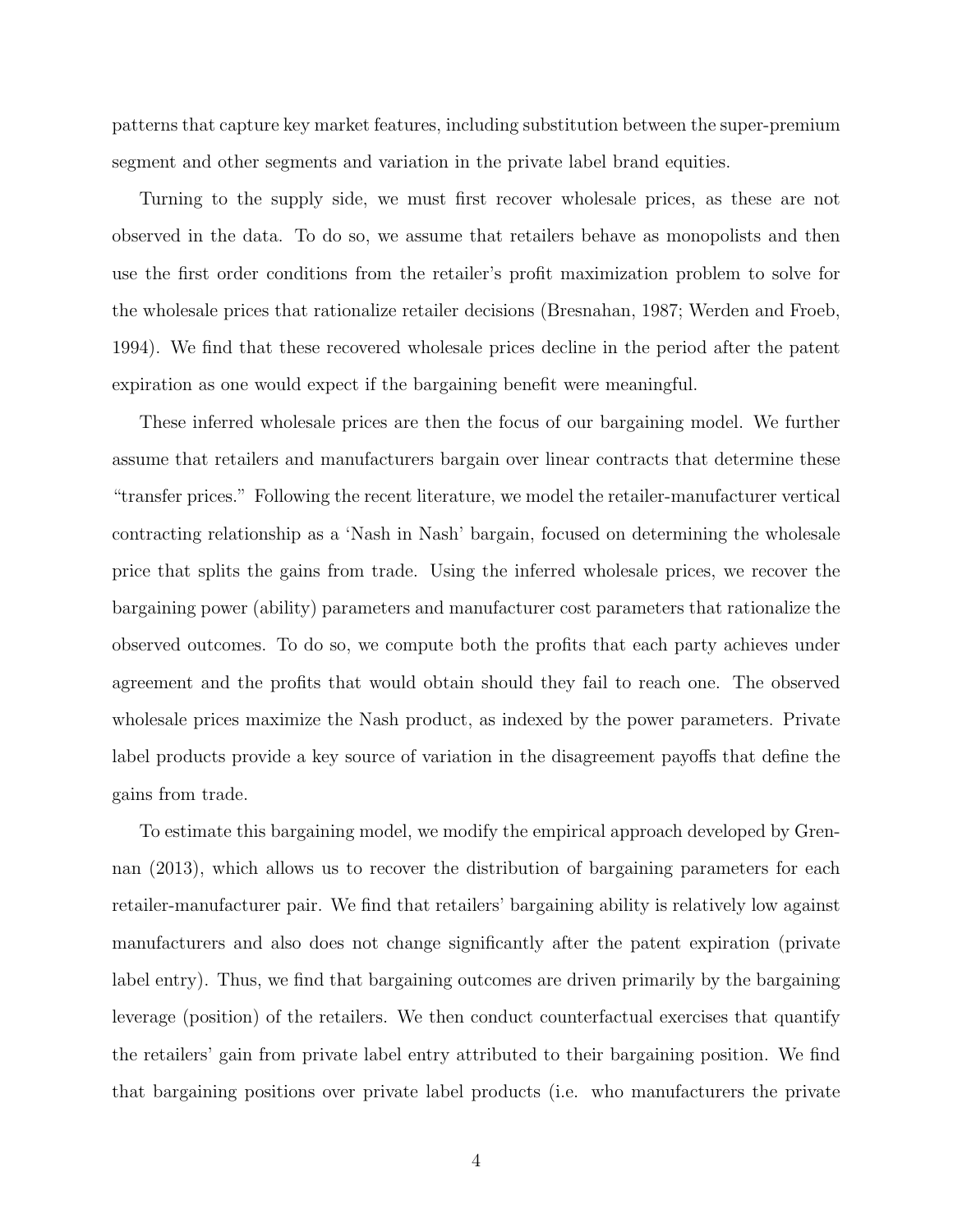label product) have a substantial impact on the retailers' gains from private label entry. In the scenario in which retailers have to rely on the branded firm to manufacturer their private label product, the retailers' gain from private label entry is lower by 36%, compared to the scenario in which retailers use independent suppliers to manufacturer their private labels. Regarding bargaining positions over existing, branded products, we find that price renegotiation of existing products due to private label entry will not benefit an average retailer. We find that when wholesale prices are adjusted due to private label entry, retailers' gains from private label entry is lower by about 14.3% on average, compared to the scenario of no price renegotiation. We find substantial heterogeneity around the average, however, and retailers with higher equity of private label products tend to gain more from bargaining thanks to the higher disagreement payoffs that the popular private label product provides.

Our research relates to several streams of literature in both marketing and economics. First, we contribute to the literature on private labels, which includes seminal papers by Hoch and Banerji (1993) and Dhar and Hoch (1997) that identified and cataloged the determinants of private label success, and sought to explain why their penetration varied across retailers. Hansen et al. (2006) investigate whether consumer tastes for store brands are correlated across categories, or are driven more by category-specific factors. They find strong evidence of the former relative to the latter. Sayman et al. (2002) study how private labels are positioned vis-a-vis national brands, and Scott Morton and Zettelmeyer (2004) show how private labels allow the retailer to carry closer substitutes to national brands than otherwise and that this arises because of the incentives national brands face in negotiating with retailers.

A few papers have studied questions more directly related to the bargaining benefit of private labels per se. Pauwels and Srinivasan (2004) examine the impact of store brand entry on the relative margins of retailers and suppliers, as well as their role in shifting consumer demand. They examine four categories in the Dominick's Finer Foods retail chain and find that retailer margins improve, but that category sales only rarely expand upon store brand entry. Similarly using Dominick's data on the oats category, Chintagunta et al.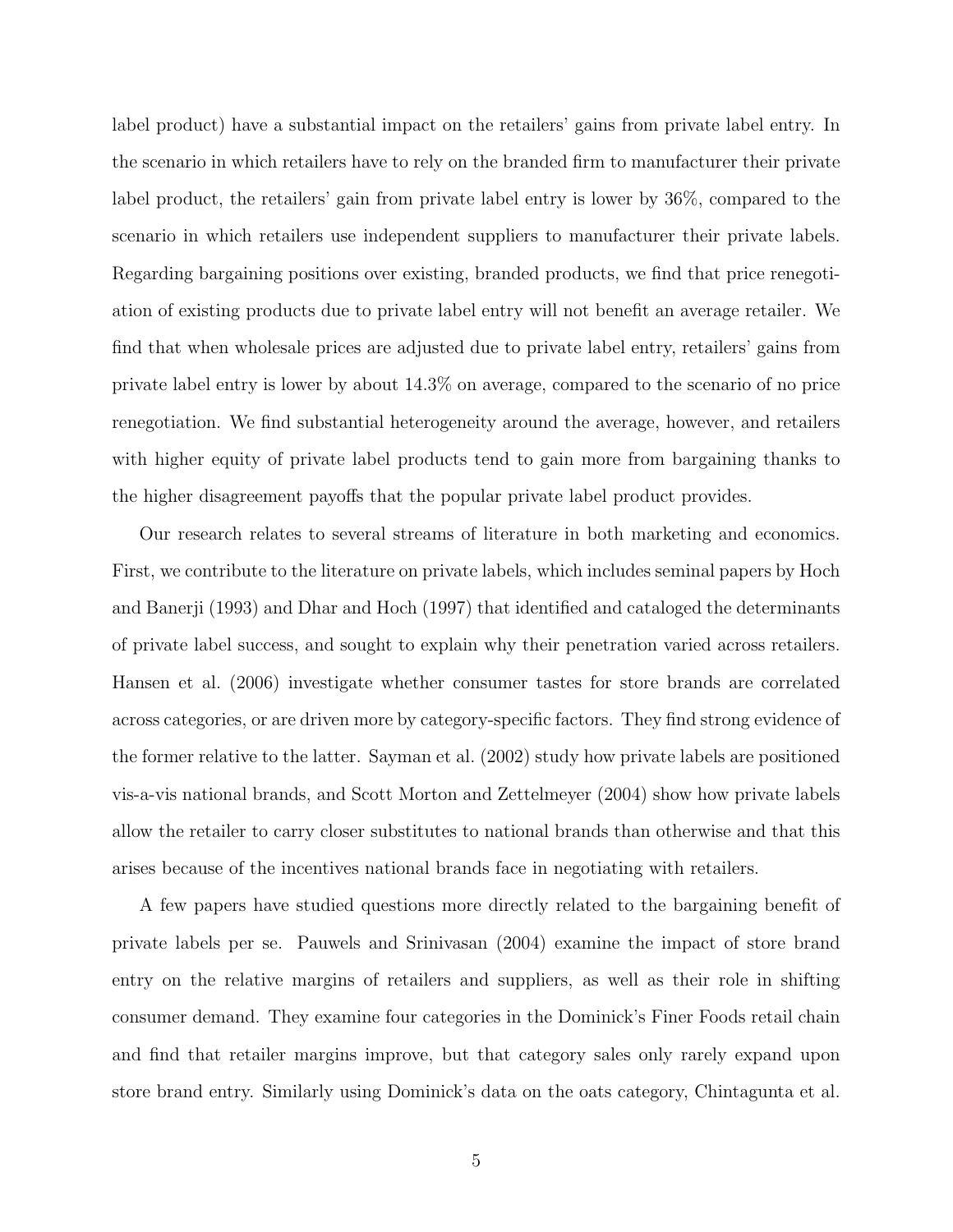(2002) empirically analyze how private labels change conduct in the channel, as well as how this conduct translates through to retailer pricing decisions. They find that post entry manufacturers' accommodate so that Dominick's average weekly margin increased by around 3%, but that consumers tastes do not change post entry. Meza and Sudhir (2010) again use Dominick's data, but for the breakfast cereal market, and examine how private labels affect bargaining power, and ask whether and how retailers can use prices to strategically influence this negotiation. They find that bargaining power increases as evidenced by lower wholesale prices on imitated national brands, but that strategic pricing is less clearly evidenced in the data. We add to this literature along three key dimensions. First, our setting lets us exploit the patent expiration to evaluate behavior with and without exogenous private label exclusion. Second, we implement a full bargaining model specification that allows us to generate counterfactuals to investigate the causal effects of private labels and isolate the bargaining component of the private label benefit. Third, we expand the investigation from a single retailer to 54 different retailer banners and 72 different retail market areas, allowing us to describe the distribution of private label bargaining and category expansion benefits across varying private label brand qualities.

Our bargaining model draws upon the theoretical literature on bilateral Nash bargaining (Nash, 1950; Rubinstein, 1982), which includes the theoretical development of the 'Nash in Nash' bargaining solution for most applied work by Horn and Wolinsky (1988) and recent developments by Collard-Wexler et al. (2019). In doing so, we contribute to the growing stream of empirical literature on bargaining models, which includes papers by Misra and Mohanty (2006), Ho (2009), Draganska et al. (2010), Crawford and Yurukoglu (2012), Grennan (2013), Ho and Lee (2017), Gowrisankaran et al. (2014), and Crawford et al. (2018). This work is also related to a broader empirical literature on vertical contracting, which includes important contributions by Villas-Boas (2007) and Bonnet and Dubois (2010), among several others. Noton and Elberg (2018) model bargaining between retailers and manufacturers in the Chilean market for low and ground coffee, focusing on the impact of supplier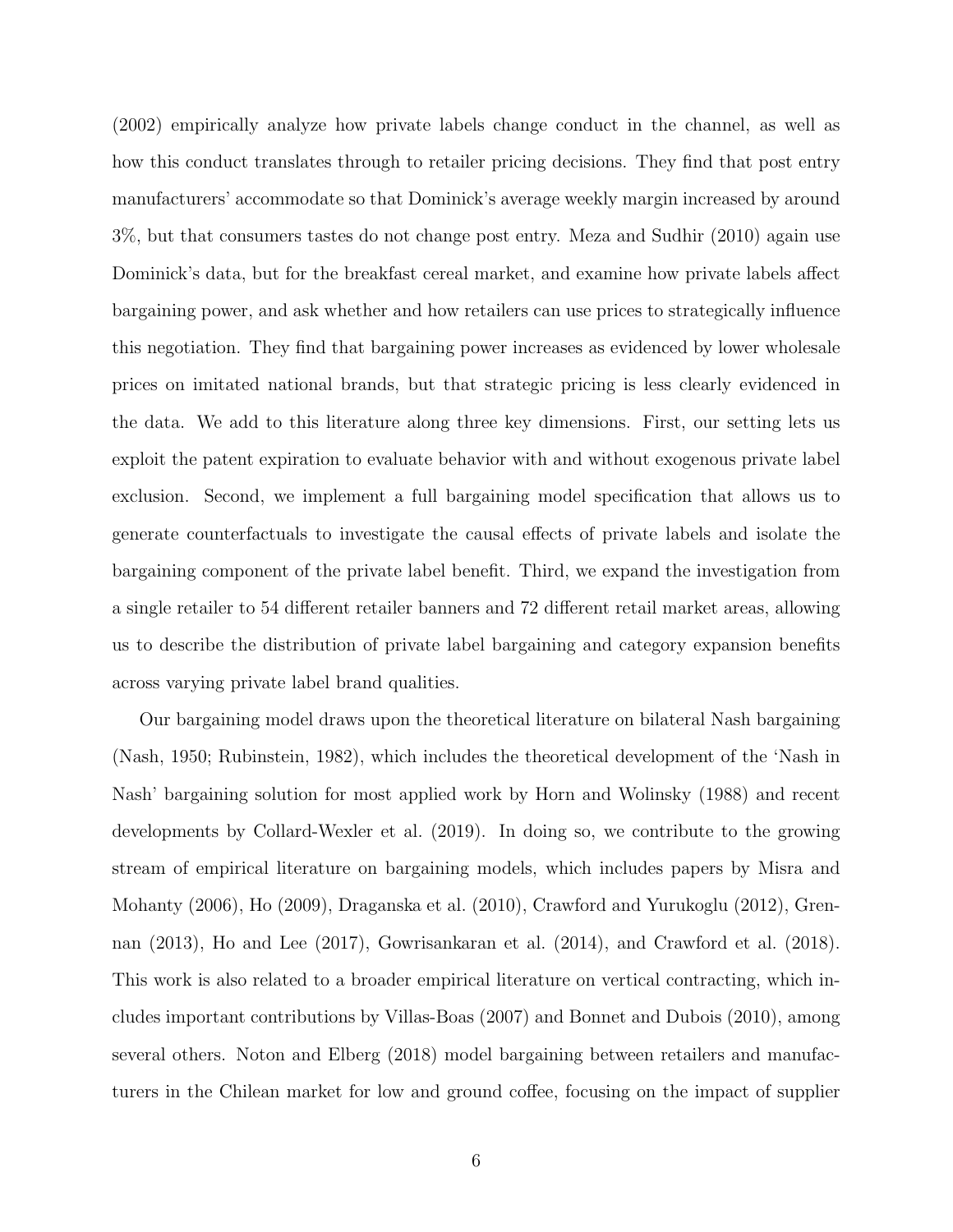size on the split of channel profits. Contrary to conventional wisdom, they find that small suppliers often attain shares of the channel surplus on par with the largest supplier. In the paper most closely related to ours, Draganska et al. (2010) empirically model the bargaining problem between retailers and manufactures in the German market for ground coffee, seeking to quantify the sources of heterogeneous bargaining power and determine whether they have shifted over time. They find that store brand entry, per se, does not increase bargaining power, but that store brands positioned closer to national brands tend to have stronger bargaining power. They also find that bargaining positioning has little impact on profits.

Our contribution to the broader bargaining literature goes well beyond a new application of the model. Our unique setting of the patent expiration allows a test of sorts of the bargaining model itself. Specifically, we are able to evaluate how well the model captures the way private labels shift bargaining *position* as compared to needing to capture the change in bargaining outcomes through bargaining power (ability), a shift that seems unlikely to actually occur at the point of the patent expiration. We find that indeed the bargaining model can capture the change through bargaining position with changes in the average bargaining power before versus after the patent expiration being very small and insignificant. This provides new evidence that bargaining models can capture fundamental aspects of supply behavior under even large exogenous shifts in the supply arrangements.

The paper is organized as follows. In section 2, we describe the data used in our empirical study and provide an overview of the context, which is disguised due to licensing restrictions. The model and estimation are described in section 3. We present the results of our estimation in section 4 and conduct counterfactual exercises in section 5. Section 6 concludes.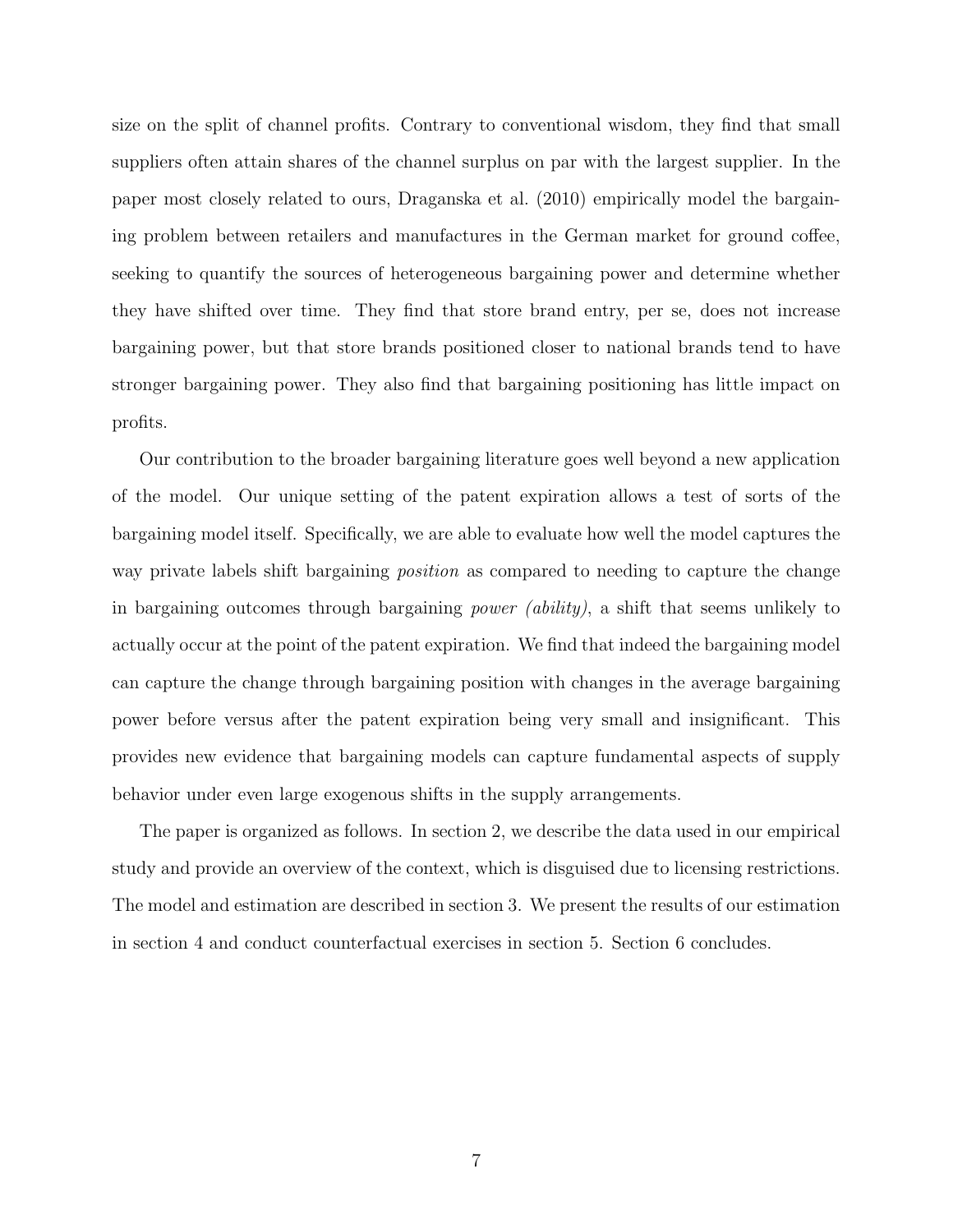### 2 Data and Setting

The data are drawn from IRI's point of sale (POS) database and cover a period of over 6 years in the 2000's and 2010's. The data cover 72 U.S. retailer-market areas (RMAs) and include 54 distinct retail banners. Retailer-market areas are geographic trading areas defined by IRI in conjunction with the retailer, and roughly correspond to retailer divisions. Retailer divisions are usually organized around regional distribution centers, which typically serve up to a few hundred individual stores. The data we have access to contain information only about the retailer and not other competing retailers in the market area.

For each RMA, we observe weekly, SKU-level data on sales, price per serving and merchandising variables, each aggregated up from the individual store level to the RMA. Rather than working with individual SKUs, we aggregate up to the product segment-brand level. With this aggregation, a brand with products in more than one segment has multiple options, one for each segment. We include four segments, which we label: low (L), main (M), premium (P), and super-premium (S). Although the segments are primarily differentiated vertically, both the top and bottom product segments also have some horizontal differentiators related to convenience.

The super-premium product segment is dominated by one manufacturer (the patentholder). The dominant brand (also labeled brand D) operates a number of sub-brands with common pricing and promotion schedules. In the analysis we have aggregated these to a single brand. In addition, in the super-premium segment, the dominant brand has various relationships with legacy brands (with existing positions in the low, main and premium segments) that otherwise appear distinct to the consumer. We categorize the brands into four relationships: owned, licensee, partner, independent.

To construct our market definitions and to handle elements of our model addressing choice sets, we include some additional data. In particular, we use the standard volume (ACV) weighted product distribution measure, our key proxy for product availability at the RMA-level. In addition to the aggregate POS data, we include cross-tabulations drawn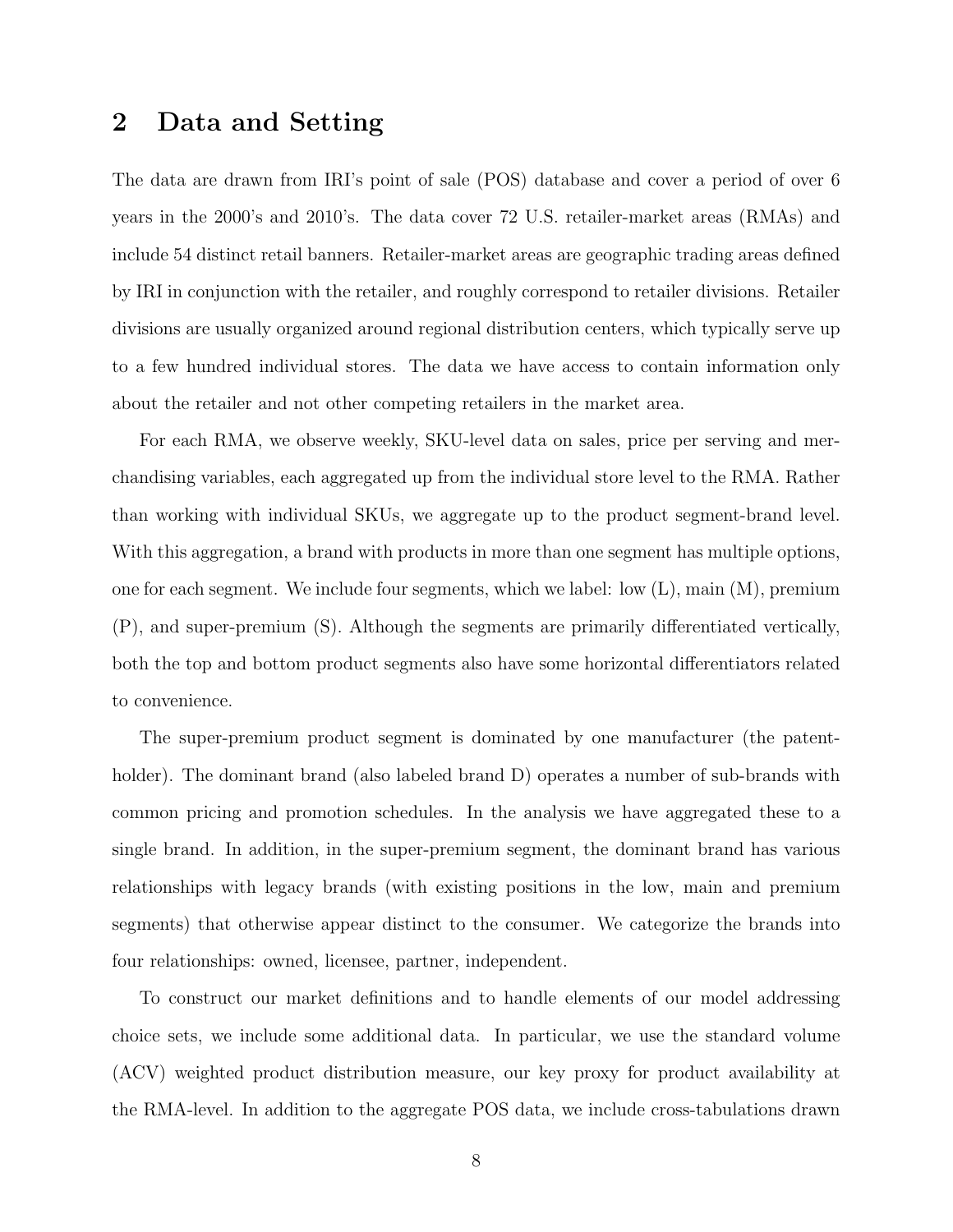from the IRI individual panelist data. We use the panelist cross-tabs in two ways related to market defitions. First, the panel provides an estimate of the number of shoppers in each RMA. We use this to construct our measure of market size. We define the size of the market to be the number of shoppers times the number of days per week (7) times a scaling factor related to per capita purchases in the focal category in that RMA, which we obtain from the average daily purchases in that market per shopper. Second, we develop a proxy for ownership of the complementary appliance based on the annual percent of shoppers (in each RMA) who have purchased any products from the super-premium category in the previous 12 months. We then use these yearly values from the panelist data to impute weekly observations of ownership at the RMA-weekly level. The details of this imputation are available in appendix A.

Finally, we obtain information on relevant input prices. These prices are available at the monthly level. Because most of the input prices are highly correlated, we include two inputs. Input 1 is priced slightly higher than input 2. During the observation period, both input prices increase and then fall, with the peak prices occurring a three years into the sample period. These input prices serve as shifters for the manufacturing costs.

Our final sample is selected to include RMA-week-segment-brand cases with a reasonable level of distribution. Details of the sample construction are presented in appendix A.

#### 2.1 Category Description

Figure 1a shows the evolution of the four product segments over time. The horizontal axis is delineated in weeks, starting at the beginning of our sample. The vertical axis is national dollar sales. While there is clear seasonality in sales over the course of any given year, the stability of the three traditional segments (L, M, and P) is clear. Main and premium command relatively equal dollar shares of the overall market, while low lags far behind. The most dramatic feature of the graph is the meteoric rise of the super-premium segment, which starts essentially from scratch, yet becomes the largest overall segment by the end of the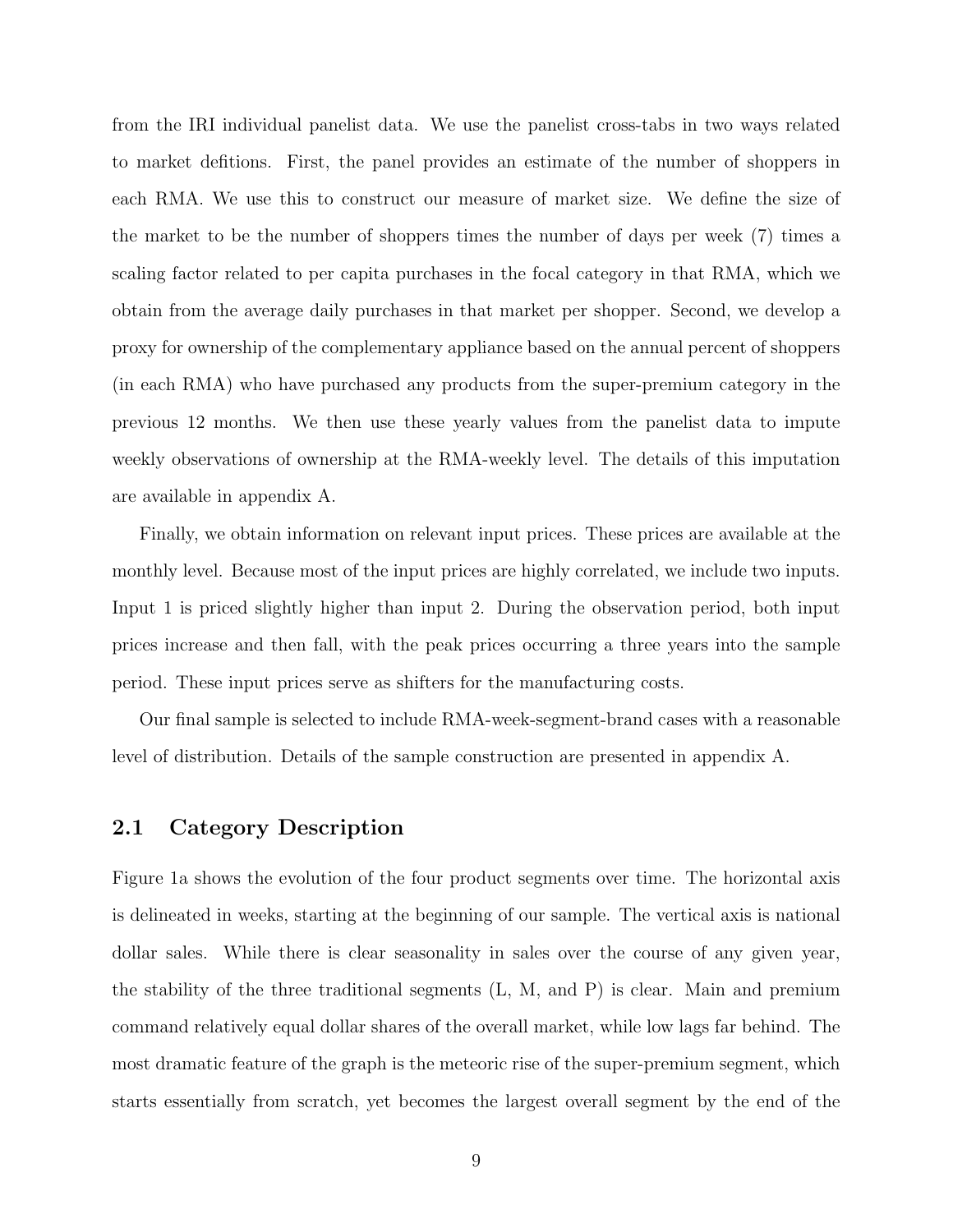

(a) National Category Sales by Segment (b) Super-Premium Product Sales Figure 1: Category Sales

sample period.

Figure 1b focuses on the super-premium segment alone, revealing the dominant brand's sales position relative to its other partners and licensees (before patent expiration) as well as the sharp growth of the private label brands that entered when the patents expired (week 246 in the figure).

While private labels were nearly uniformly available in all segments apart from the superpremium segment, private label entry in super-premium was restricted prior to patent expiration. We present the timing of entry by private label brands in Figure 2a, which contains a histogram characterizing the timing of private label entries over the sample period. The vast majority of entries occurred within plus or minus four weeks of patent expiration, with the ones entering just before the patent expiration being manufactured by the dominant brand (i.e., the owner of the dominant brand manufactured the private label for the retailer). Note also that there is another group of retailers that chose to launch private labels about a year later instead and yet another group that entered long before patent expiration, apparently in violation of the patent. In the data, these early entrants withdrew the products shortly after entry, with press reports indicating that at least one of these firms faced litigation. In total, all but seven RMAs launched a private label during our data period. Note that because our study answers the primary research question by evaluating the counterfactual if the private label were not launched, this implies limited scope for selection concerns regarding the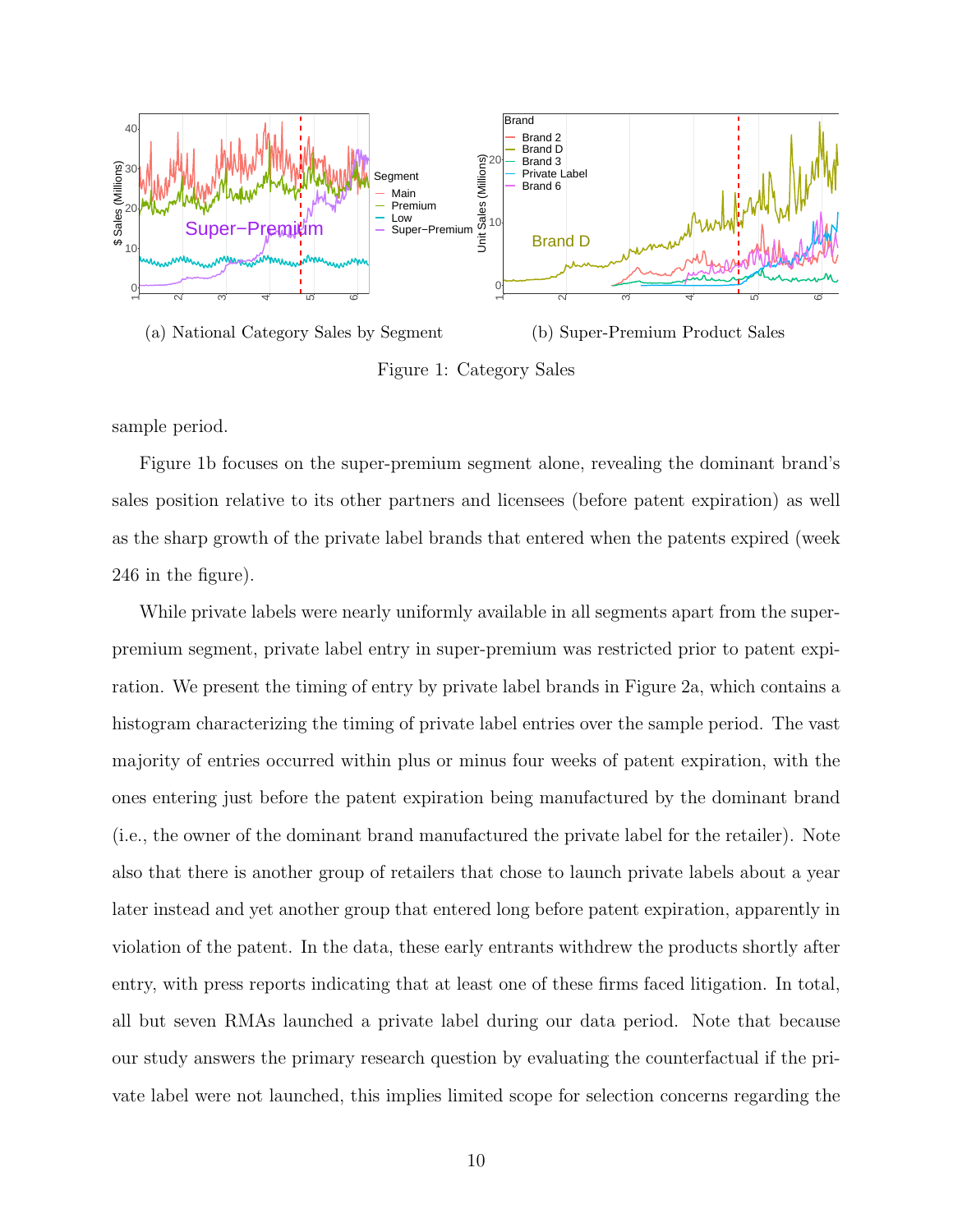decision of whether to launch a private label.

### 2.2 Weekly Data for Demand Estimation

In total our data contain 72 retail market areas and 54 unique grocery banners. The data span 326 weeks, but some RMAs are missing in the first year. As a result, we have 22,116 weekly RMA observations. The number of segment-brands varies across weeks from 16 to 57 and generally increases over time, as new super-premium brands are added to the product mix. In total, we have 615,424 observations at the RMA-week-segment-brand level.

Table 1 presents summary statistics for prices and sales in the super-premium segment. The information is split into the year before, and after, the patent expiration. The first row contains all brands, so that the number of brands differs between the pre and post patent period. Both a large growth in sales as well as an overall decline in prices is clear. The second row drops the private label, which suggests that the average price decline is not simply due to the private label itself. The third row considers a set of brands that were in the market at least half the year before the patent expired. In this way, the set of brands is constant. Again, prices fall and sales increase, though both changes are further muted. The next set of rows examine sample individual brands; specifically, the ones included in the the "Same Brands Pre/Post" row. Most of these brands decline in price and increase in sales.

Table 2 presents information about the distribution of the number of super-premium brands across RMAs during the two-year window bracketing patent expiration. The first row corresponds to all super-premium brands and reveals that the average number of brands that sold super-premium products the year before the patent expired was 6.9, whereas after it was 12.8, so that more than 6 brands were added on average. The next three rows consider the number of brands in three price tiers: low being less than 60 cents, mid between 60 and 75 cents, and high greater than 75 cents. Brand entry was somewhat concentrated in the lower price tiers, with on average 2.9 brands added to the lowest tier, 1.5 to the middle tier, and 1.4 to the top tier. The lower tier added the private label as well as some brands that shifted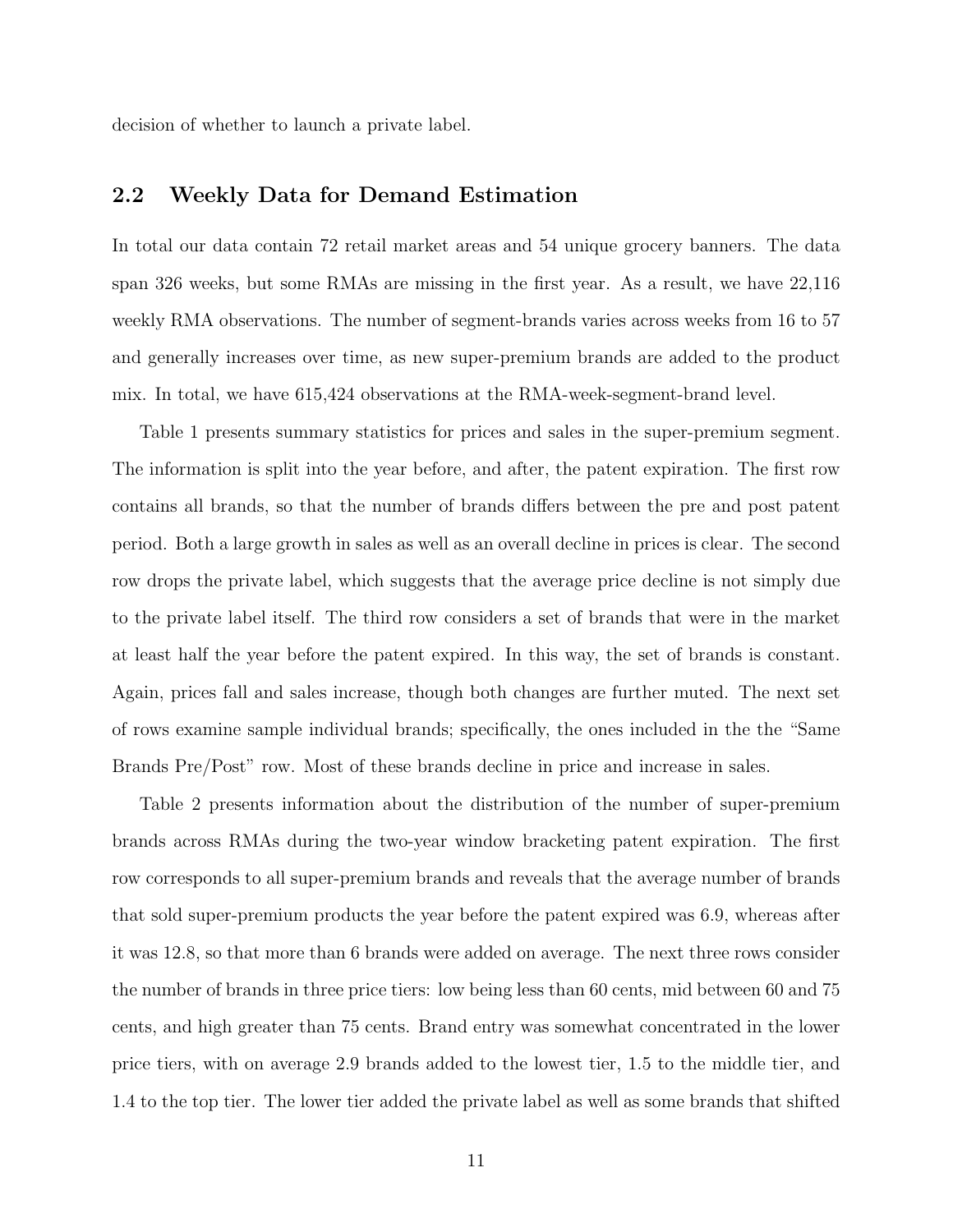down market over time. Beyond these changes in products and their positioning, we also note that the amount of merchandising (display) did not meaningfully change between the pre and post periods, with the median slightly decreasing and the mean slightly (approximately 1 percentage point) increasing and that the level of display is very modest with an average around 7-8%.

|                      | Pre          |            |              | Post       |              | % Change In |  |
|----------------------|--------------|------------|--------------|------------|--------------|-------------|--|
|                      | Weekly Sales | Avg. Price | Weekly Sales | Avg. Price | Weekly Sales | Avg. Price  |  |
| All Brands           | 18.641       | 0.69       | 32,270       | 0.65       | 73%          | $-6\%$      |  |
| All Brands Except PL | 18,611       | 0.69       | 29,383       | 0.66       | 58%          | $-4\%$      |  |
| Same Brands Pre/Post | 18,400       | 0.69       | 25,559       | 0.67       | 39%          | $-2\%$      |  |
| Brand D              | 9.419        | 0.66       | 13.284       | 0.63       | 41%          | $-4\%$      |  |
| Brand 1              | 1.097        | 0.69       | 793          | 0.74       | $-28\%$      | 6%          |  |
| Brand 2              | 3.442        | 0.66       | 4.584        | 0.64       | 33%          | $-4\%$      |  |
| Brand 3              | 927          | 0.67       | 1.240        | 0.64       | 34%          | $-4\%$      |  |
| Brand 4              | 1.313        | 0.69       | 993          | 0.73       | $-24%$       | 6%          |  |
| Brand 5              | 283          | 0.56       | 430          | 0.53       | 52%          | $-6\%$      |  |
| Brand 6              | 2.255        | 0.89       | 4.235        | 0.84       | 88%          | $-6\%$      |  |

Table 1: Avg. Super-Premium Weekly Unit Sales and Sales Weighted Prices for Pre and Post Patent Expiration.

|                         | Pre        |      |              | Post       |      |            |
|-------------------------|------------|------|--------------|------------|------|------------|
|                         | 1st Quart. | Mean | 3rd Quart.   | 1st Quart. | Mean | 3rd Quart. |
| All Price Tiers         |            | 6.9  |              |            | 12.8 |            |
| Price $< 0.60$          |            | 0.9  |              |            | 3.8  |            |
| Price in $(0.60, 0.75)$ |            | 4.5  | $\mathbf{G}$ |            | 6.0  |            |
| Price $>0.75$           |            | 1.5  | 9            |            | 2.9  |            |

Table 2: Distribution of Number of Super-Premium Brands Across RMAs for Pre and Post Patent Expiration

### 2.3 Quarterly Data for the Bargaining Model

In this section, we first briefly describe the estimation sample for the supply side estimation before providing some description of that data. We aggregate to the quarterly level to better match the decision frequency of the negotiations over wholesale prices. We focus on the period of stable distribution among super-premium products (quarters 7 to 17) and include only super-premium products in our bargaining analysis to reduce the computational complexity. Although some substitution exists between the super-premium segment and the other segments, this substitution is relatively small. Finally, we drop some cases due to problems in the quarterly aggregation (e.g., too few observations in a quarter). The details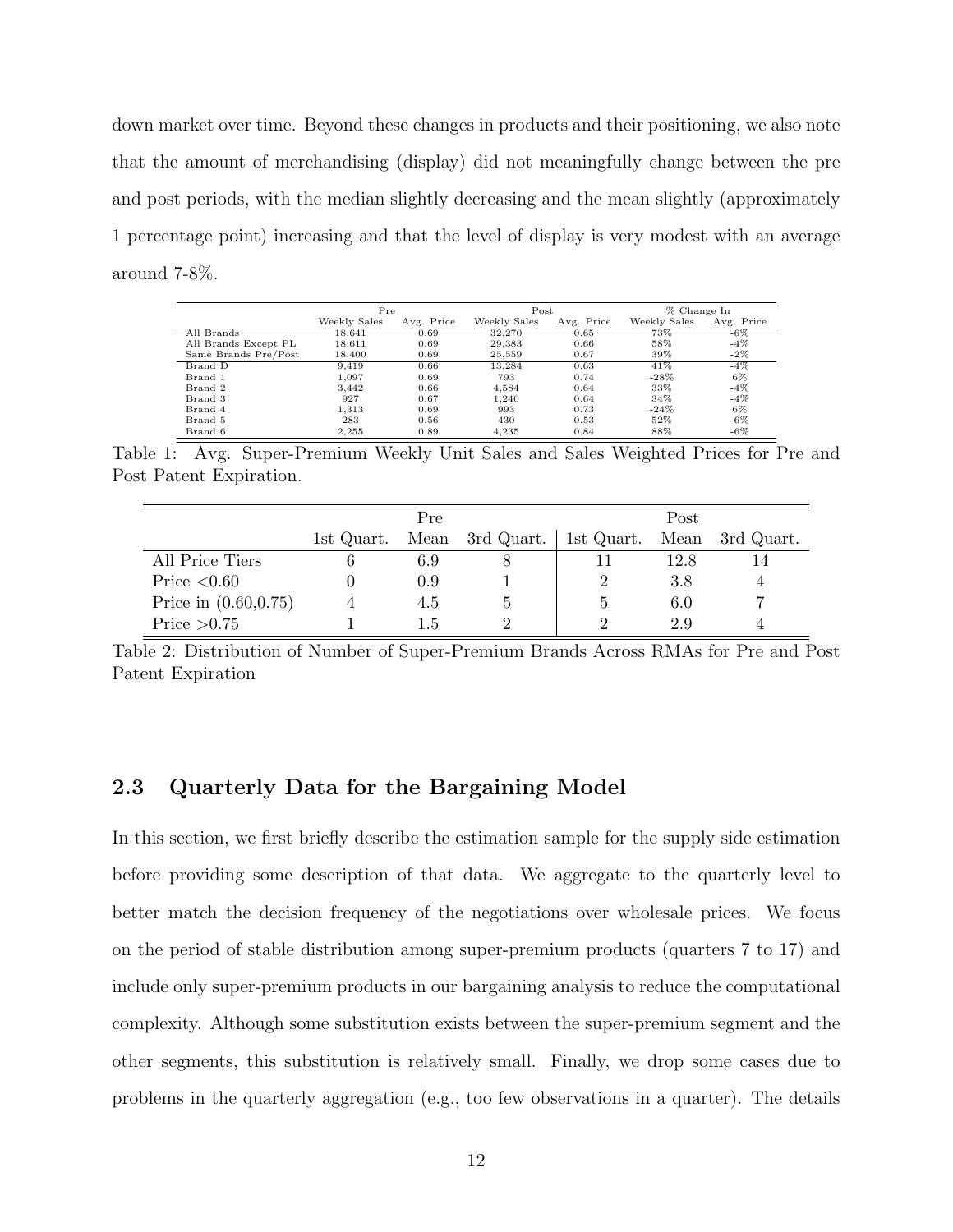of the sample construction are provided in appendix A.

The final sample retains 5,755 observations (retailer-market-brand-quarter cases), which is 92% of the potential super-premium bargaining observations in the sample period. We note that these observations largely come from markets that have between 3 and 10 brands (74%) and more than 50% are from markets that have between 3 and 6 brands. Because over time more brands generally entered most markets, the market-periods with less than 3 brands occur largely in the first year of the sample (74%) and all of the cases with more than 10 brands occurs after the patent expiration.

Since our main interest lies in identifying the wholesale price that results from negotiations between retailers and manufacturers, we focus on regular price as our primary outcome variable.<sup>4</sup> The POS data do not distinguish between regular and promotional prices, so we proxy for the regular "shelf" price by computing the 90th moving quantile of quarterly prices and treating this as the regular price. The remaining measures are constructed as averages.

Figure 2b shows the regular price series for the leading brand in each of the three primary segments (super-premium, premium and main). The figure contains one price series for each retailer (RMA) in each category. Although we focus on bargaining in the super-premium segment, we show the regular prices for the other segments as reference points, for instance, to gauge the influence of common cost factors on retail prices. From this figure we can ascertain three facts. First, the figure depicts the clear vertical separation of the segments. Second, retailers' regular prices display a reasonable amount of variation. Third, by comparing across segments, we are able to see that prices in the super-premium segment decreased after patent expiration (quarter 19 in the figure, corresponding to the vertical line) more than the other segments. Moreover, super-premium prices continue to fall for the remainder of the sample, as additional private label and independent brands continue to enter the market.<sup>5</sup>

<sup>4</sup>See Nijs et al. (2010) on the role of manufacturer trade promotions.

<sup>&</sup>lt;sup>5</sup>Using a difference-in-difference analysis between the super-premium segment and the other segments for the pre- versus post-patent expiration periods and including controls for time trends, quarter of year dummies and RMA fixed effects, we find that the interaction representing the diff-in-diff for the immediate decrease from quarter 19 to 20 is significant (coef=-0.034, se=0.006,  $n=432$ ), and so is the total decrease in the post patent expiration (coef= $-0.024$ , se= $0.003$ , n= $2592$ ).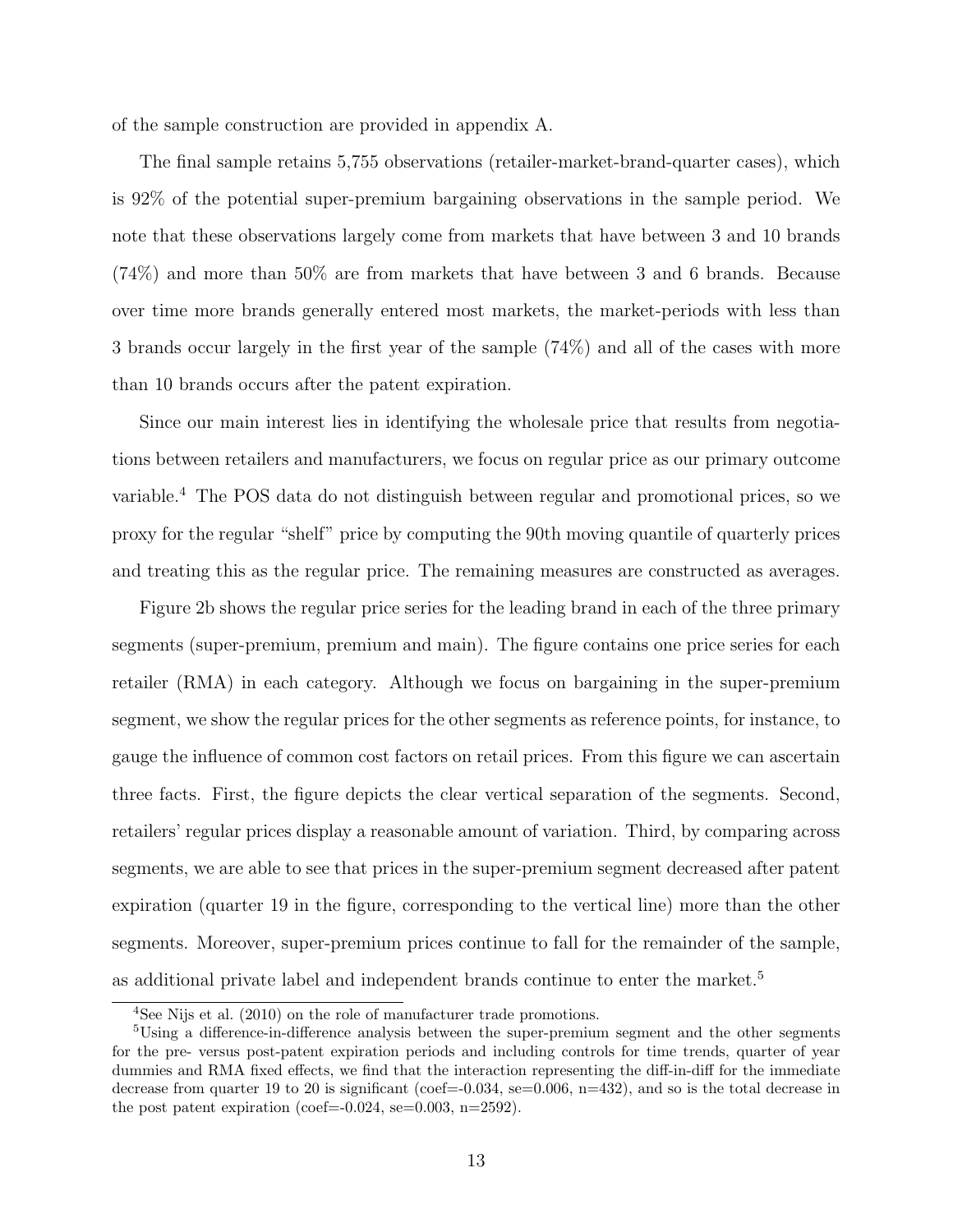

Figure 2: Descriptive Results

# 3 Model and Estimation

On the demand side, we specify a relatively standard discrete choice, random coefficient model of consumer demand (aggregated to the market share level) using the framework developed by Berry et al. (1995). To accommodate the rapid expansion of the super-premium segment (particularly the limited early distribution/availability in many grocery chains) and also to account for the hardware requirement, we employ methods developed by Bruno and Vilcassim (2008) to simulate consumers with choice sets that are consistent with these market features.

On the supply side, we assume that retailers set monopoly prices at the retail level (abstracting away from retailer to retailer competition).<sup>6</sup> Using the first order conditions (FOCs) of the monopoly pricing problem, we then 'back out' the implied marginal costs the retailer pays for each product (Werden and Froeb (1994); Nevo (2000a)). These costs are assumed to be the wholesale prices charged by manufacturers to the retailers that carry their products. We do not have any additional data on the wholesale prices themselves. For all products carried by a given retailer, we assume that these wholesale prices are negotiated

 ${}^{6}$ Given our full estimation set-up, this is not as restrictive as it might seem. We include six-month product intercepts for all products, so that the outside good is effectively able to change every half year. Hence, the only cross-store effects we do not capture with our demand system are short term price promotions and merchandizing. Of course, the monopolist assumption ignores strategic interaction among retailers.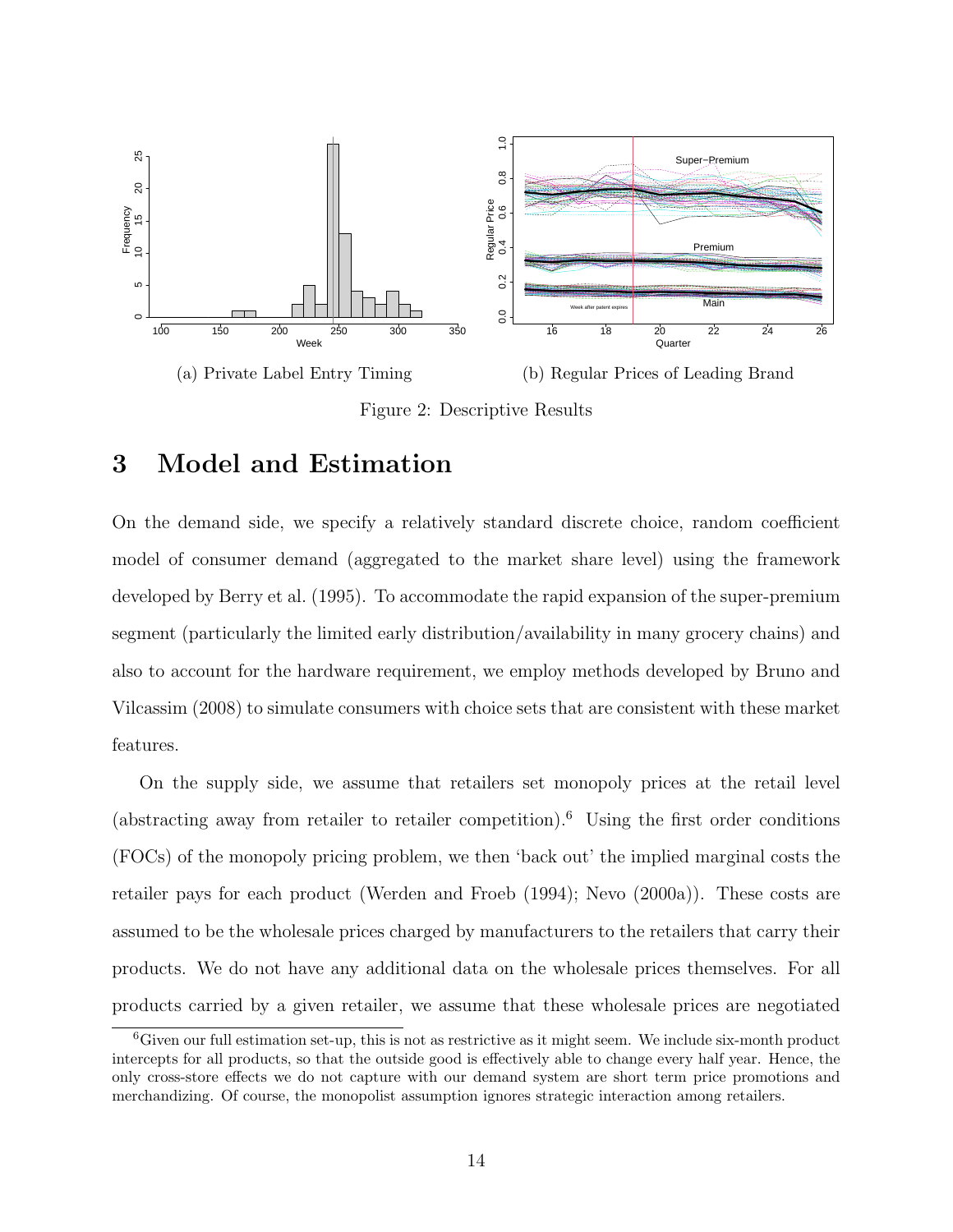via the 'Nash in Nash' bilateral bargaining protocol (with passive beliefs) proposed by Horn and Wolinsky (1988). In particular, we assume that the parties bargain bilaterally over a purely linear transfer price, enforcing the assumption that firms do not believe that other contracts will be renegotiated should they fail to reach agreement in this bargain. We are directly ruling out the existence of more complex nonlinear contracts, slotting fees, quantity discounts or full-line forcing arrangements that may be empirically relevant (O'Brien and Shaffer, 2005).<sup>7</sup>

### 3.1 Demand Model and Estimation

We assume that consumers are in the market every week, though we set the market size to account for the target population that consumes the product and the amount consumed per week. Consumer  $i$  is characterized by a vector of taste parameters which includes price sensitivity and segment specific tastes, as well as a vector of local product availabilities,  $a_{it}$ , and an ownership indicator for the required complementary good,  $m_{it}$ . The ownership and availability variables determine which products are in the current choice set of a given consumer, as will be precisely detailed below. For consumer i in market r at time t, the utility for product  $j$  (segment-brand) is then given by

$$
u_{ijrt} = \alpha_i \log (p_{jrt}) + \gamma_{it} X_{jrt} + \xi_{jrt} + \epsilon_{ijrt}
$$
\n<sup>(1)</sup>

The individual level utilities are defined as follows:

$$
\left(\begin{array}{c} \alpha_i \\ \gamma_{it} \end{array}\right) = \left(\begin{array}{c} \bar{\alpha} \\ \bar{\gamma}_t \end{array}\right) + v_i \tag{2}
$$

<sup>7</sup>Although these are admittedly strong assumptions (albeit ones that are maintained throughout almost the entire empirical bargaining literature), we have some ability to test their restrictiveness in two ways. First, if specific kinds of non-linear contracts are in place, we would identify that as a corner case in our model (see below). Second, we can focus on the small set of firms that publicly and categorically refuse to enter into such arrangements.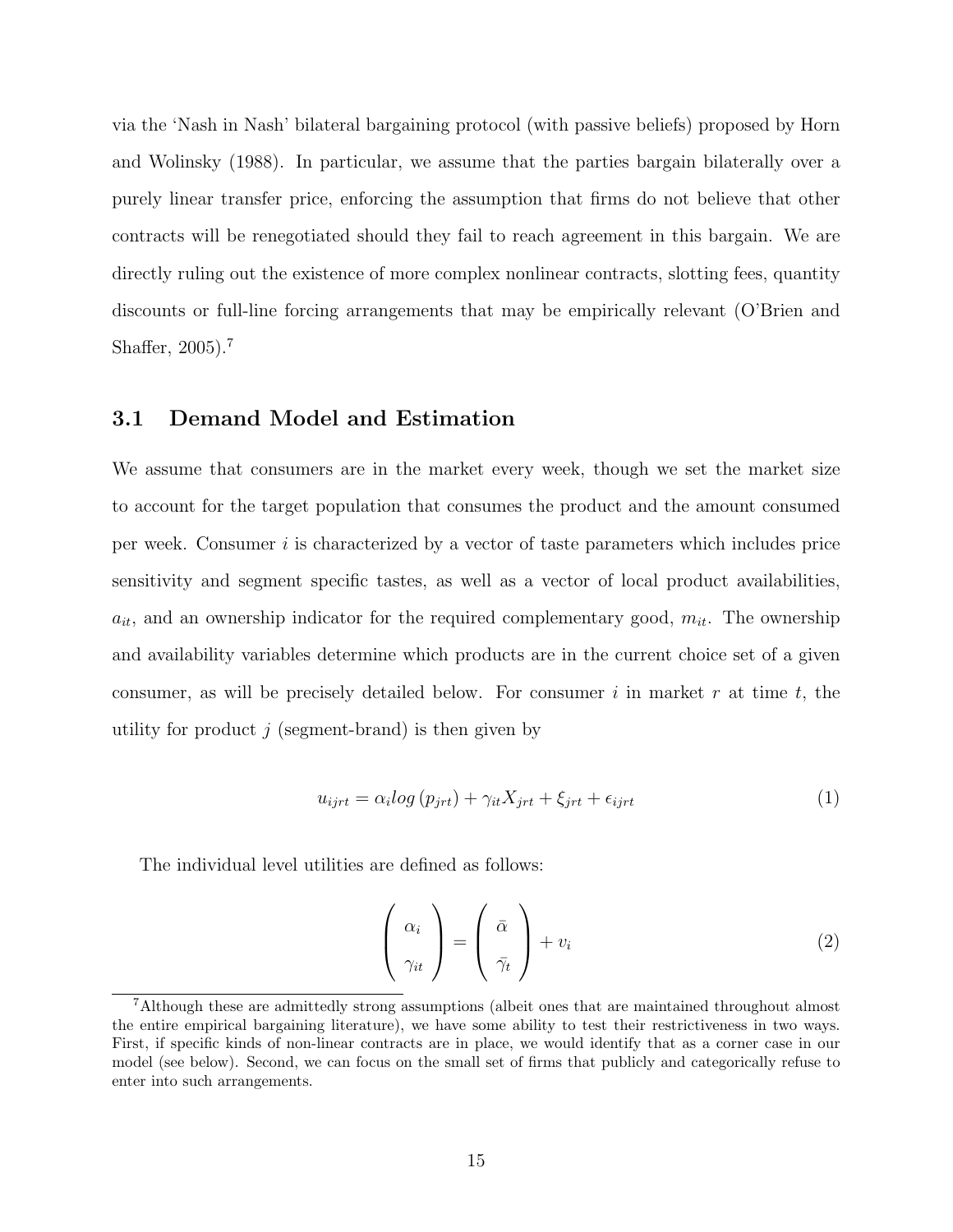where  $v$  is assumed to be distributed multivariate normal with mean zero and diagonal covariance matrix, and, as typical in structural demand estimation, we assume the  $\epsilon_{ijrt}$  are distributed according to a type-I extreme value error distribution. Following Nevo (2001), utility can be re-written parsimoniously as  $u_{ijrt} = \delta_{jrt} + \mu_{ijrt} + \epsilon_{ijrt}$ . The first term,  $\delta_{jrt} \equiv$  $\bar{\alpha}$ log  $(p_{jrt}) + \bar{\gamma}_t X_{jrt} + \xi_{jrt}$ , represents the common component of utility that is shared by all individuals, while the two remaining terms,  $\mu_{ijrt}$  and  $\epsilon_{ijrt}$  are heterogeneous across them. The  $\mu_{ijrt}$  is simply  $v_i \left( \log (p_{jrt}) , \tilde{X}_{jrt} \right)'$ , in which  $v_i$  are often referred to as the 'nonlinear parameters' and  $\tilde{X}_{jrt}$  is the subset of variables in  $X_{jrt}$  that have random coefficients. We note that in our setting  $X_{jrt}$  contains product-six-month fixed effects and month-in-year time effects for each RMA, along with a coefficient for percent ACV display.<sup>8</sup>. For the non-linear parameters, we include a random coefficient on  $log(p_{jrt})$ , and coefficients on the  $\tilde{X}_{jrt}$ , which contains segment dummies.

The availability and ownership variables constrain choices by excluding or including options from the consumer's choice set. The availability vector contains a binary variable for each time period for each product. These variables take the values 1 or 0, indicating whether the product is available for that consumer in that week. The machine ownership variable,  $m_i$ , has elements for each week, for each individual, taking values 1 if the individual owns the appliance and 0 otherwise. When  $m_{it} = 0$ , the availability for all super-premium products are then set to 0; we denote this modified availability vector  $\tilde{a}_{it}$ . Note that none of these variables are observed to us, but will instead be simulated from the aggregate distribution, from which we are able to extract moments.

We normalize the outside good utility to 0, so that the individual probability of purchase can then be computed as

$$
s_{ijrt} = \frac{\tilde{a}_{ijrt}e^{\delta_{jrt} + \mu_{ijrt}}}{1 + \sum_{k} \tilde{a}_{ikrt}e^{\delta_{krt} + \mu_{ikrt}}}.
$$
\n(3)

Estimation proceeds via the generalized method of moments (GMM) as described by

<sup>8</sup>Recall that availability and ownership are handled directly in the simulation and do not appear as variables in  $X_{jrt}$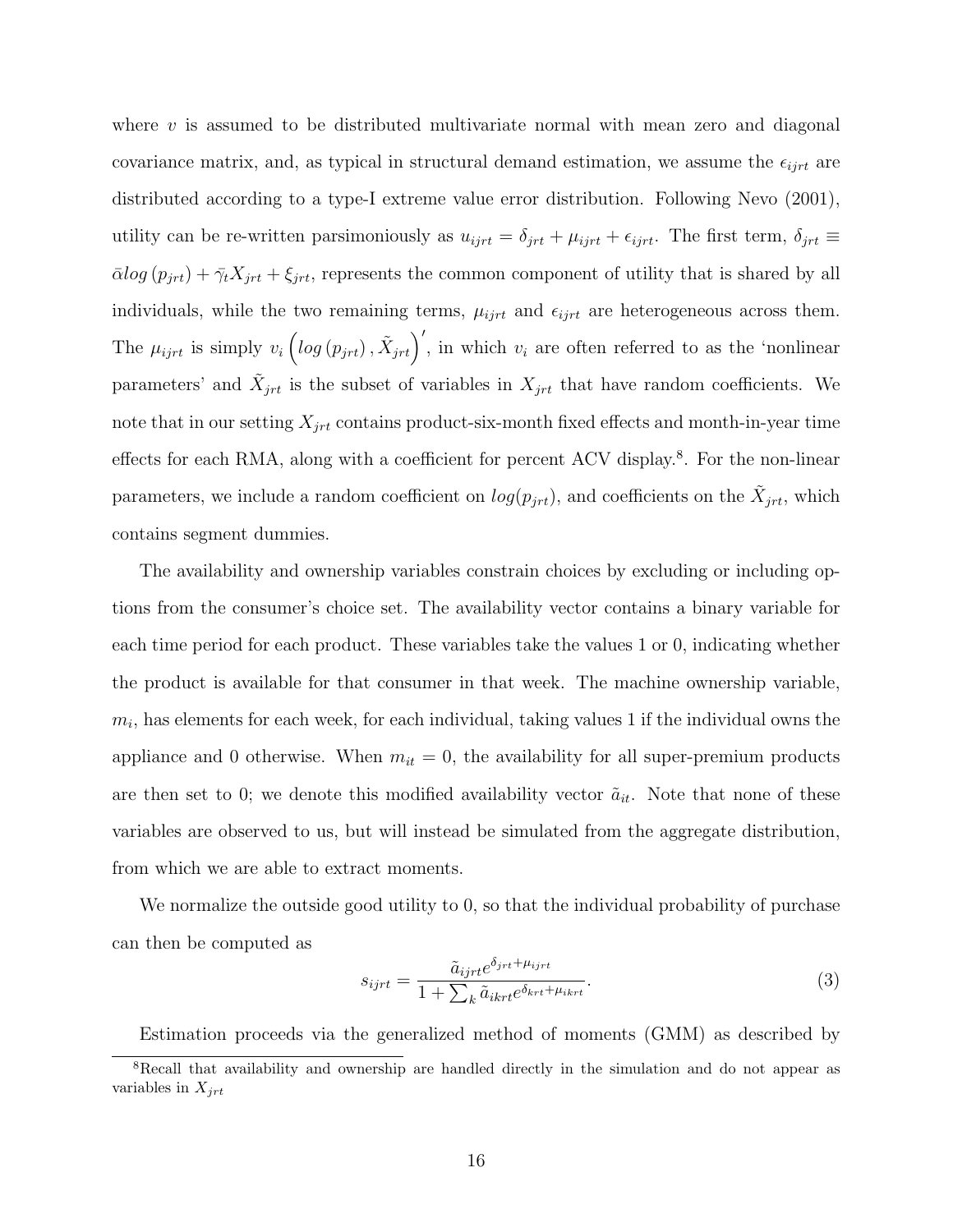Nevo (2000b) with the main distinction being the additional simulation and integration over the availability and ownership terms (based on Bruno and Vilcassim (2008) and Tenn and Yun (2008)). To help identify the nonlinear parameters (associated with price and tastes for each segment), we use the instrumenting strategy proposed by Gandhi and Houde (2015), which generalizes and extends the methods originally suggested by Bresnahan et al. (1997). Note that we are not instrumenting for price; we treat prices as conditionally exogenous given the large number of time-varying product dummies already included in the demand system.<sup>9</sup> The instruments that we do include are needed here to identify the nonlinear parameters that characterize the consumer heterogeneity. The design of these instruments is intended to capture how isolated a product is in product space, which should, in principle, give it more market power. The particular instruments we employ are 1) the number of brands in a set of price-difference bins, 2) the number of brands in the various price-difference bins within the product's own segment, and 3) the sum of the price differences in the product's own segment. In addition, we include the full cross of the average segment prices by the segment identities.

### 3.2 Supply Model

The supply model has two stages. In the first stage, the retailer and manufacturer bargain over the wholesale prices. In the second stage the retailer sets retail prices given these wholesale prices. This timing corresponds to the idea that negotiations over wholesale prices occur relatively infrequently compared to retailers' opportunities to adjust retail prices. In our discussion of the supply-side model, we begin with the retailer profits and retail pricing decisions and then turn to the bargaining model.

<sup>&</sup>lt;sup>9</sup>In fact, we observe some input costs, but once we condition upon the large number of time-varying dummies described above, these cost instruments have relatively little explanatory power.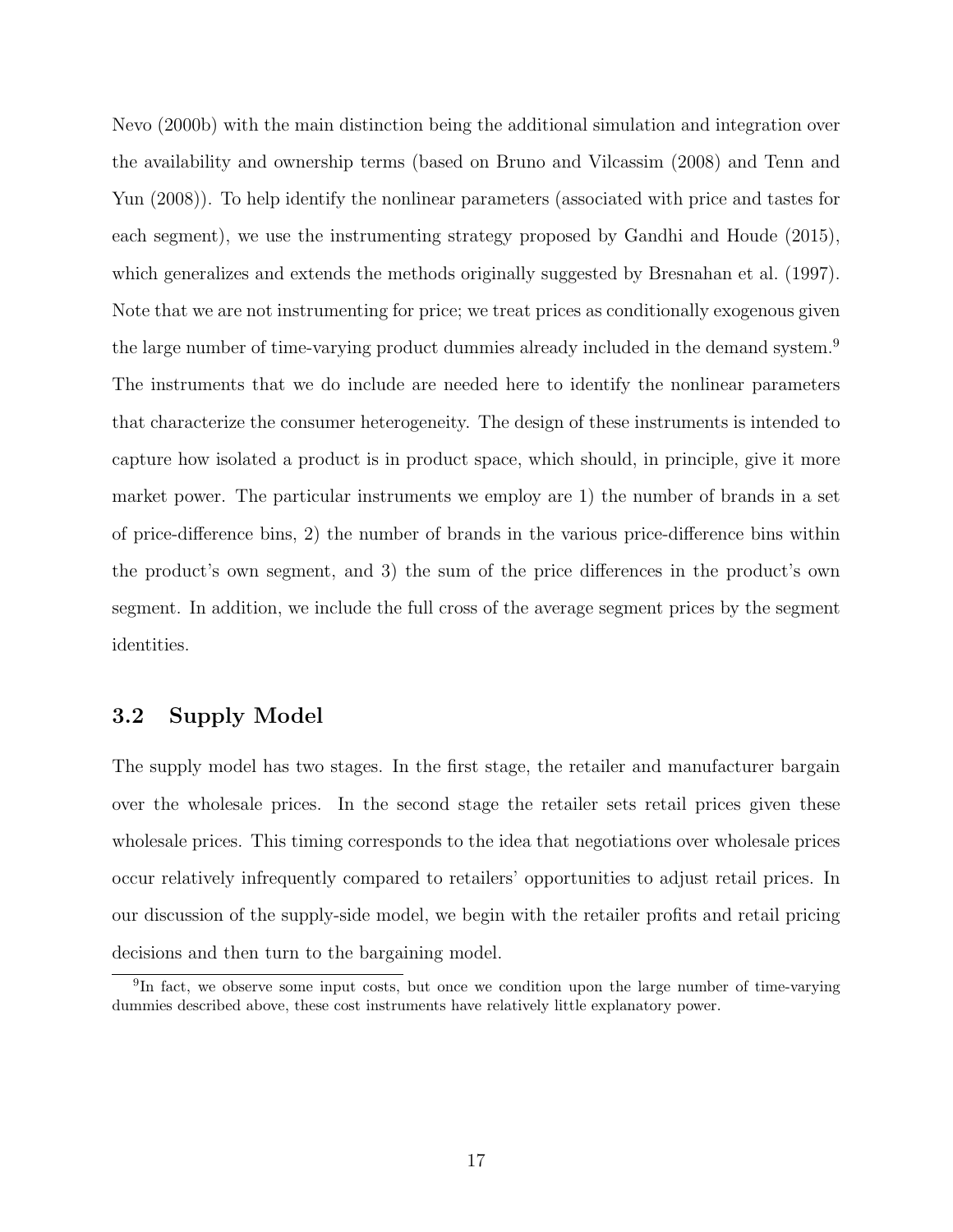#### 3.2.1 Retailer Profit Function and Pricing Decisions

The retailer's pricing objective is a relatively standard multi-product pricing problem (e.g. Goldfarb et al. (2009)). For the set of products carried by the retailer r in period t,  $m_{rt}$ , the retailer's profits are given by

$$
\Pi_{r}^{m_{rt}}\left(\cdot\right)=\sum_{j\in m_{rt}}\left(p_{rjt}-w_{rjt}\right)s_{rjt}^{m_{rt}}\left(p_{rjt}\right)M_{rt},\tag{4}
$$

where  $M_{rt}$  is the size of the market and  $s_{rjt}^{m_{rt}}$  are the shares for product j in retailer r at time t when consumers face as the feasible choice options all products in the set of products  $m_{rt}$ . Note that this set of products may be smaller for specific consumers due to their lack of machine ownership or limited local availability.

The optimal retail price decisions take wholesale prices as given and follow a standard monopolist retailer pricing profile (see, e.g., Nevo (2000a)). The optimal pricing policy (in matrix form) is given by  $p = w + \Omega(p)^{-1} s(p)$ , where  $\Omega(p)$  is the relevant matrix of share derivatives. We can then solve directly for wholesale prices as  $w = p - \Omega(p)^{-1} s(p)$ .

Because this category exhibits some potential to attract store traffic, we adjust the retailer model to capture related incentives. A fully structural model of this incentive is beyond the scope of the current research (see e.g., Thomassen et al. (2017)), but we aim to approximate this incentive of retailers to lower retail price in order to obtain profits from attracting additional store traffic (or alternatively avoid the opportunity cost of lost traffic). In Appendix B, we present details of this approach, which includes small adjustments to the retailer pricing problem and the bargaining solution discussed below as well as a separate estimation of the shadow value of lowering prices to obtain revenues from the rest of the store sales. The impact of this approach on the current research is that the retailer objective function adds a term related to these potential revenues. This term will lower the theoretical retail prices and shrink retailer margins in the focal category (since the retailer trades off category profits for overall store profits).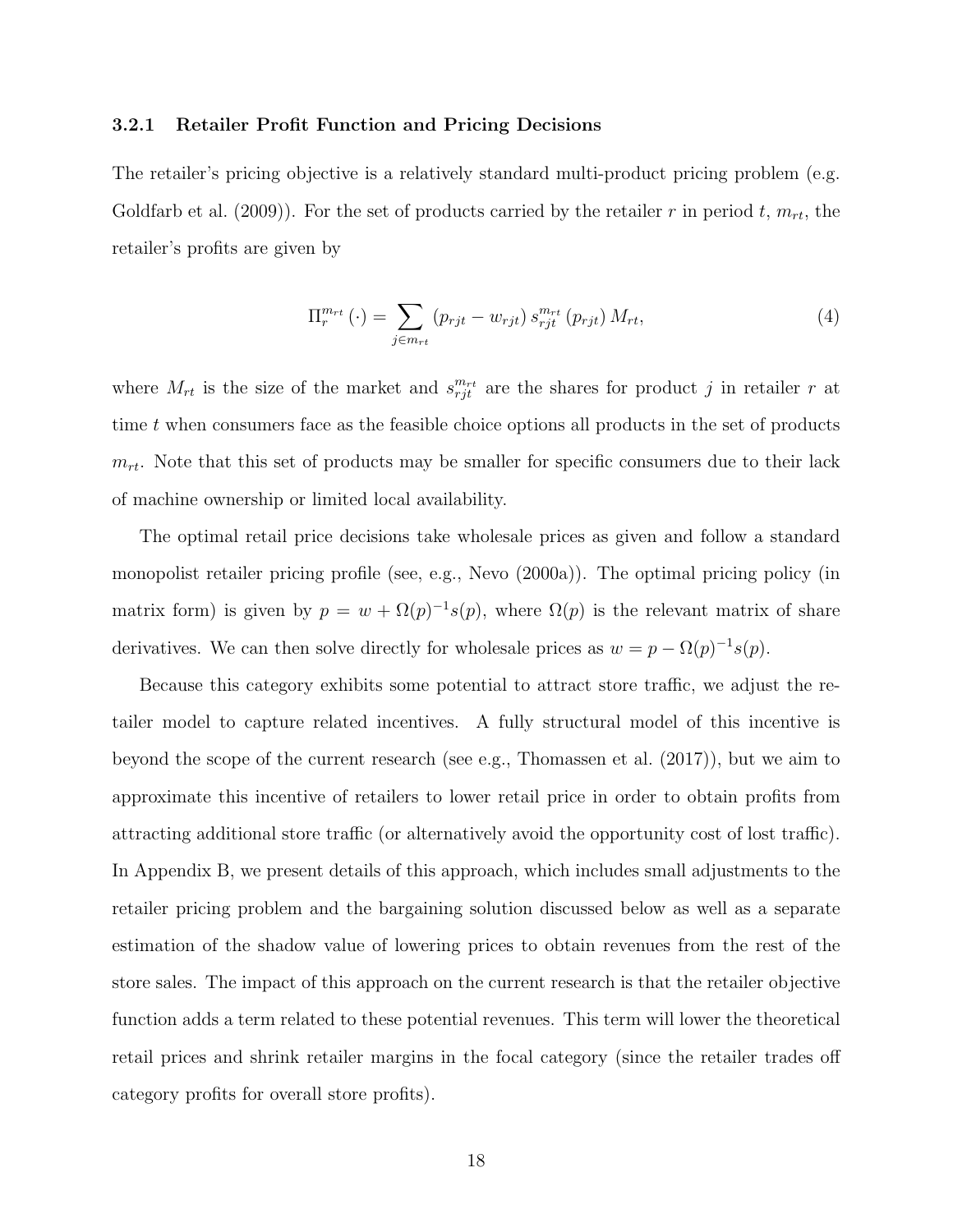In our empirical analysis we recover wholesale prices from retail prices using the retailer first order conditions. The bargaining model that we discuss next takes the retail pricing policy as given.

#### 3.2.2 'Nash in Nash' Bargaining

The negotiation between manufacturer and retailer over wholesale prices is formulated as a 'Nash in Nash' bargaining problem. In this problem, each manufacturer and retailer pair bargain over each of the brands' wholesale prices. These bilateral bargains occur simultaneously and without knowledge of the other bargains, but with the participants maintaining passive beliefs regarding the outcomes of those bargains. Note that renegotiation is ruled out here, greatly reducing the computational complexity of the problem.

A central quantity of interest in the bargaining outcomes are the disagreement payoffs, which determine the outside option of each participant in the bargain (and therefore the strength of their bargaining position). As discussed above, the retailer's disagreement payoff is the profit that would be obtained if the product being negotiated was excluded from the product set. This disagreement payoff reflects how much of the demand would be diverted to other products, how the retailer would adjust the prices, and what the margins of those products would then be. For the manufacturer, we assume that bargaining takes place separately for each brand, so the disagreement payoff is the profit made by the manufacturer (from that retailer) for the remaining brands (with the passive beliefs assumption implying that the wholesale prices of those remaining products would not change).

Note that we formulate these bargains as brand specific, so that a given manufacturer bargains with the retailer separately for each brand within their portfolio, taking the other bargains as given.<sup>10</sup> We allow separate bargains for the multiple market areas of a retailer

<sup>&</sup>lt;sup>10</sup>Note that an alternative would be for the manufacturer to bargain over all products in their portfolio at once. With our model set-up, this alternative would imply that the retailers would be forced to carry all or none of the brands in the manufacturer's product set. In practice, we in fact observe retailers carrying subsets of the products and find the current assumption preferable. A similar argument (and assumption) is made in Grennan (2013), for similar reasons.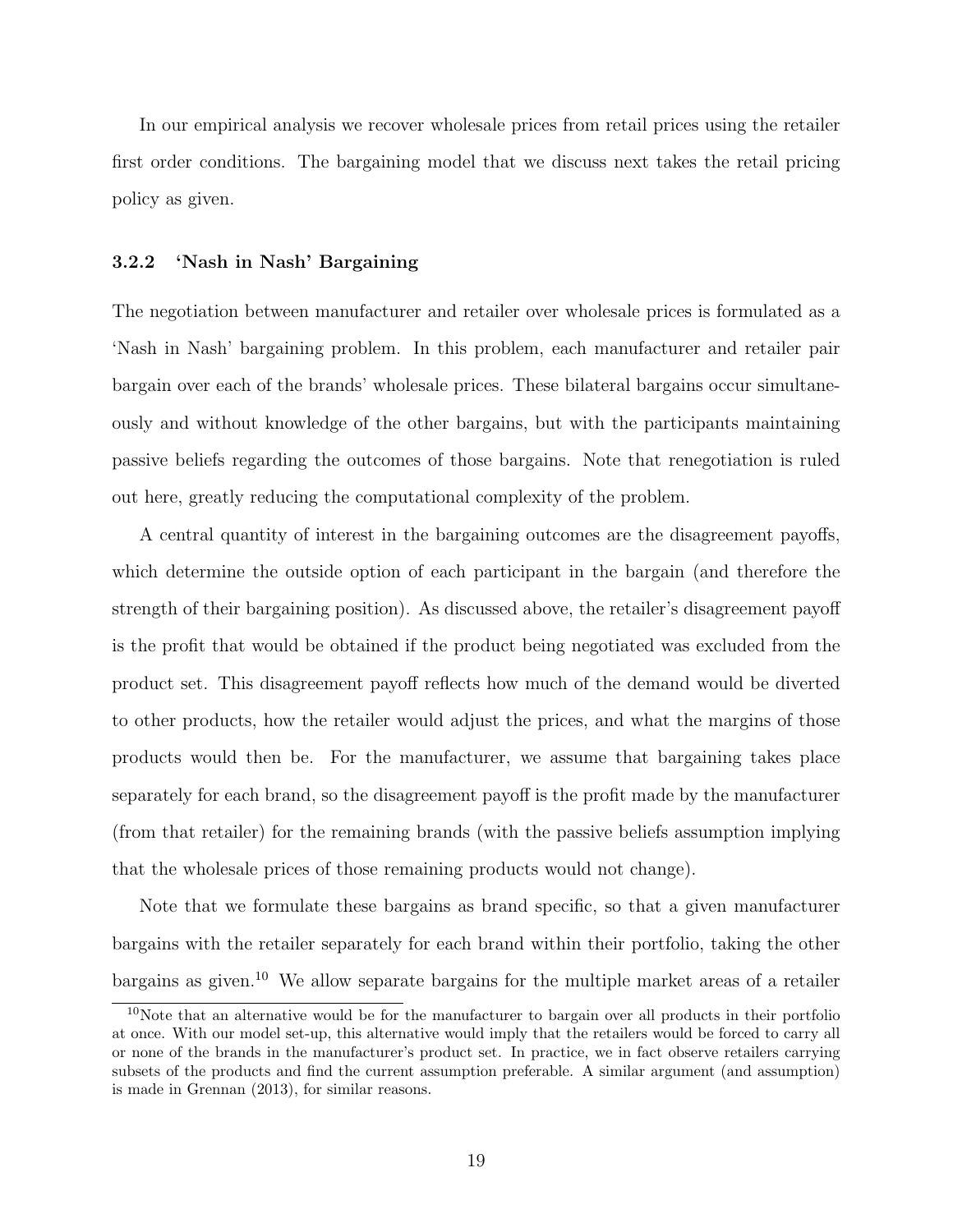in order to be consistent with the demand estimation as geographies vary in preferences and substitution patterns even within a retail banner. We note that our estimates reveal that the few banners with multiple RMAs largely have similar bargaining power estimates that are not statistically significantly different within banner (i.e. above the expected rate for multiple hypothesis tests).

The Nash product for the bilateral bargaining game between manufacturer f and retailer r over brand k is represented as a function of the wholesale price involved in the current bargain,  $w_{r,kt}$ , as well as the remaining wholesale prices,  $w_{r,-kt}$ , which are assumed known under the passive beliefs assumption. The relevant Nash product is given by

$$
\left(\Pi_r^{J_{rt}}(w_{r,kt}, w_{r,-kt}) - \Pi_r^{J_{rt}-k}(w_{r,-kt})\right)^{\beta_{rkt}} \left(\Pi_f^{J_{rt}}(w_{r,kt}, w_{r,-kt}) - \Pi_f^{J_{rt}-k}(w_{r,-kt})\right)^{1-\beta_{rkt}}
$$
(5)

where  $\beta_{rkt} \in \{0,1\}$  is the bargaining power of the retailer and  $\Pi_{h}^{m}(w_{r,kt}, w_{r,-kt})$  represents the profits for player  $h \in \{\text{Retailer} = r, \text{ Manuelacturer} = f\}$  and for retailer product set m, which is specific to time period t. These retailer product sets are  $J_{rt}$ , denoting the full set of products available in retailer r,  $J_{rt} - k$ , denoting the same set less brand k. The corresponding manufacturer product sets are  $f_{rt}$ , denoting the set of products in retailer r owned by firm f, which includes brand k, and  $f_{rt} - k$ , denoting the set of products in retailer r owned by firm f, excluding brand k. Note that the profit functions  $\Pi_k^m(\cdot)$  take as retail prices the optimal prices for the given product set given the wholesale prices. As a result, the retail prices differ under agreement and disagreement (and must be computed for each scenario).

This bargaining model has at its extreme values of  $\beta_{rkt}$  specific supply models (see appendix C for details). In particular, if  $\beta_{rkt} = 1$  for all k brands in a given retailer r and period t, then the equilibrium behavior coincides with the monopolist retailer that sets wholesale prices equal to the manufacturers' marginal costs, which is the fully-coordinated channel outcome and equivalent prices to the non-linear contracting case that solves the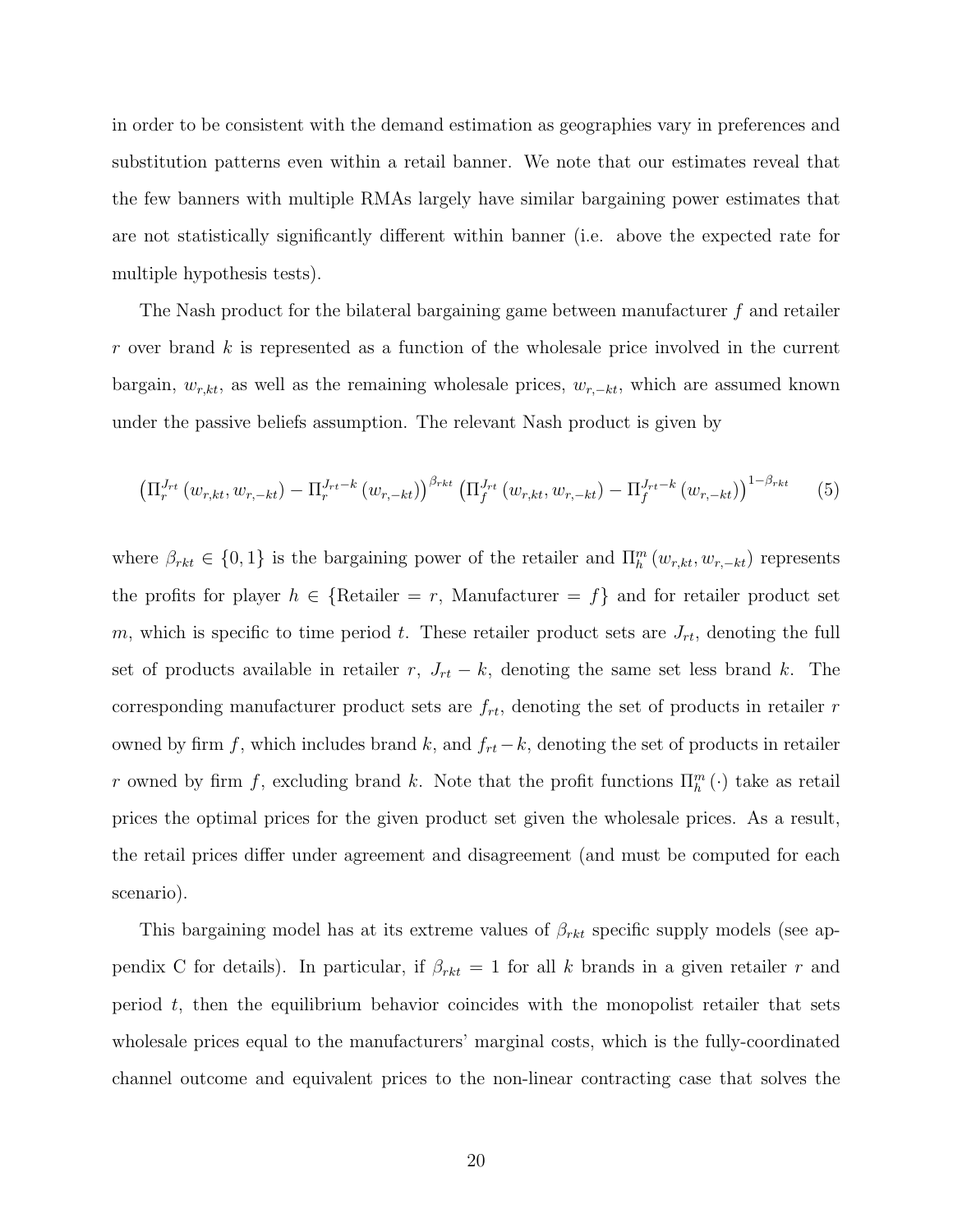double-marginalization problem via including a fixed transfer fee in the contract between manufacturer and retailer. In contrast, if  $\beta_{rkt} = 0$  for all k brands, then manufacturers offer (linear) wholesale prices accounting for the competing manufacturers and the fact that the retailer sets prices after them. In this sense, the model nests some important supply-side models that are commonly used in the empirical and theoretical literatures (see Iyer and Villas-Boas (2003) for a related discussion with a different utility function).<sup>11</sup>

#### 3.2.3 Manufacturer Profits

We now specify manufacturer profits including two modifications to the standard multiproduct form to match our empirical setting. As a starting point, we define manufacturer profits in retailer r and period t with retailer product set  $m_{rt}$  and manufacturer product set  $f_{rt} \subset m_{rt}$  as given by

$$
\Pi_f^{m_{rt}}\left(\cdot\right) = \sum_{j \in f_{rt}} \left(w_{rjt} - c_{rjt}\right) s_{rjt}^{m_{rt}}\left(p_{rjt}\right) M_{rt},\tag{6}
$$

where  $c_{rit}$  is the manufacturer's marginal cost of production. This marginal cost is a function of variables  $X_{c,rjt}$ , indexed by parameters  $\theta_c$ . In our setting, we use a linear cost function,  $c_{rjt} = X_{c, rjt} \theta_c$ . We allow costs to vary as a function of the relationship that each brand has with the Dominant Brand (either owned, licensed, partnered, or unlicensed, which serves as the excluded category), the brand's vertical positioning in quality space (either a premium or value offering, which correspond to the highest priced and lowest priced product types), as well as input prices.

To this basic profit set up, we add two additional contractual details that are unique to our setting. First, in both the pre- and post-patent periods, the Dominant Brand had partnering and licensing relationships with many existing national brands. In the pre-patent period,

<sup>11</sup>Under the assumption of monopoly retailers, in our empirical analysis, we find that the data reject  $\beta_{rkt} = 1$ , offering some evidence that with our monopolist retailer set-up non-linear contracts are not consistent with the data. Relatedly, Iyer and Villas-Boas (2003) with a different model set-up from ours find that non-linear contracts are not optimal when bargaining is possible.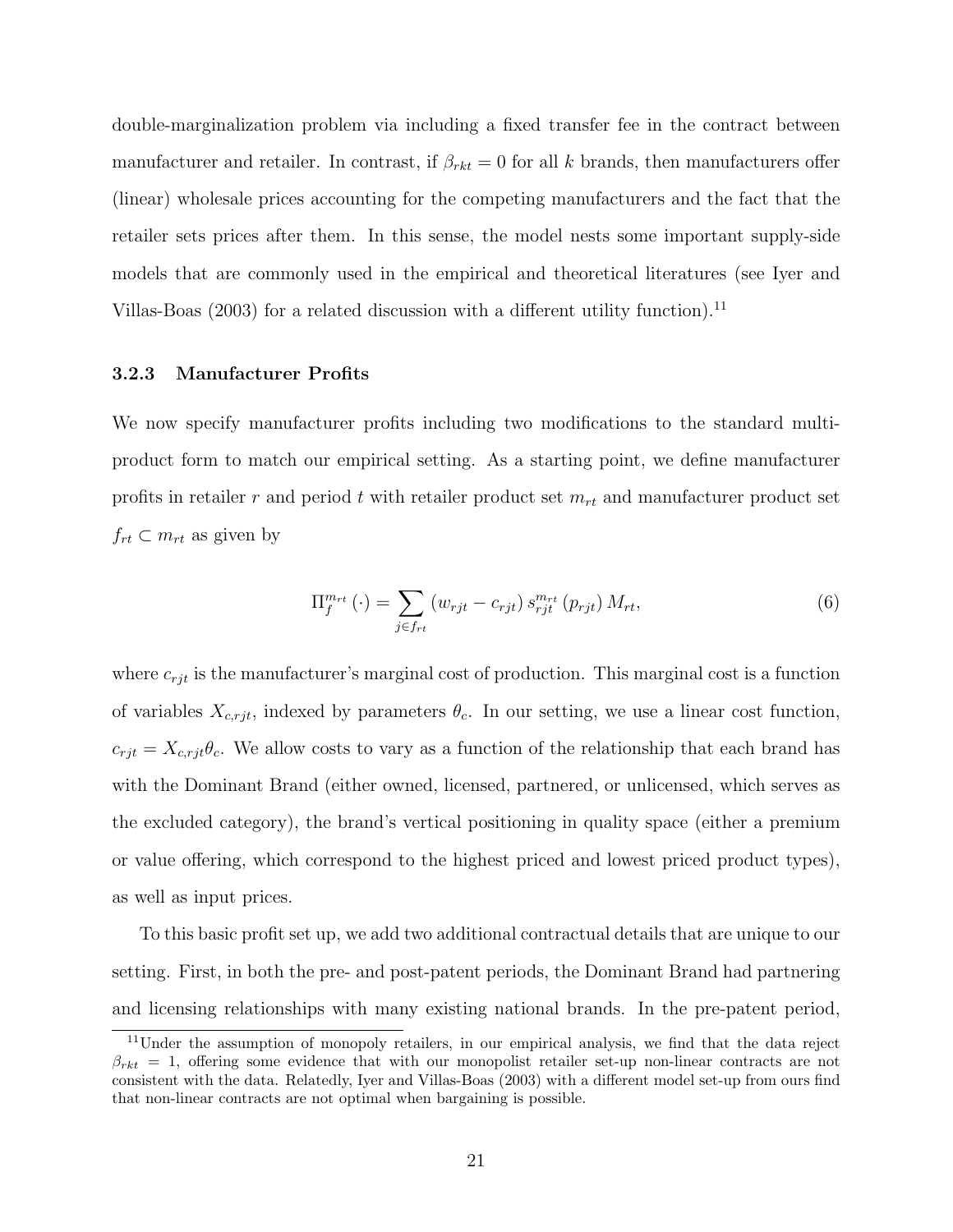this was the primary legal avenue by which these national brands could enter the market.<sup>12</sup> In the post-patent period, any firm could enter and produce super-premium products on their own. In both cases, these contractual relationships influence the bargaining outcomes through the construction of the agreement and disagreement payoffs, which are detailed below. Second, post-patent expiration, some retailers contracted directly with the Dominant Brand to produce their private label products, while others utilized an independent thirdparty manufacturer. This also has important implications for the bargaining leverage.

To address the first issue, we develop a representation of these contractual relationships (partners and licensees) directly in the model. First, the Dominant Brand manufactures the super-premium products for their partners; the Dominant Brand's partners take the product to market themselves (i.e. negotiated directly with the retailers) and pay the Dominant Brand for accrued sales. Abstracting from the details of these unobserved contracts, we model these contracts as offering revenue sharing back to the Dominant Brand net of the Dominant Brand's costs. Hence, while a given partner bargains with the retailers directly in our framework, they must pay a fraction of the wholesale price to the Dominant Brand. Correspondingly, when the Dominant Brand bargains for its wholesale prices (on the products it owns), it considers the side payment it receives from its partners when constructing its agreement and disagreement payoffs.

The modified profits for the partner brands are

$$
\Pi_f^{J_{rt}}(\cdot) = \sum_{j \in f_{rt}} \left( w_{rjt}(1 - \kappa) - c_{rjt} \right) s_{rjt}^{J_{rt}}(p_{rjt}) M_{rt},\tag{7}
$$

where  $\kappa$  is the net revenue sharing paid to the Dominant Brand per unit. The Dominant Brand's profit is then,

$$
\Pi_{f}^{J_{rt}}(\cdot) = \sum_{j \in f_{rt}} (w_{rjt} - c_{rjt}) s_{rjt}^{J_{rt}}(p_{rjt}) M_{rt} + \sum_{j \in J_{p,rt}} w_{rjt} \kappa s_{rjt}^{J_{rt}}(p_{rjt}) M_{rt},
$$
\n(8)

<sup>&</sup>lt;sup>12</sup>In fact, there were a few small manufacturers who apparently worked around (or in violation of) the patent, but obtained limited penetration.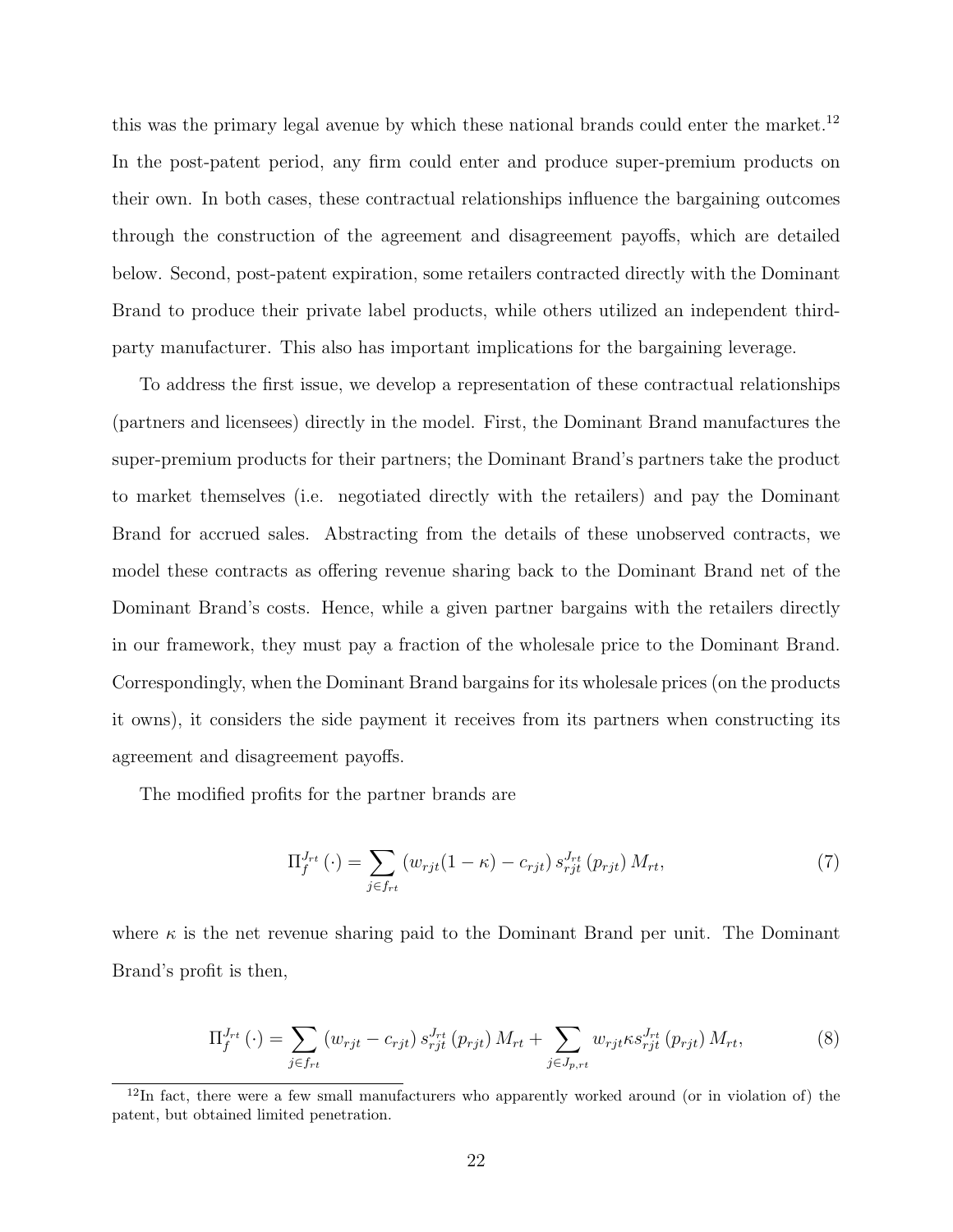where  $J_{p,rt}$  is the set of partner brands in retailer r in period t.

In addition to partners, the Dominant Brand also managed super-premium products that held licensed brand names. These licensee brands are manufactured and brought to market by the Dominant Brand. The Dominant Brand pays a licensing fee back to the licensor for each sale. In our model, these licensing fees appear as part of the costs (to the Dominant Brand) for licensing brands.

The second contractual issue noted above concerns the manufacturing relationships for the private label products (post-patent expiration). Note that private label brands are owned by the retailer rather than the manufacturer, so that the retailer can choose amongst multiple manufacturers for the purpose of producing the product. During our study time frame, the set of private label manufacturers was relatively limited. We abstract to two manufacturers– the Dominant Brand and another player that has no national brands in the marketplace (a third party manufacturer). For retailers that have the Dominant Brand as the manufacturer, the bargain is between the Dominant Brand and the retailer, where that bargain internalizes all of the profits from the Dominant Brand's other products (i.e., the Dominant Brand's own, licensing, and partner brands). In contrast, the third party manufacturer has no other products that it internalizes (making its disagreement payoff zero should it fail to reach agreement with the retailer).

#### 3.3 Identification and Estimation

Given this model set-up, we turn now to identification and estimation. For identification, we make use of the first-order condition of the Nash bargaining problem. The first-order condition for bargaining between brand r and retailer j at period t is given by:

$$
\frac{dR_{rjt}}{dw_{rjt}}F_{rjt}\beta_{rjt} + \frac{dF_{rjt}}{dw_{r,jt}}R_{fjt}(1-\beta_{rjt}) = 0,
$$
\n(9)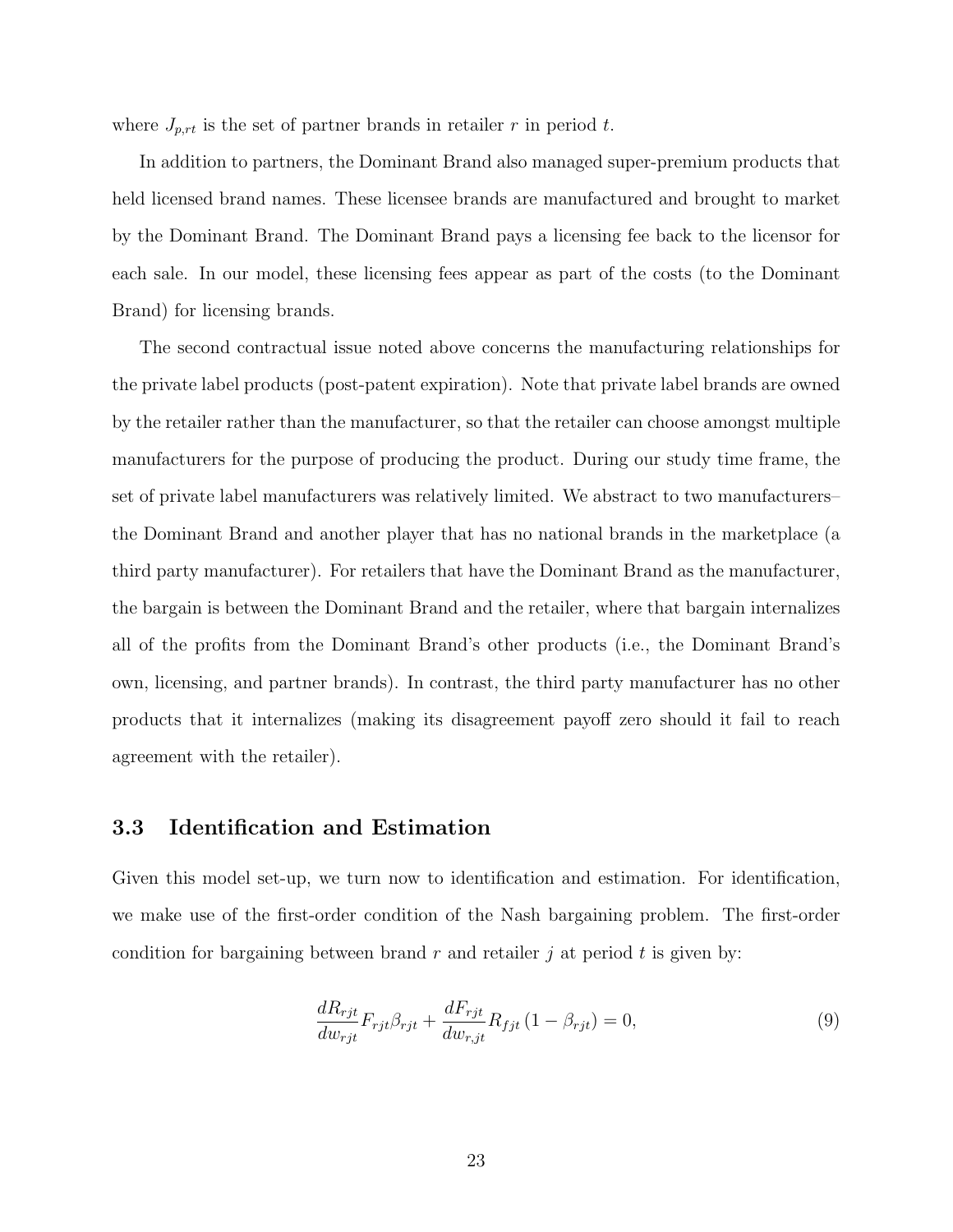where  $F_{rjt}$  and  $R_{rjt}$  denote the difference between the agreement and the disagreement payoffs for the brand and the retailer, respectively.<sup>13</sup> We can write down  $F_{rjt}$  and  $\frac{dF_{rjt}}{dw_{rjt}}$  as a function of  $c_{rjt}$  as follows:

$$
F_{rjt} = \sum_{j' \in f_{rt}} (\mu_{1j'} w_{rj't} - \mu_{2j'} c_{rj't})(s_{rj't} - \hat{s}_{rj't}). \tag{10}
$$

$$
\frac{dF_{rjt}}{dw_{rjt}} = \sum_{j' \in f_{rt}} (\mu_{1j'} w_{rj't} - \mu_{2j'} c_{rj't}) \frac{d s_{rj't}}{dw_{rjt}} + \mu_{1j} s_{rjt}.
$$
\n(11)

 $\hat{s}_{rjt}$  denotes the market share of product j in the disagreement scenario. Substituting out  $F_{rjt}$  and  $\frac{dF_{rjt}}{dw_{rjt}}$  in expression (9) with expressions (10) and (11), we have

$$
\sum_{j'} \mu_{2j'} \left( (s_{rj't} - \hat{s}_{rj't}) + \frac{\frac{ds_{rj't}}{dR_{rjt}} R_{rjt} \frac{1 - \beta_{rjt}}{\beta_{rjt}} \right) c_{rj't}
$$
\n
$$
= \sum_{j'} \mu_{1j'} w_{rj't} (s_{rj't} - \hat{s}_{rj't}) + \left( \sum_{j'} \mu_{1j'} w_{rj't} \frac{\frac{ds_{rj't}}{dW_{rjt}} R_{rjt} + s_{rjt} \mu_{1j} \frac{R_{rjt}}{\frac{dR_{rjt}}{dW_{rjt}}} \right) \frac{1 - \beta_{rjt}}{\beta_{rjt}}.
$$
\n(12)

Note that if we know the demand-side parameters, all of the components in expression (12) are known except for  $\beta_{rjt}$  and  $c_{rjt}$ . For identification, we assume that the marginal cost  $c_{rjt}$ of a given brand does not vary across retailers in expectation, and that the bargaining power  $\beta_{rjt}$  of a given retailer does not vary across manufacturers in expectation. Then expression (12) is a linear programming problem such that the expected values of  $\frac{1-\beta_{rjt}}{\beta_{rjt}}$  and  $c_{rjt}$  are identified as a coefficient of the terms observable to the researcher.<sup>14</sup>

For estimation, we parameterize  $c_{rjt}$  as a function of brand's observed characteristics as

<sup>13</sup>Specifically,  $F_{rjt} = \Pi_f^{J_{rt}}(w_{r,jt}, w_{r,-jt}) - \Pi_f^{J_{rt}-j}(w_{r,-jt})$  and  $R_{rjt} = \Pi_r^{J_{rt}}(w_{r,jt}, w_{r,-jt}) - \Pi_r^{J_{rt}-j}(w_{r,-jt})$ . <sup>14</sup>The expected value of  $\frac{1-\beta_{rjt}}{\beta_{rjt}}$  is identified by the variation of  $\left(\sum_{j'} \mu_{1j'} w_{rj't}\right)$  $\frac{ds_{rj^\prime t}}{dw_{rjt}} \frac{dR_{rjt}}{dw_{rjt}}$  $R_{rjt} + s_{rjt} \mu_{1j} \frac{R_{rjt}}{\frac{dR_{rjt}}{d w_{rjt}}}$ across brands for a given retailer, and the expected value of  $c_{rj't}$  is identified by the variation of  $\mu_{2j'}$  $\sqrt{2}$  $(s_{rj't} - \hat{s}_{rj't}) + \frac{dw_{rjt}}{\frac{dR_{rjt}}{dw_{rjt}}}$  $ds_{rj't}$  $R_{rjt} \frac{1-\beta_{rjt}}{\beta_{rjt}}$  across retailers for a given brand.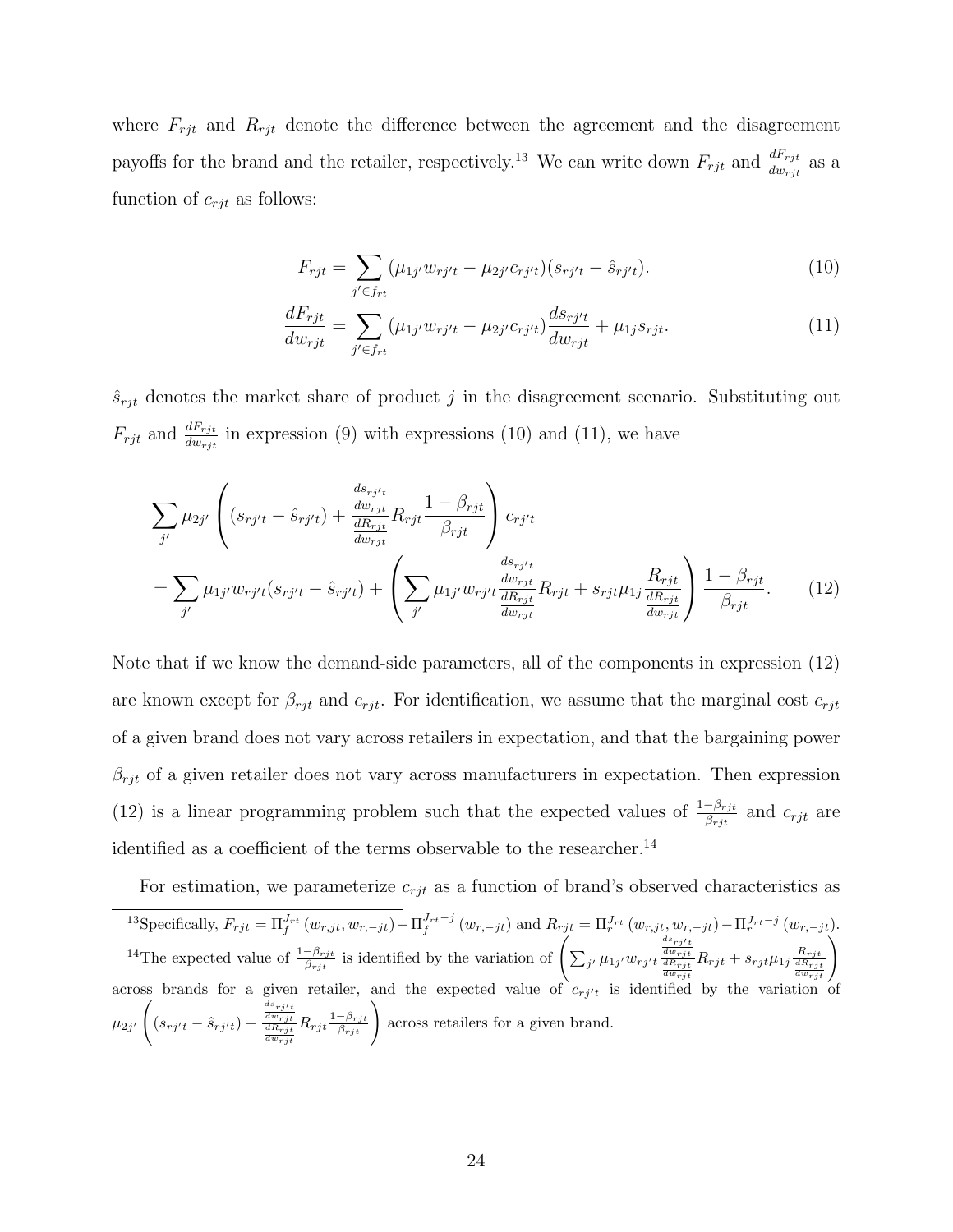follows

$$
c_{rjt} = X_{jt}\theta_c + \varepsilon_{rjt}^c.
$$
\n(13)

where  $X_{jt}$  consists of brand-specific intercepts, as well as time dummies (common across brands) that capture any systematic intertemporal fluctuation in marginal costs. Conditional on the brand-specific intercept and the time fixed effects, the marginal cost may vary across retailers and across time due to the idiosyncratic shock,  $\varepsilon_{rjt}^c$ . We assume that  $\varepsilon_{rjt}^c$  follows a Normal distribution with mean zero and standard deviation  $\sigma_c$ .

We also parameterize the bargaining power of each retailer as follows.

$$
\log\left(\frac{\beta_{rjt}}{1-\beta_{rjt}}\right) = X_{rt}\theta_r + \varepsilon_{rjt}^r.
$$
\n(14)

For ease of estimation, we assume that the bargaining power is distributed such that its logodds-ratio is determined by observed characteristics of the retailer as well as an idiosyncratic shock,  $\varepsilon_{rjt}^r$ , which is Normally distributed with mean zero and standard deviation  $\sigma_r$ . We include in  $X_{rt}$  a constant term, time fixed effects, a dummy variable that is one for post-PL introduction periods for retailers that has a PL product, and a dummy variable that is one for pre-PL introduction periods for PL retailers. These dummy variables capture any systematic differences in bargaining power between retailers that have a PL product and retailers that don't. The dummies also capture how the introduction of a PL product affects the bargaining power of the retailer. We also include in  $X_{rt}$  a measure of brand equity of the PL product associated with the retailer in  $X_{rt}$ . This term aims to capture the possibility that a retailer that can produce a higher quality PL product may have greater bargaining power.<sup>15</sup>

<sup>&</sup>lt;sup>15</sup>The measure of brand equity we use is the deterministic component of utility  $(\delta - \alpha p)$  for the PL product that the retailer has in the premium (i.e. non-patented) segment. This measure captures the retailer's ability to introduce a high quality PL product. Note that because the measure is constructed from the market share of the retailer's PL product in other product segments, the measure is not perfectly collinear with the demand of the PL product in the premium segment.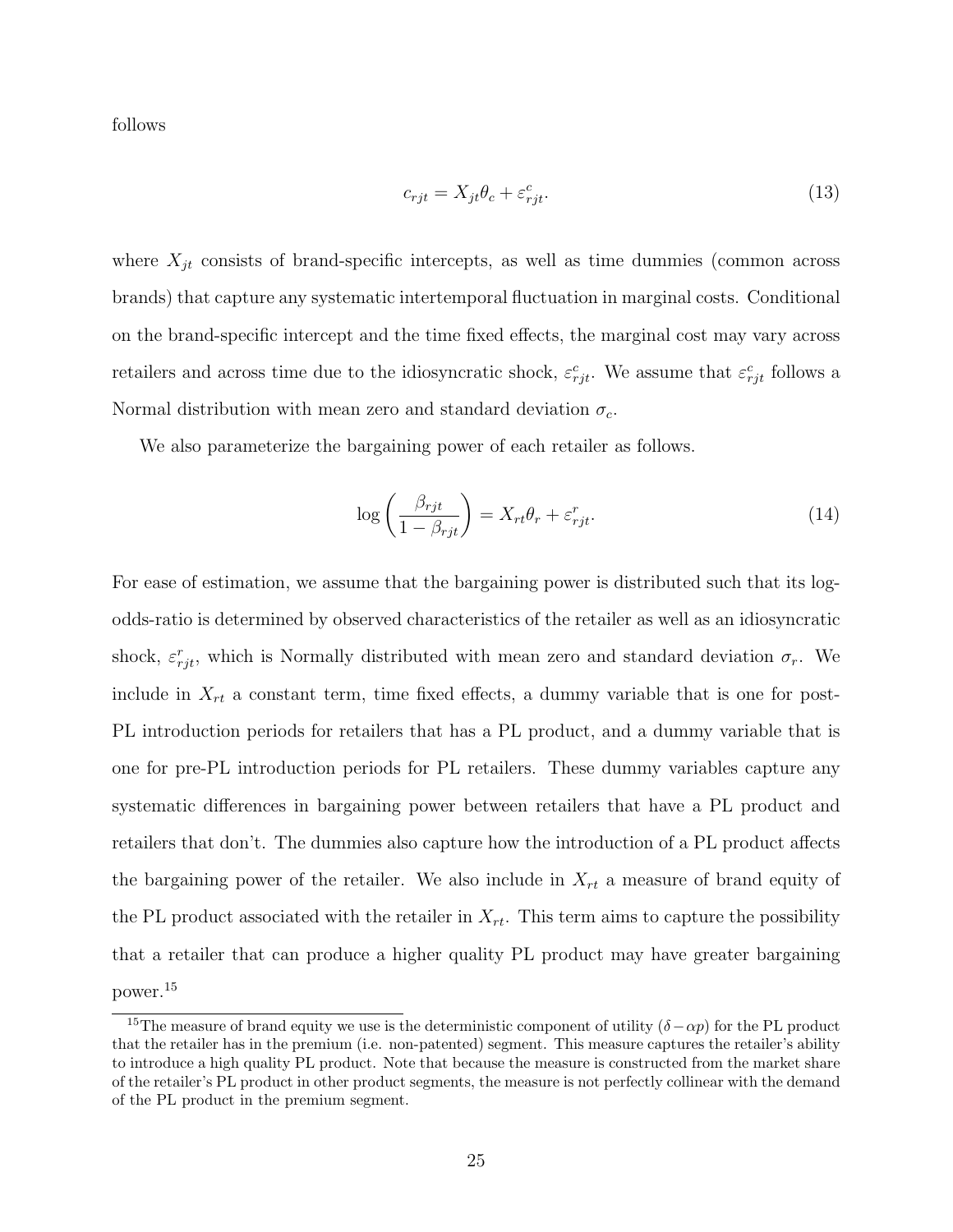For estimation, we adopt a Bayesian Monte-Carlo approach. Specifically, we use a Metropolis-Hastings (MH) algorithm that proceeds as follows.

- 1. The parameters of interest are  $\{\theta_c, \theta_r, \sigma_c, \sigma_r\}$ . We set a diffused prior for  $\theta_c$  and  $\theta_r$ . We assume that  $\sigma_c$  and  $\sigma_r$  both follow  $IG(1, 1)$ . We also draw our initial guess of  $\log\left(\frac{\beta_{rjt}}{1-\beta_{rjt}}\right)$  vector. We update our guesses of  $\{\theta_r, \theta_c, \sigma_r, \sigma_c\}$  and the log-odds-ratio during the iteration process.
- 2. From a candidate distribution (which is a Normal distribution centered around  $\log\left(\frac{\beta_{rjt}}{1-\beta_{rjt}}\right)$ with step size flexibly adjusted during the process), draw a new candidate of log  $\left(\frac{\beta'_{rjt}}{1-\beta'_{rjt}}\right)$ . Using the MH algorithm, we either accept or reject the new guess. The criteria is the likelihood that corresponds to the residuals of expression (13) and expression (14), evaluated at the current guess of  $\theta_c$  and  $\theta_r$ . To evaluate expression (13), we convert the log-odds-ratio to  $\beta'_{rjt}$ , and compute the corresponding values of  $c'_{rjt}$  using expression (12) evaluated at the current value of  $\theta_c$ .
- 3. With the updated draws of log  $\left(\frac{\beta_{rjt}}{1-\beta_{rjt}}\right)$ , evaluate expression (14) and update  $\theta_r$  and  $\sigma_r$  via Bayesian least squares.
- 4. Convert the log-odds-ratio to  $\beta_{rjt}$ , and use expression (12) to derive a vector of  $c_{rjt}$ associated with  $\beta_{rjt}$ . Evaluate expression (13) and update  $\theta_c$  and  $\sigma_c$  via Bayesian least squares.
- 5. Repeat the process until it converges.

As we noted above,  $R_{ft}$  and  $\frac{dR_{ft}}{dw_{r,ft}}$  terms can be fully pre-computed using the demandside estimates. Further, the quantities  $F_{rt}$  and  $\frac{dF_{rt}}{dw_{r,ft}}$  can be pre-calculated up to the cost parameters  $\theta_c$ . Note that these pre-calculations involve several steps. First, to calculate the quantities related to the retailer profits, we need to compute the disagreement payoffs. Because these payoffs involve counterfactual sets of products, we need to solve for the optimal prices under the reduced product set  $J_{rt}-k$ . Since we have assumed a monopolist retailer, this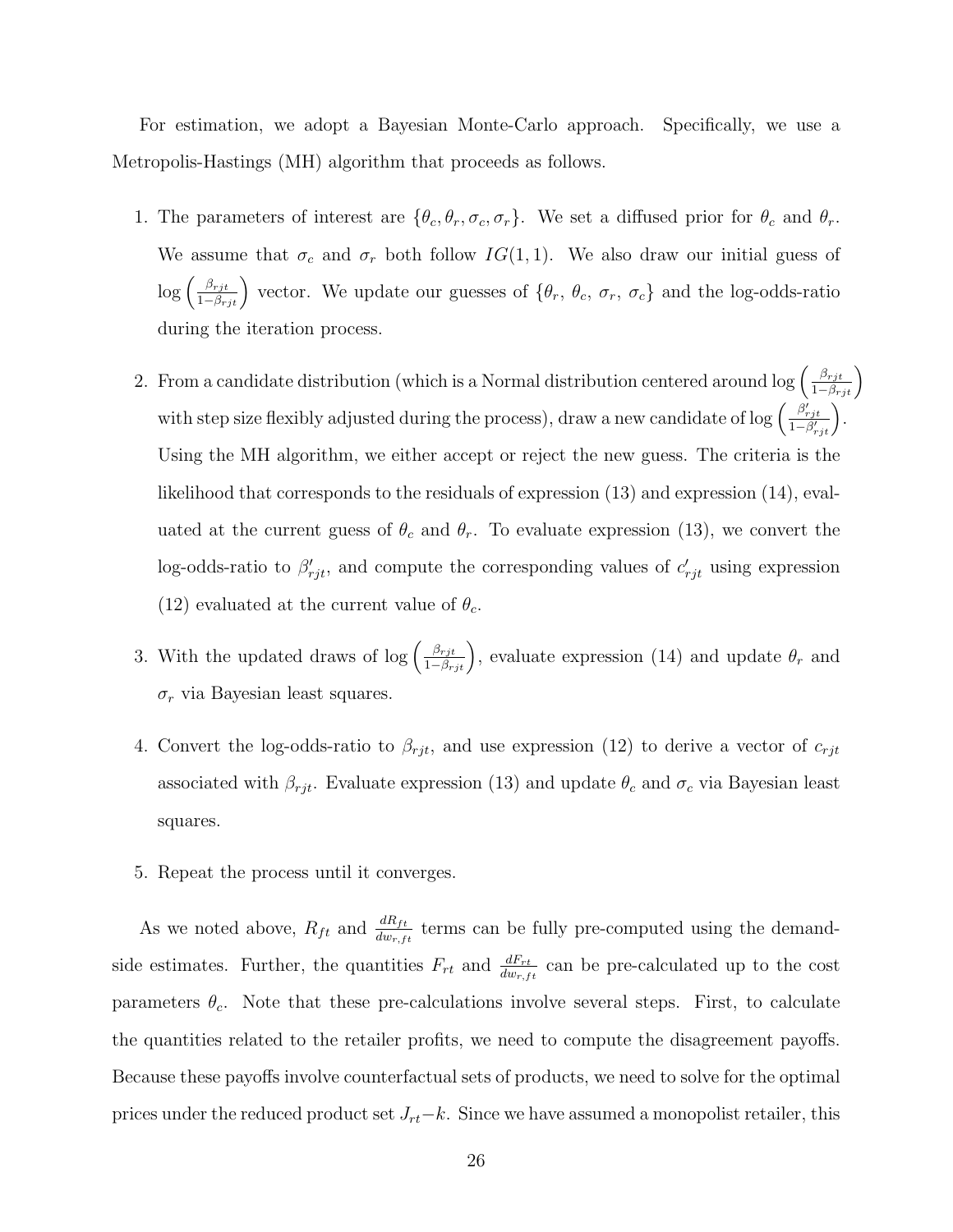problem has a unique solution that is recovered by successive approximation (e.g., see Judd (1998)). Second, for each bargain, we need to simulate the shares for both the agreement and disagreement product sets, as well as their prices. Third, for each agreement payoff, we need to simulate the first and second derivatives of the shares. Finally, we need to compute the solution to the system of total derivatives of optimal price by wholesale prices based on equation (50) provided in Appendix D.

### 4 Empirical Results

In this section, we discuss results from the structural demand estimation and then the structural supply model.

### 4.1 Demand Model Estimates

Table 3 presents parameter estimates for the main parameters of interest, namely those relating to price and heterogeneous substitution effects. Recall that the model includes many additional controls, omitted here for brevity. The price coefficient is negative and significant and yields an average own price elasticity of -2.89. This own price elasticity is in line with other CPG categories, and is very similar to alternative specifications (robustness tests) based upon simpler models that do not capture substitution between brands as well, including a log shares-log price regression (-3.06) and a model with no heterogeneity or ACV and installed base correction (-3.10). The model reveals substantial heterogeneity in tastes for three of the segments, namely super-premium, main and low, whereas tastes for the premium segment are relatively homogeneous. The model reveals significant, but modest heterogeneity in price sensitivity. This modest heterogeneity may be due to the presence of segment heterogeneity, since these segments exhibit a sharp degree of vertical differentiation.

Figure 3 shows how the 'brand intercepts' compare between private label products and the leading national brand for each segment in each of the 72 RMAs. The figures contain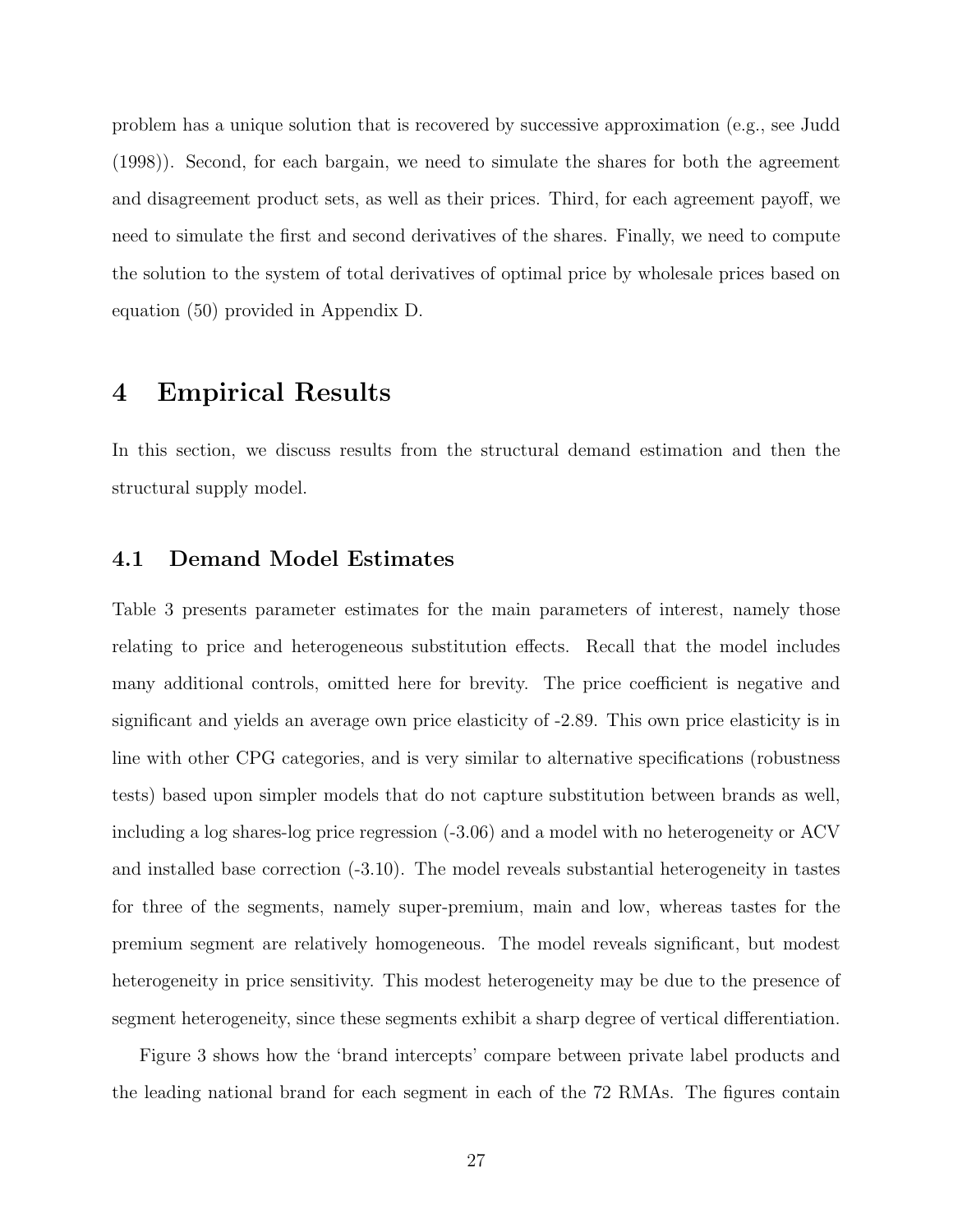| Variable         | Estimate | Std. Err. | Signif. |
|------------------|----------|-----------|---------|
| Mean Price       | $-3.006$ | (0.001)   | $**$    |
| SD Price         | 0.109    | (0.022)   | $**$    |
| SD Low           | 4.693    | (0.028)   | $**$    |
| SD Main          | 1.472    | (0.020)   | $**$    |
| SD Premium       | 0.012    | (0.099)   |         |
| SD Super-Premium | 1.218    | (0.033)   | $**$    |

Table 3: Estimates of Non-linear parameters

the average (over all of the six-month time periods) brand intercept estimates for the corresponding brands in each RMA. To present these values on a single graph, each brand intercept is normalized by subtracting the mean of it's segment's leading national brand intercept (i.e., the leading national brand's mean intercept is zero). Looking first at figure 3a, we can see that, while the median brand intercept of the leading national brand is greater than that of the private label, the distributions do overlap, particularly in the premium and super-premium segments. Figure 3b, which presents the same comparison, using differences instead of levels, illustrates that the overlap is not simply due to common market shifts, but rather due to some private labels achieving brand equity levels near those of the national brands. Although we cannot reveal identities of retailers, the relative ordering of the private brand intercepts are closely related to our understanding of the private brand programs of the retailers. This suggests that the products do share similar positions in vertical quality space (for at least some retailers), and as a result, compete for the same consumers. Moreover, it also demonstrates that there is heterogeneity (across retailers) in the degree to which they do so, providing a key source of variation for the supply-side bargaining problem.

In addition to the variation in brand intercepts, our supply-side model builds on the substitution patterns captured in the demand model. In particular, our interest is in capturing aspects of the vertical segmentation (along price dimensions) within the super-premium segment. To illustrate these substitution patterns, in Table 4 we present cross-price elasticities for a subset of brands and private labels for RMAs, which we label RMA 1-4. The pattern of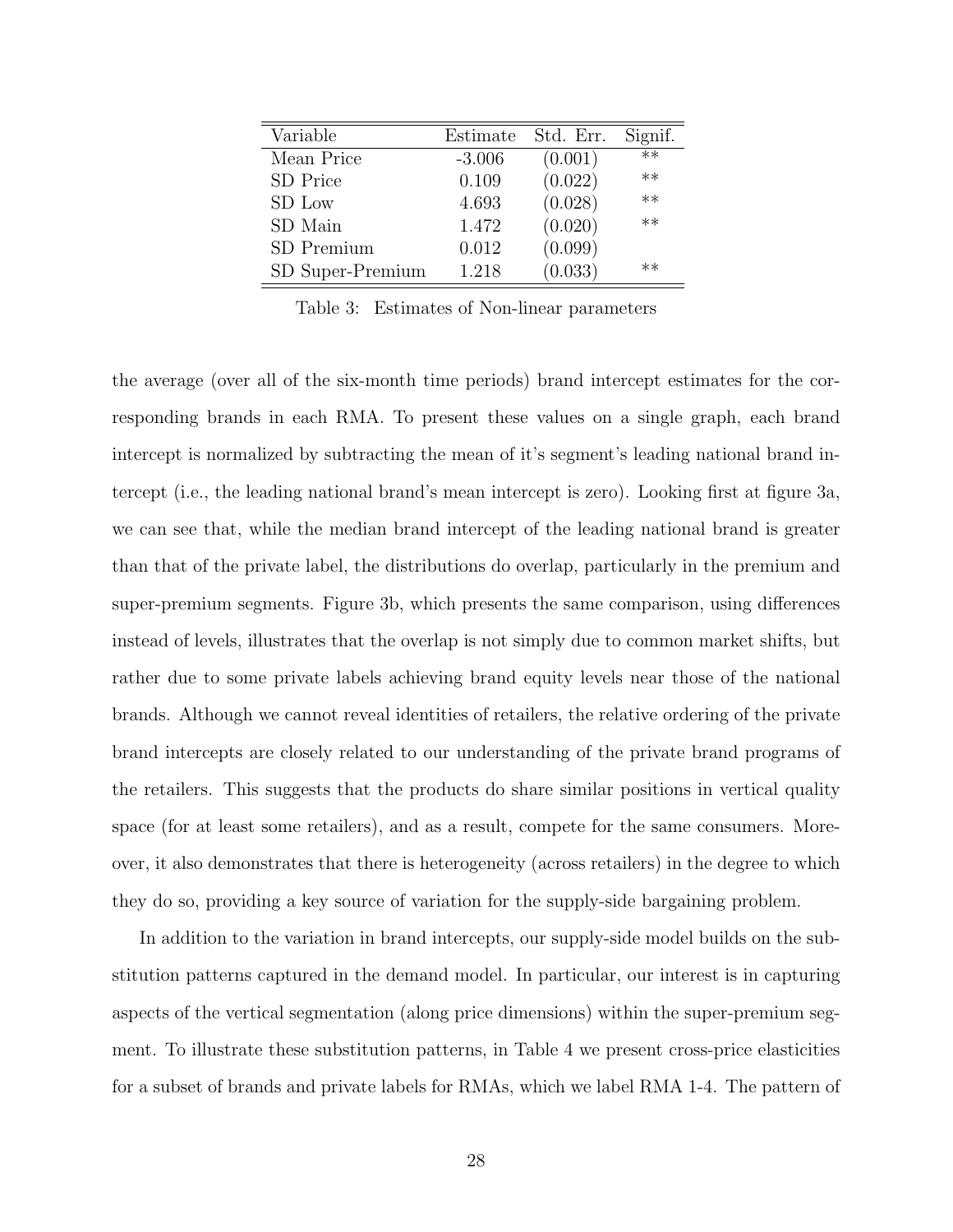

Figure 3: Private Label Brand Qualities

cross-price elasticities is sensible. Brands that are positioned vertically close to one another have higher elasticities, and brands positioned further apart have lower elasticities. Private labels have meaningful variation because of their price positions and brand equity (and the resultant market shares). For example, RMA 1, an upscale retailer, has higher elasticity to Brand 8 (a high priced brand) and lower to Brand 5 (a low priced brand), whereas RMA 2 and 3 both have lower quality private labels, and so have lower elasticities to Brand 8. Finally, RMA 4 has a much higher private label share than most other private labels and as a result has much higher cross-elasticities. This is consistent with its strong private label program and positioning as a retailer.

| <b>Brand</b>                | Brand 5 | Brand 7  | Brand 2  | Dominant Brand | Brand 6  | Brand 8 |
|-----------------------------|---------|----------|----------|----------------|----------|---------|
| National Brands             |         |          |          |                |          |         |
| Brand D                     | 0.392   | 0.305    | 0.295    | $-2.722$       | 0.306    | 0.286   |
| Brand 2                     | 0.074   | 0.080    | $-2.895$ | 0.101          | 0.109    | 0.074   |
| Brand 6                     | 0.065   | 0.069    | 0.089    | 0.087          | $-2.904$ | 0.115   |
| Brand 7                     | 0.081   | $-2.945$ | 0.056    | 0.057          | 0.057    | 0.051   |
| Private Labels              |         |          |          |                |          |         |
| RMA 1 (upscale retailer)    | 0.094   | 0.141    | 0.141    | 0.141          | 0.140    | 0.173   |
| RMA 2 (low-end retailer)    | NA      | 0.114    | 0.109    | 0.109          | 0.108    | 0.083   |
| RMA 3 (low-end retailer)    | NA      | 0.122    | 0.133    | 0.135          | 0.134    | 0.094   |
| RMA 4 (upscale, largest PL) | 0.766   | NA       | 0.764    | 0.765          | 0.762    | 0.762   |

Table 4: Cross-Price Elasticities for Select National and Private Label Brands. Rows are the brand that increases price and columns the brand that is impacted. NA indicates the brand is not available in that retailer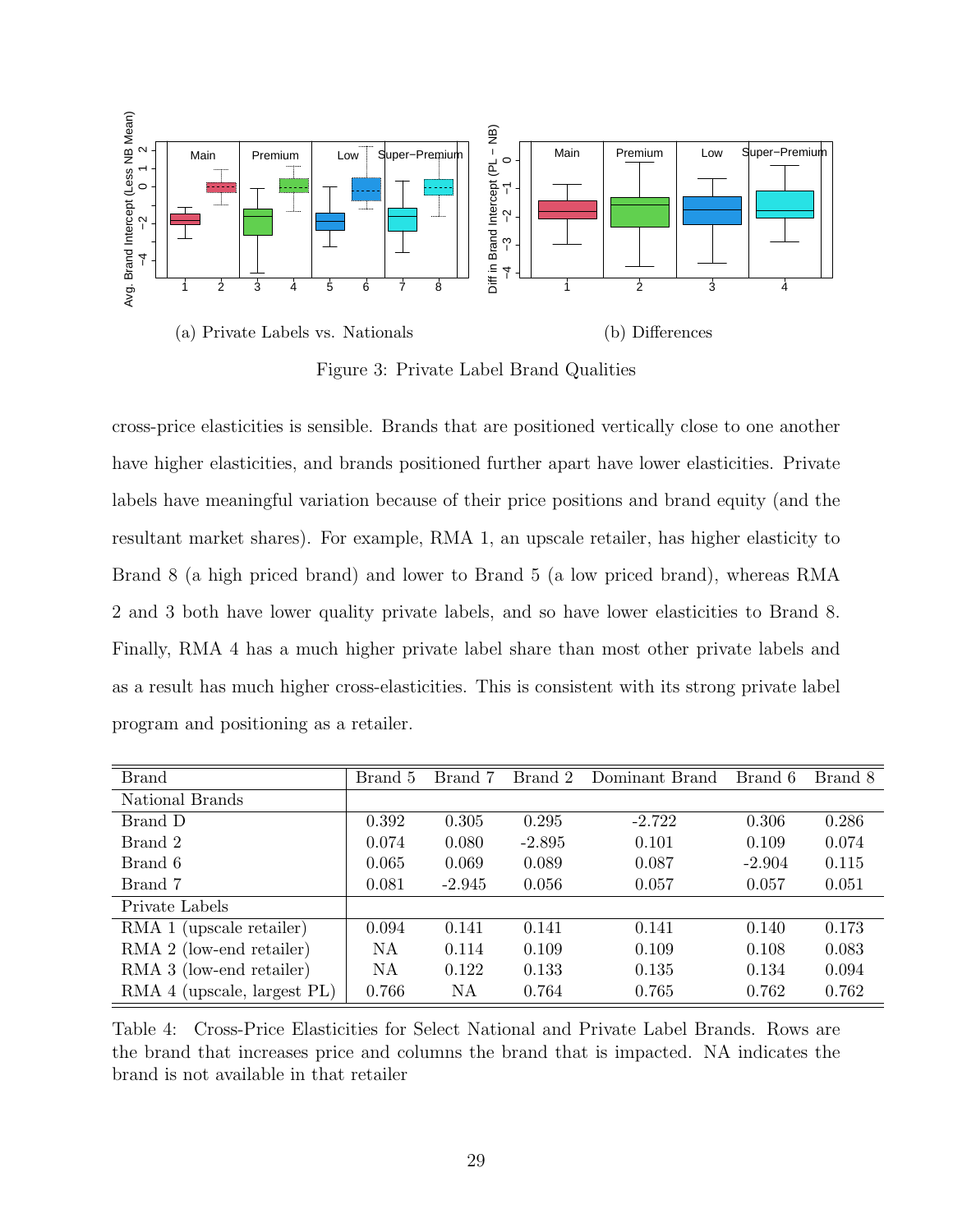We next examine whether the basic implications of an improved bargaining position are apparent in the wholesale prices we recover from the monopolist pricing assumption. Specifically, we consider for the same brands as presented in Table 1 (those available at least six months prior to the patent expiration) whether the wholesale prices decrease on average in the four quarters after the patent expiration versus the four quarters before the expiration. Table 5 presents the analysis.

| <b>Brand</b> | $\%$ $\Delta$ in $\hat{w}$ | Est. Change | S.E.  | t-stat  | Obs. Pre | Obs. Post |
|--------------|----------------------------|-------------|-------|---------|----------|-----------|
| Brand D      | $-6.1\%$                   | $-0.024$    | 0.004 | $-6.06$ | 275      | 280       |
| Brand 1      | $2.4\%$                    | 0.011       | 0.005 | 2.047   | 206      | 214       |
| Brand 2      | $-4.0\%$                   | $-0.016$    | 0.003 | $-4.47$ | 282      | 284       |
| Brand 3      | $-3.9\%$                   | $-0.155$    | 0.004 | $-3.91$ | 163      | 173       |
| Brand 4      | $3.3\%$                    | 0.014       | 0.005 | 2.68    | 267      | 266       |
| Brand 5      | $-6.7\%$                   | $-0.021$    | 0.008 | $-2.59$ | 46       | 77        |
| Brand 6      | $-3.3\%$                   | $-0.019$    | 0.004 | $-4.34$ | 200      | 279       |

Table 5: Percent and Level Changes in  $\hat{w}$  for the year before versus after patent expiration for brands available at least 6 months before the patent expiration

The estimated differences are all negative except in two cases, the same brands that were found in Table 1 to increase the retail prices following the patent expiration, suggesting a shift upmarket. For the remaining brands, the decreases are between 3% and 7% with the second largest difference being for the Dominant Brand, the leading national brand. Although consistent with past research (Meza and Sudhir, 2010) that suggests the improved bargaining leverage that the private label provides can lead to lower wholesale prices, we cannot at this stage rule out other changes (e.g. declining marginal cost trends). Our supplyside estimation and analysis further calibrates the magnitude of this bargaining benefit in the context of the value of the private brand and other changes that could be occuring.

#### 4.2 Supply-side Estimates

The supply-side estimation aims to recover two sets of parameters. The first,  $\{\theta_c, \sigma_c\}$ , characterize the cost function, while the second,  $\{\theta_r, \sigma_r\}$ , characterize the bargaining power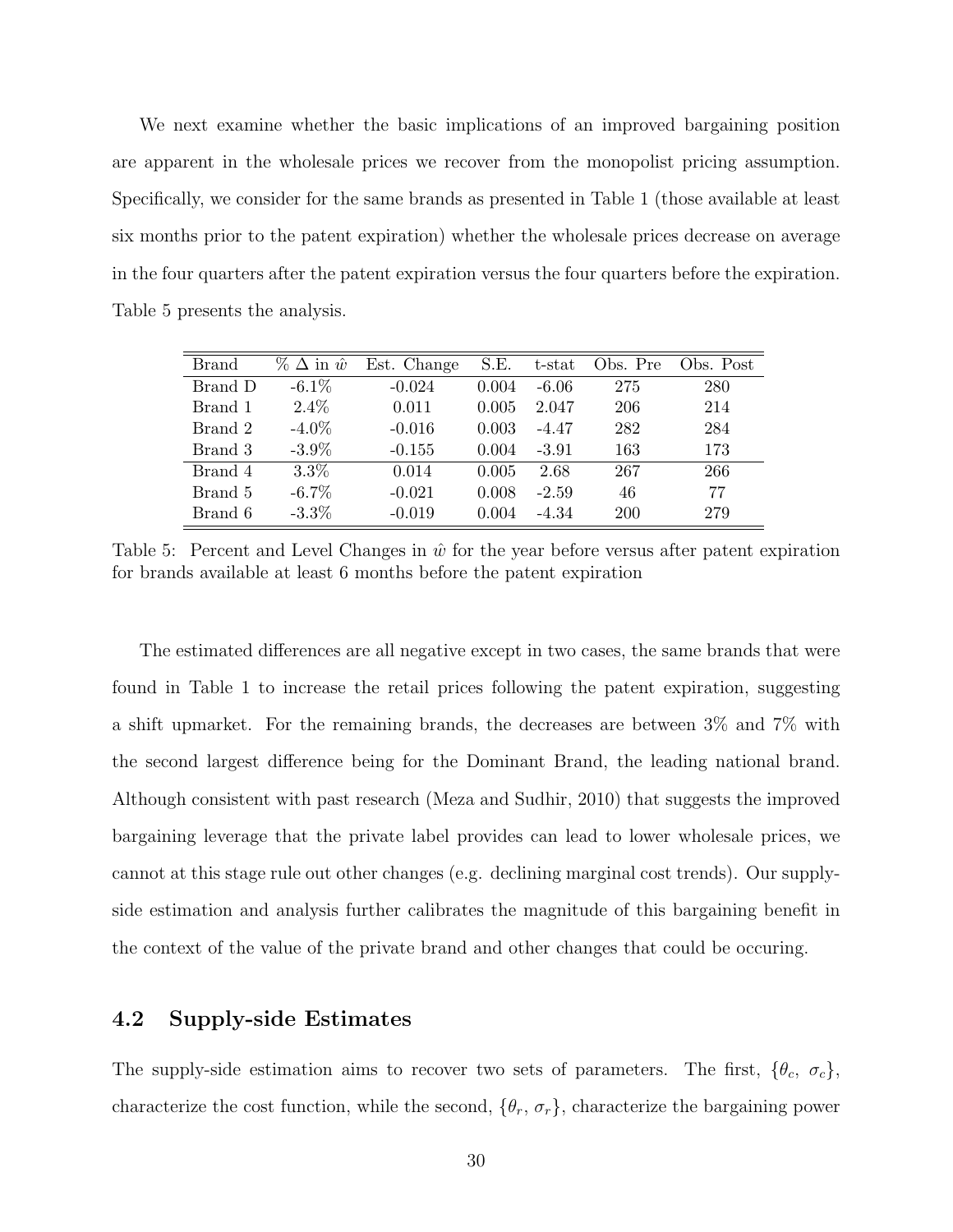of the retailers. We first discuss the cost parameter estimates and then turn to the bargaining power parameters.

| Variable                                    |       | Estimate Std. Err. Signif. |         |
|---------------------------------------------|-------|----------------------------|---------|
| Constant (Largest brand)                    | 0.358 | 0.005                      | $\ast$  |
| Std. deviation of the residual $(\sigma_c)$ | 0.044 | 0.001                      | $^\ast$ |
| Brand FE                                    |       |                            |         |
| Time FE                                     |       |                            |         |

Table 6: Estimates of Cost Parameters- \*: p-value<.01

Marginal Costs Table 6 presents the point estimates for the cost parameters. The constant, which represents an average per-serving cost for the largest supplier, is 35.8 cents, suggesting a modest per-serving cost for the product. In Figure 4a, we show the distribution of marginal costs across brands. We find that most brands incur a per-serving cost of between 30 and 40 cents. In Figure 4b, we show how marginal cost of the largest brand evolves over time. We find a declining trend: marginal cost of the largest brand starts at 35.8 cents in period 7 (the third quarter of 2011), and it goes down to 30.9 cents within two years and a half.



(a) Distribution across brands (b) Evolution of largest brand's MC

Figure 4: Marginal costs

Overall, we find reasonable variation in costs across brands, with the standard deviation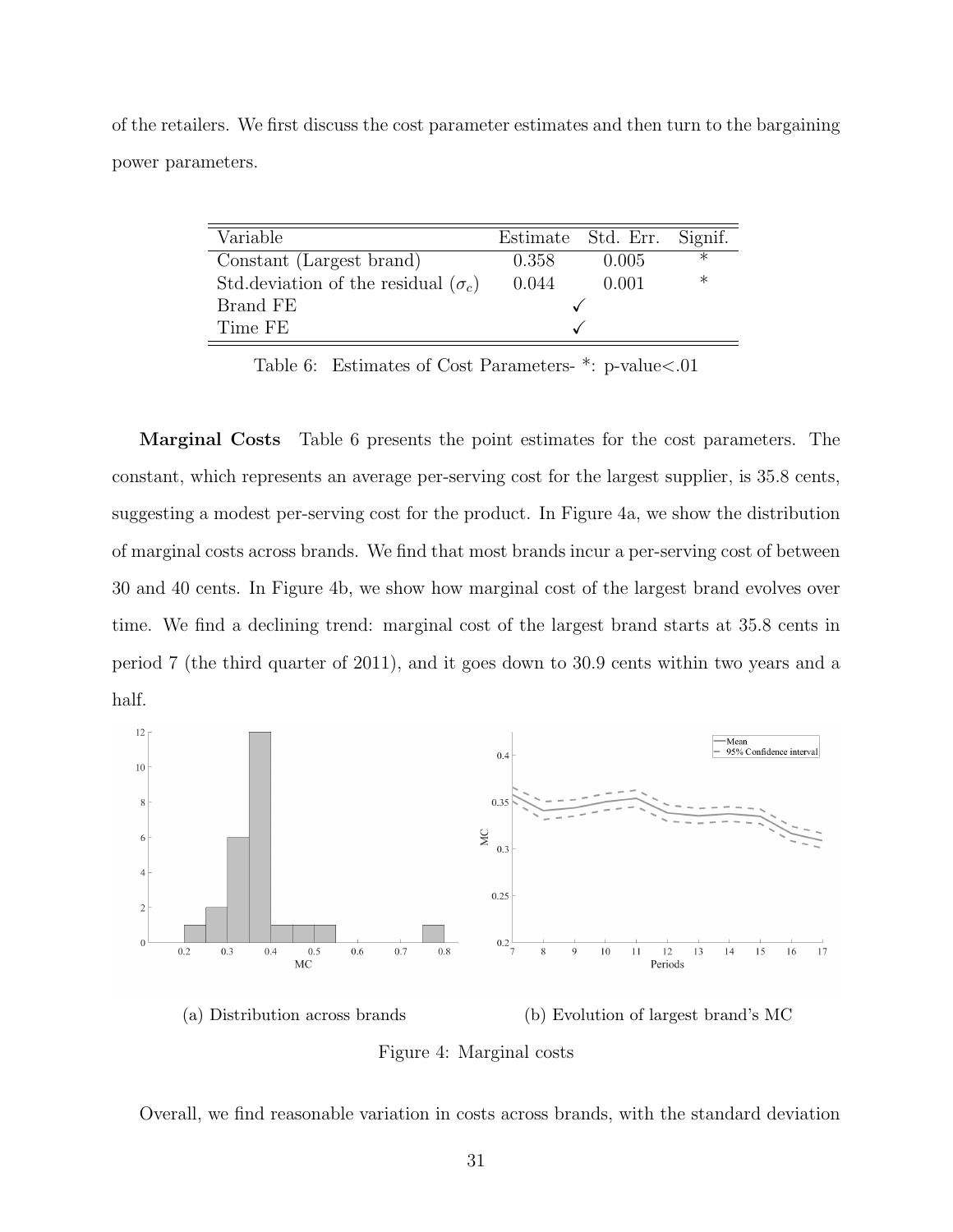being 8.9 cents, the interquartile range covering 8.6 cents, and the total range covering 77.9 cents.

| Variable                                    |          | Estimate Std. Err. | Signif. |
|---------------------------------------------|----------|--------------------|---------|
| Constant                                    | $-3.183$ | 0.694              | $\ast$  |
| PL owners (pre-introduction)                | $-0.141$ | 0.467              |         |
| PL owners (post-introduction)               | $-0.505$ | 0.392              |         |
| Brand equity of PL products                 | 0.403    | 0.145              | $\ast$  |
| Std. deviation of the residual $(\sigma_r)$ | 2.25     | 0.216              | $\ast$  |
| Time FE                                     |          |                    |         |

Table 7: Estimates of Bargaining Parameters- \*: p-value<.01

**Bargaining Powers** Table 7 shows the estimates of bargaining power parameters. The dependent variable is the log-odds ratio of bargaining power of each retailer at each period. We find a large negative intercept value, indicating that the bargaining power of a retailer is very small compared to that of a brand. The coefficients for PL owner dummies are negative for both pre-PL and post-PL introduction, indicating that retailers that introduce a PL product have a lower bargaining power than those that don't, although the estimates are not statistically significant. These estimates imply that retailers that introduce a PL product enjoy bargaining power of 0.06 on average, whereas the retailers that never introduced one average 0.11.

Comparing pre- and post-private label introduction, we find that the change in the bargaining power of PL owners is negative, but statistically insignificant and economically small. The average difference of -0.36 (0.141-0.505) in log-odds-ratio translates to the average difference of -0.01 in  $\beta_{rjt}$  between the pre- and post-PL introduction, relative to that of retailers that never introduced a PL product. Our findings suggest that most of the variation in outcomes with versus without the private label is due to changes in the bargaining leverage (disagreement payoffs) of the two parties rather than bargaining power. This bargaining leverage is determined by the nature of demand and the brand equities (intercepts) for the products each retailer carries.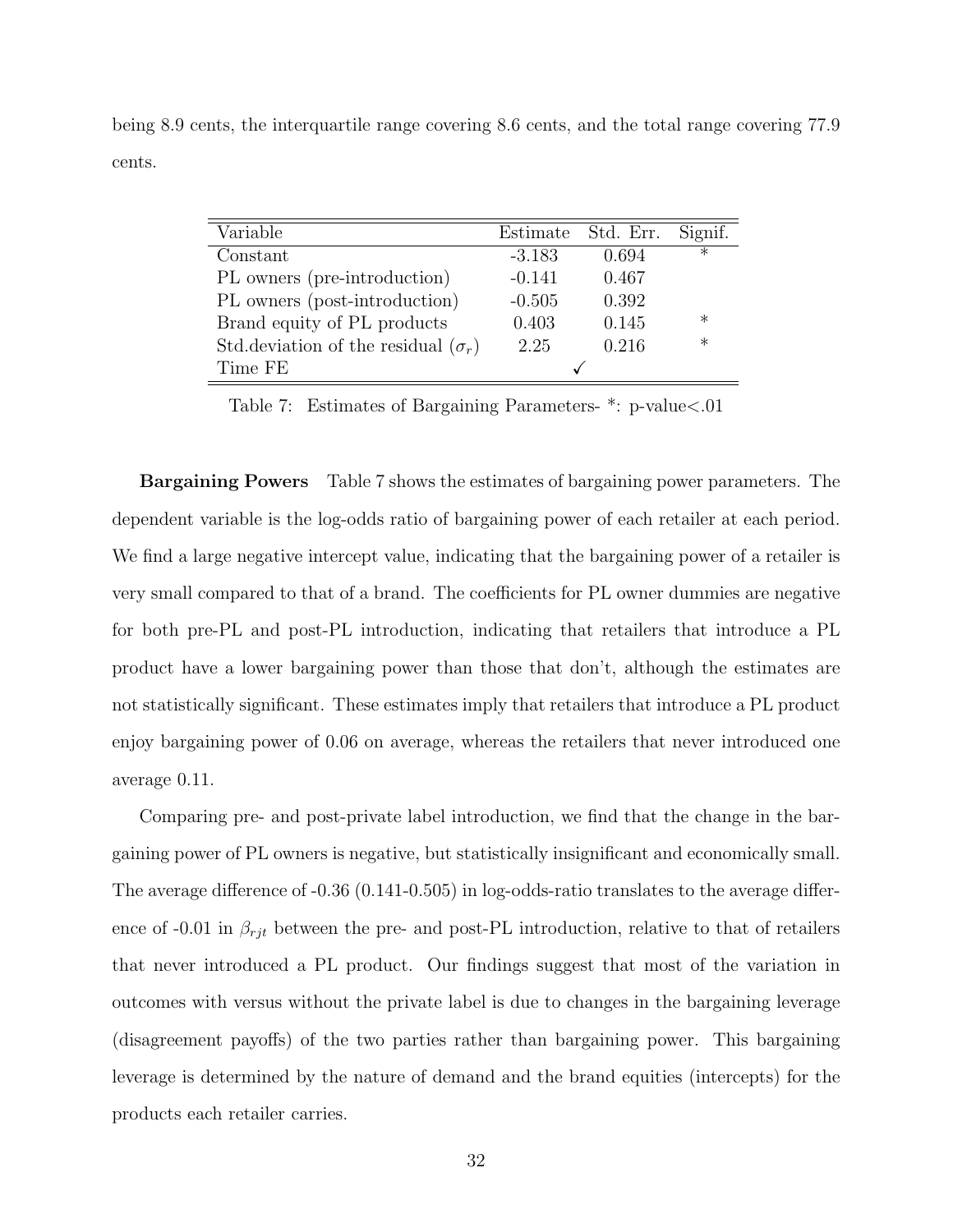

Figure 5: Bargaining powers

Figure 5a shows the overall distribution of bargaining power across retailers and periods. The overall bargaining power distribution has a mean of 0.06 and a standard deviation of 0.08. The inter-quartile range is 0.04. Note that low bargaining power does not imply that retailers receive zero payoff out of the negotiation: because retailers choose price after the wholesale price is determined, retailers are always able to add a positive mark-ups over the wholesale prices, even when their bargaining power is zero. Figure 5b shows the evolution of average bargaining power over time. We find a gradual decline in the average bargaining power, though the trend is not statistically significant.

Given the estimated bargaining powers and marginal costs, we compute the margin of each brand. Figure 6 shows its histogram, plotted against the margin of retailers obtained in the previous step. We find that manufacturers gain higher margin than retailers, reflecting their higher bargaining powers. The average margin of manufacturers is 0.35 with a standard deviation of 0.04.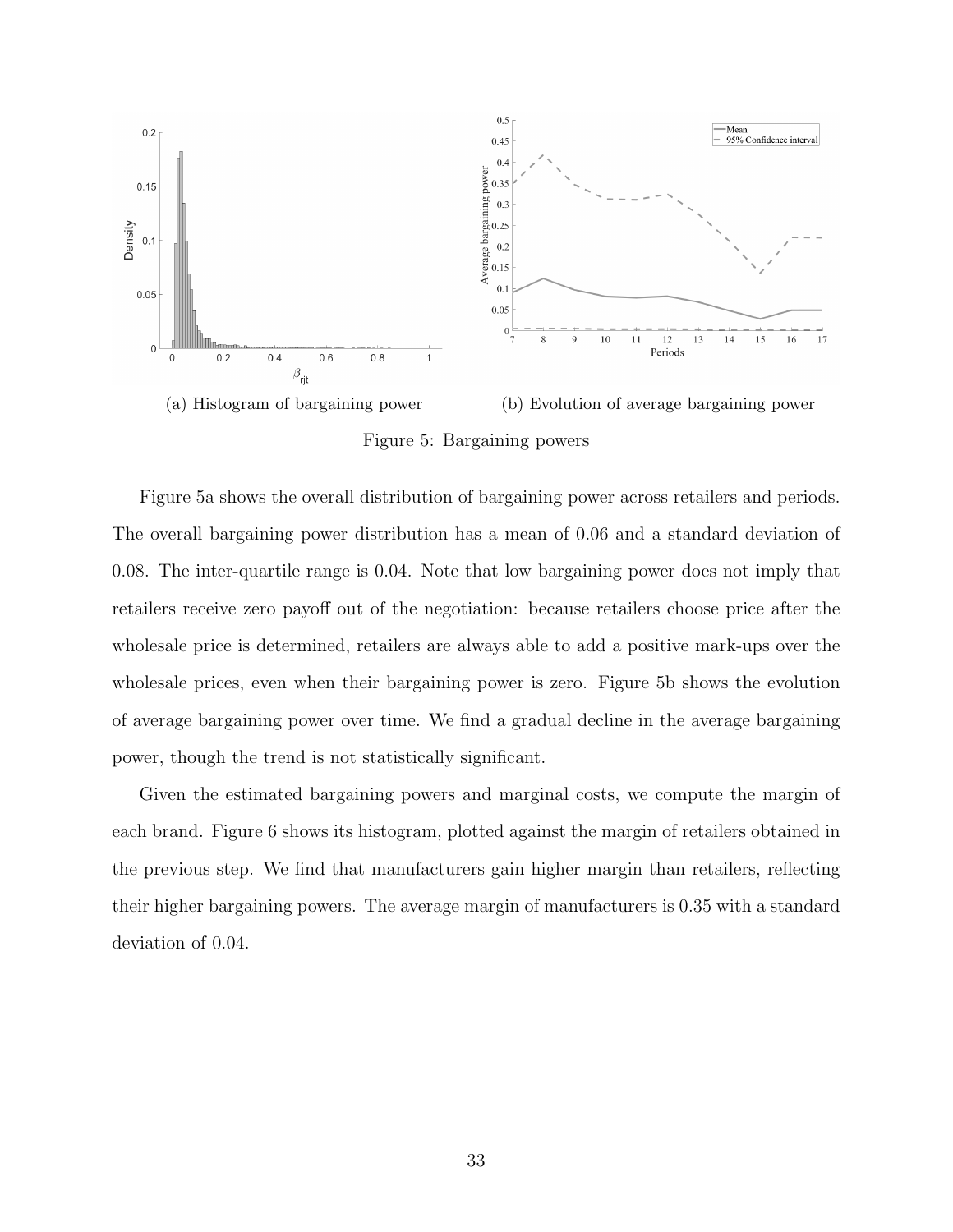

Figure 6: Margin of Brands and Retailers

## 5 Counterfactual Experiments

In this section, we use counterfactual simulations to isolate and explore the impact of private label entry on market outcomes. Recall that much was changing in the market over this period. The market size was continuing to expand with machine ownership, branded firms that were unaffiliated with the patent holder were entering the market, while new affiliated brands were entering in both periods, and most retailers were launching new private label products. To focus directly on the impact of private label entry and control for other factors, we consider a period after patent expiration and construct counterfactual outcomes for scenarios without private label products, holding other market conditions fixed.

In particular, for each RMA where a private label was actually introduced, we simulate a counterfactual outcome in which the private label product is removed from the market. We compute the equilibrium (bargained) wholesale prices, the corresponding optimal retail prices, and the resulting market shares. We then compare these to the "factual" market outcomes, computed with the private label in the market. Note that both constructs are simulations, with the latter corresponding to the "treatment" that actually occurred (i.e. private label entry) and the former corresponding to the counterfactual "control" condition.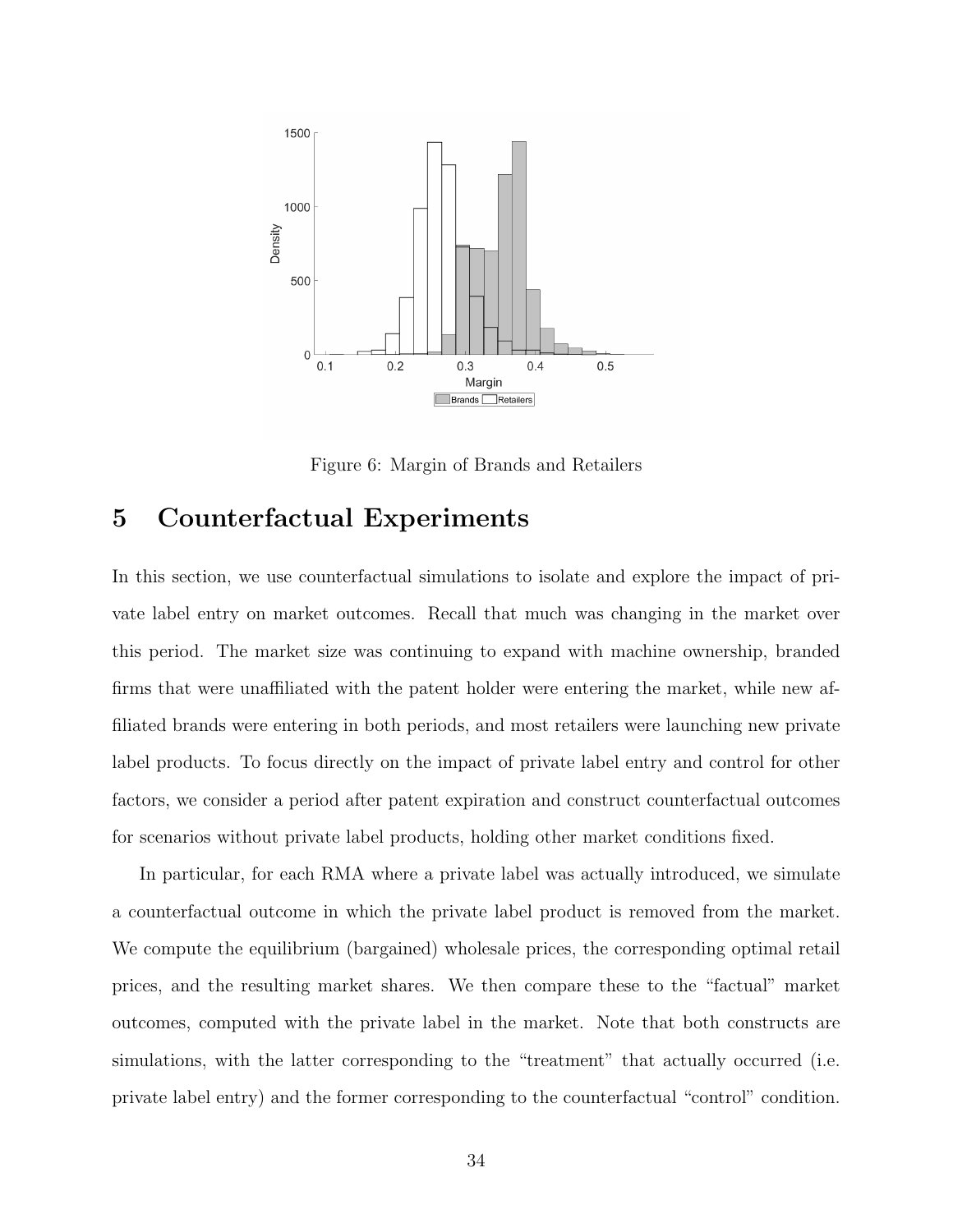We use percentage changes throughout to maintain a common scale. For the following analyses, we consider 62 RMAs having 346 RMA-period cases with a (factual) private label entry as compared to a (counterfactual) market without the private label. In what follows, we first present the overall gains of retailers from PL entry. We then decompose the effect into category expansion and the change in the margin of existing products. Finally, we discuss how much of the retailers' gains is attributed to their bargaining positions.

#### 5.1 Overall Impact of Private Label on Profits

We begin by quantifying the magnitude of the retailers' total profits generated by the private label products. These total effects are calculated as

$$
\Pi_r^F - \Pi_r^{CF} = \sum_j (p_j^F - w_j^F) s_j^F - \sum_{j/PL} (p_j^{CF} - w_j^{CF}) s_j^{CF},
$$

where  $p_j$  is the retail price of product j,  $w_j$  is the wholesale price the retailer pays to the manufacturer, and  $s_j$  is the equilibrium share of the PL product. Superscripts F and  $CF$ correspond to factual and counterfactual cases of PL or no PL product, respectively. To construct a percentage measure, we divide the profit difference by the retailer profit from the super-premium segment without the private label in the market. The distribution of these percentages across retailers is displayed in figure 7. Each observation underlying the density plot is an RMA-quarter. Note that retailers vary quite substantially in this measure of direct profit from the private label. The mean retailer profits from the private label are 10% of the total segment profits without a private label. Some firms earn considerably more, with an RMA that relies heavily on private label products holding the extreme position of around 107%. This case shows both the importance of the private label and that some markets had an under-provision of product options prior to launching the private label. Overall, private labels bring a sizable boost to the retailer profits.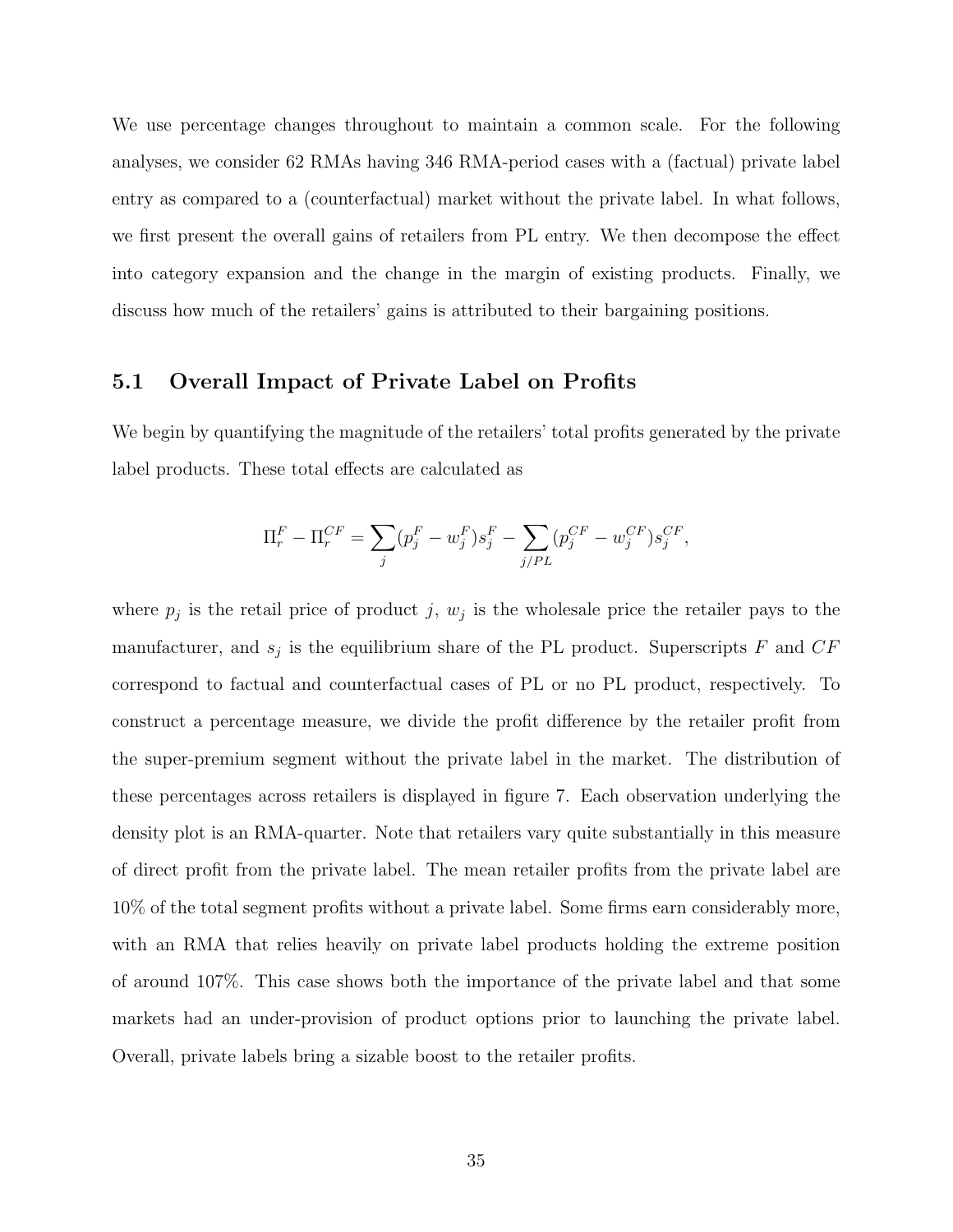

Figure 7: Percent Overall Increase in Profit Due to PL

#### 5.2 Category Expansion and Margin of Existing Products

We now evaluate the amount of profits arising from category expansion due to the presence of the new product, and the change in the margin of existing products. This decomposition helps when we discuss the retailers' gains attributed to bargaining below. We first consider category expansion. Category expansion is the combination of direct profits from the private label product and a loss of shares from the national brands. Profits from category expansion are defined as

$$
\Pi_{CE} = (p_{PL}^F - w_{PL}^F) s_{PL}^F + \sum_{j/PL} (p_j^F - w_j^F) (s_j^F - s_j^{CF})
$$
\n(15)

The first term in this sum is the private label direct profits and the second term is the loss in profits due to competitive stealing. To see that the second term is negative, note that the shares of national brands with the private label should on average be lower than those without the private label. Figure 8 presents the direct profit from the PL product as well as the profits lost due to competitive stealing.

Figure 8a shows that direct profit from a PL product accounts for a large increase in the profits relative to the profits attained without the private label. The average is 14%, though there is a large spread. The largest increase indicates a 135% increase in segment profits due to the PL product sales alone. In figure 8b, we show that the lost profits are a meaningful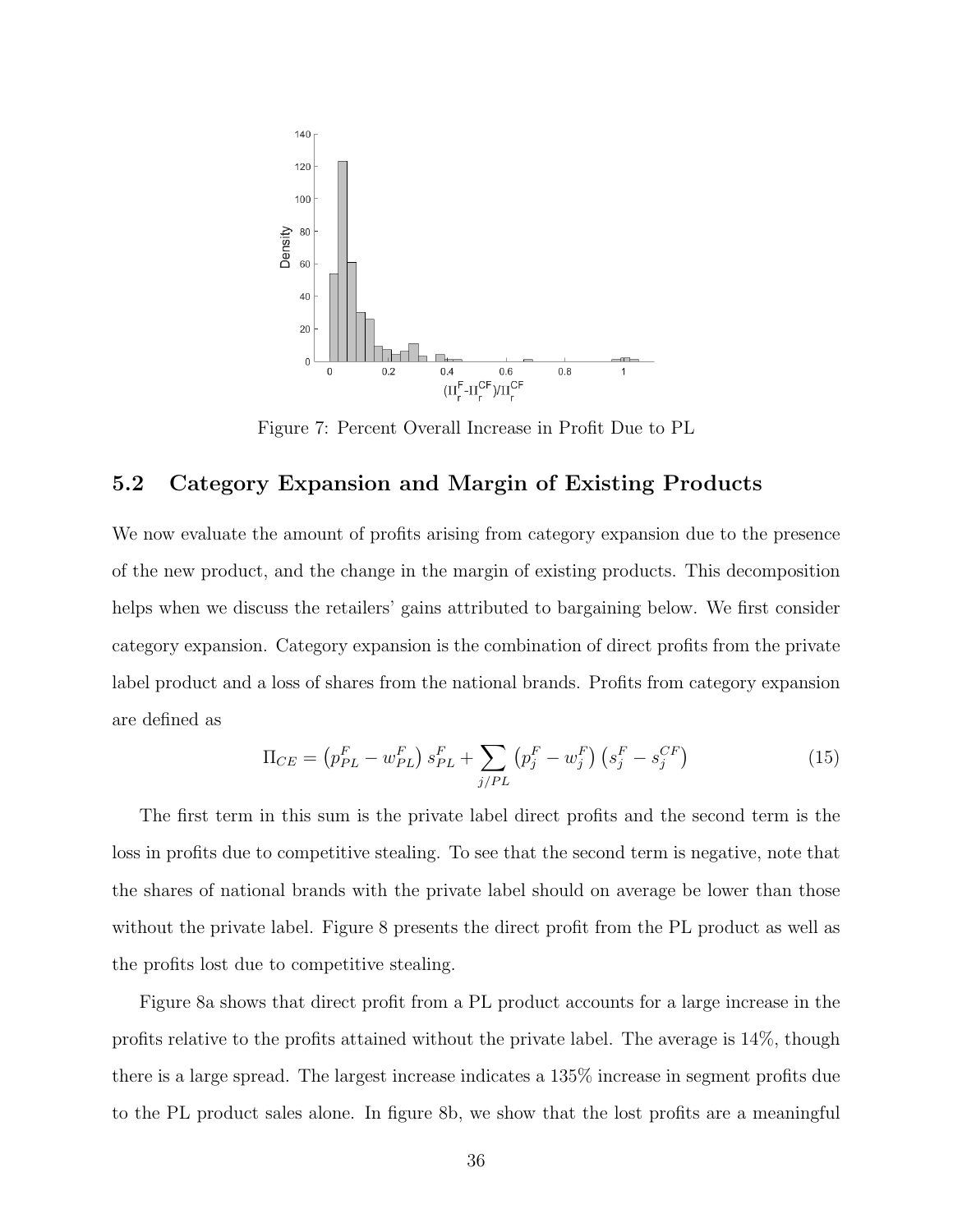

(a) Direct Profit from PL Product as Per-(b) Competitive Stealing Loss as Percentage centage of Profit without PL of Profit without PL

Figure 8: Category Expansion Effects

proportion of the counterfactual profits without private label, suggesting that of the direct private label profit, a sizable proportion comes from competitive stealing. Most cases fall between an 3% and a 21% loss with the average being a 6.5% loss.



Figure 9: Combined Effects from the Downstream Market

In Figure 9, we show the combined effect. An average retailer sees 7.6% increase in profits from the private label net of the substitution effect, which is about 68.7% of the total gain that the retailer has from introducing a PL product. These results indicate that the private label provides significant benefit that exceeds the loss due to competitive stealing. In particular, this suggests that there is pent-up demand that the private label meets.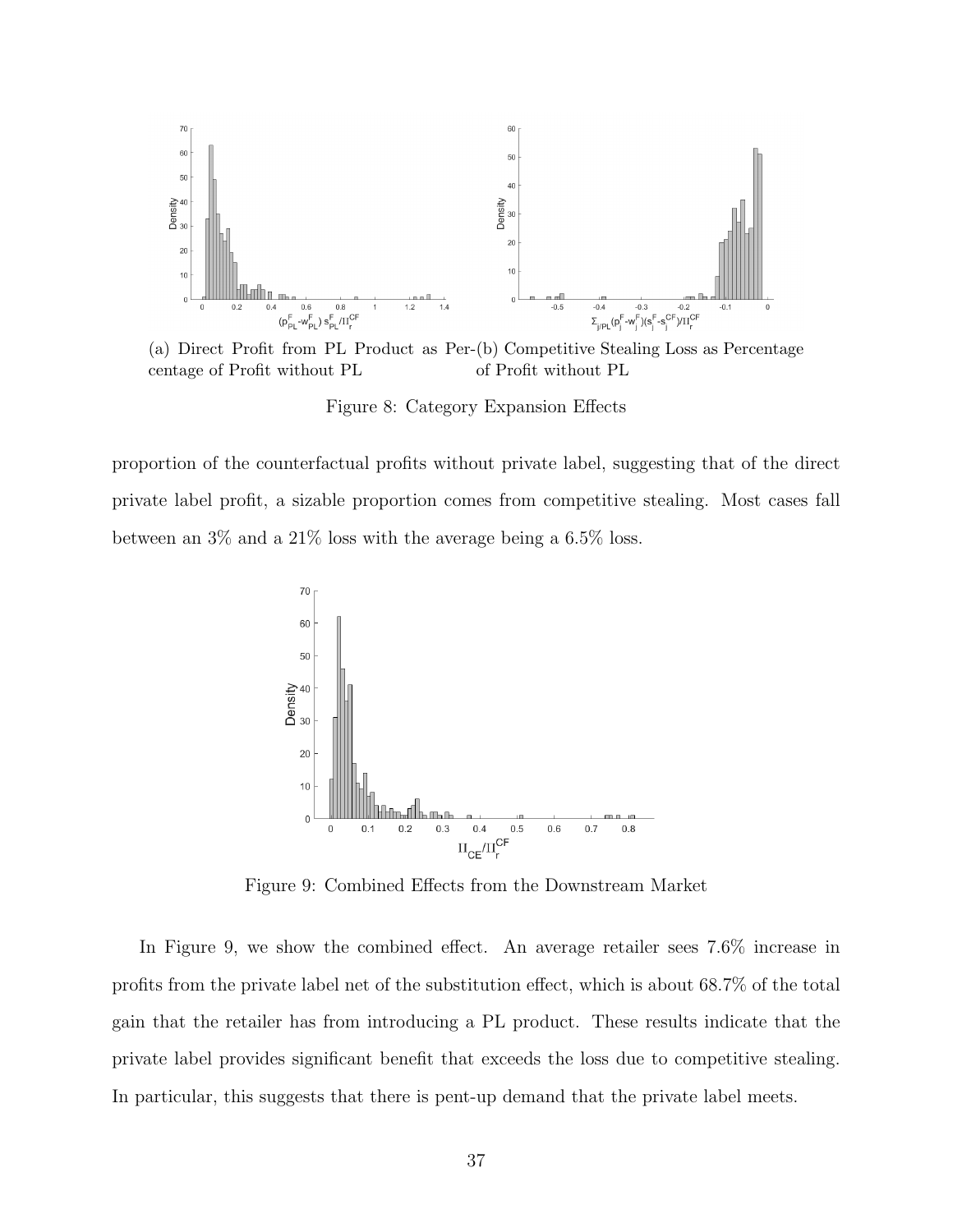We next calibrate how the PL introduction affects the retailers' margin of the existing, branded products. The margin effect is measured as follows:

$$
\sum_{j/PL} \left( \left( p_j^F - w_j^F \right) - \left( p_j^{CF} - w_j^{CF} \right) \right) s_j^{CF}.
$$
\n(16)

Intuitively, private label entry affects margin of national brand products through two channels. First, PL products give retailers better bargaining leverage (higher disagreement payoffs), lowering the equilibrium wholesale prices. Because retailers set prices taking the wholesale price as their marginal costs, the final prices also go down. Second, because retailers price as monopolists, the introduction of a new product lets them better internalize the cross-product substitution and hence higher market power, which results in a higher final price for the existing products. Because manufacturers will claim some shares of the gain through Nash bargaining, it also raises the wholesale prices. The equilibrium wholesale prices and final prices of the existing products are determined as a result of these two counteracting forces. Note that the margin effect we measure here is not equivalent to the retailers' gains from bargaining, because retailers raise prices of existing products even when the wholesale price remains unchanged (i.e. the latter of the two effects still exists without bargaining). Further exercises to isolate the pure gain from bargaining will be conducted in Section 5.3.

Figure 10a presents the histogram of the margin effect as a percentage of total profits of the retailer without PL. We find that retailers' margin improves with a PL product, but the benefit is quite heterogeneous. On average, retailers derive a benefit of 2.6% of super-premium segment profits due to better margins on branded products. Some firms do substantially better than this (due to the strong positioning of their private label in the marketplace). Finally, figure 10b reveals the magnitude of the margin benefit as a percentage of the overall profit increase due to the private label (i.e., profit with private label minus profit without private label). We find that the margin benefit is quite large, amounting to 31.3% of the overall lift in profits on average. Again, there is significant heterogeneity around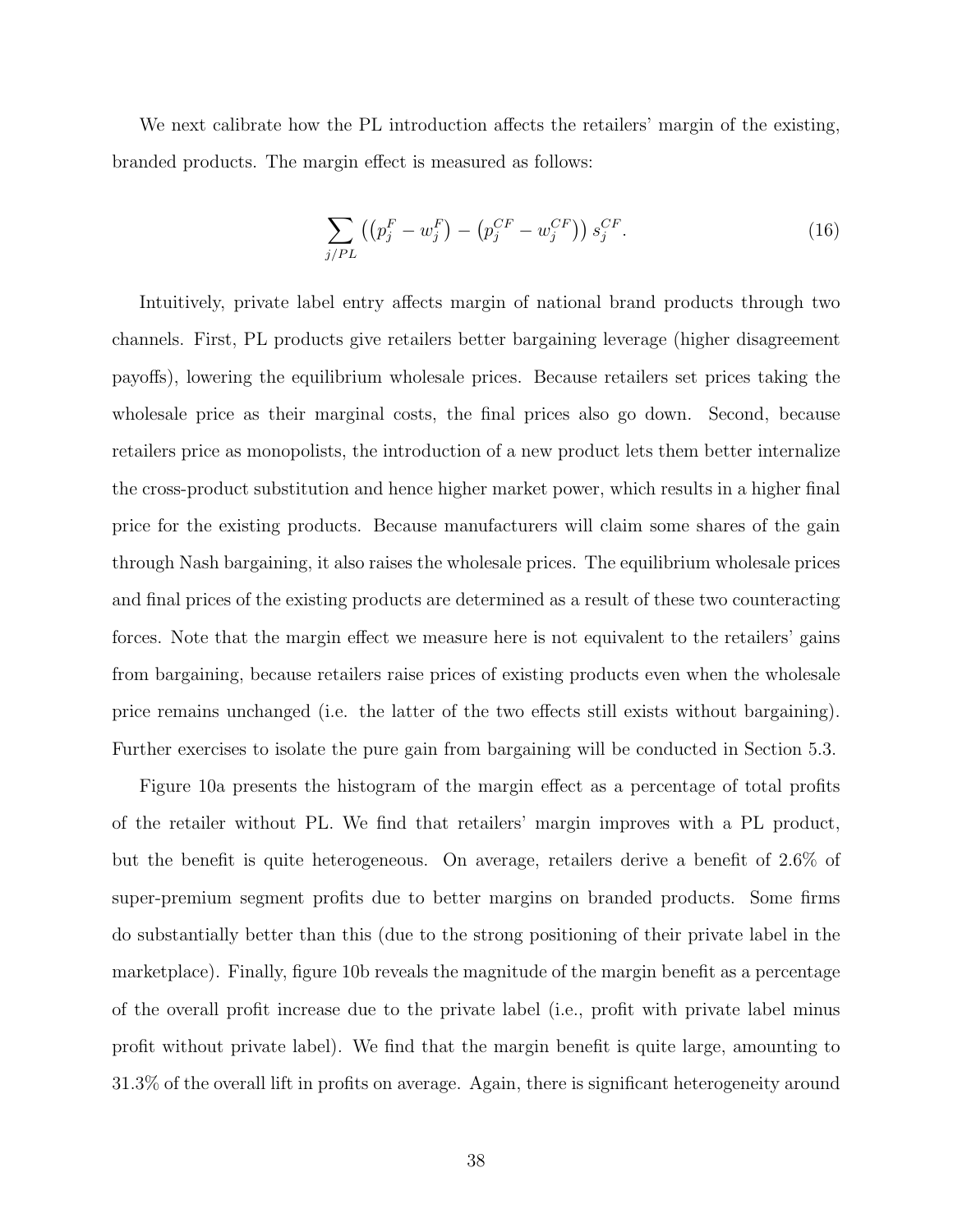the mean.



(a) As Percentage of Profit without PL (b) As Percentage of Profit Increase

Figure 10: Margin Benefits

### 5.3 Isolating Benefits from Bargaining

In this section, we illustrate how much of the retailers' gains from private label entry is attributed to bargaining benefits. Specifically, we consider two sources of bargaining gains: one due to the bargaining position of retailers over the private label products, and the other due to the price renegotiation over the existing, branded products. We construct two sets of counterfactual exercises to isolate out these two factors, holding other factors such as retailers' downstream market power fixed.

In the first set of exercises, we demonstrate that the bargaining position of retailers over the private label products has a substantial impact on the retailers' gains from PL entry. Recall that in reality, some retailers rely on the Dominant Brand to manufacturer their PL product, whereas others utilize an independent manufacturer. Obviously, sourcing a PL product from an independent manufacturer gives the retailer a better bargaining position (because the independent manufacturer has zero disagreement payoff in the Nash bargaining) and hence the retailers' gains from PL entry is larger. Of the 62 retailers that we consider in the counterfactual, 32 retailers (201 retailer-quarter observations) rely on the Dominant Brand, whereas the remaining 30 retailers (145 retailer-quarter observations)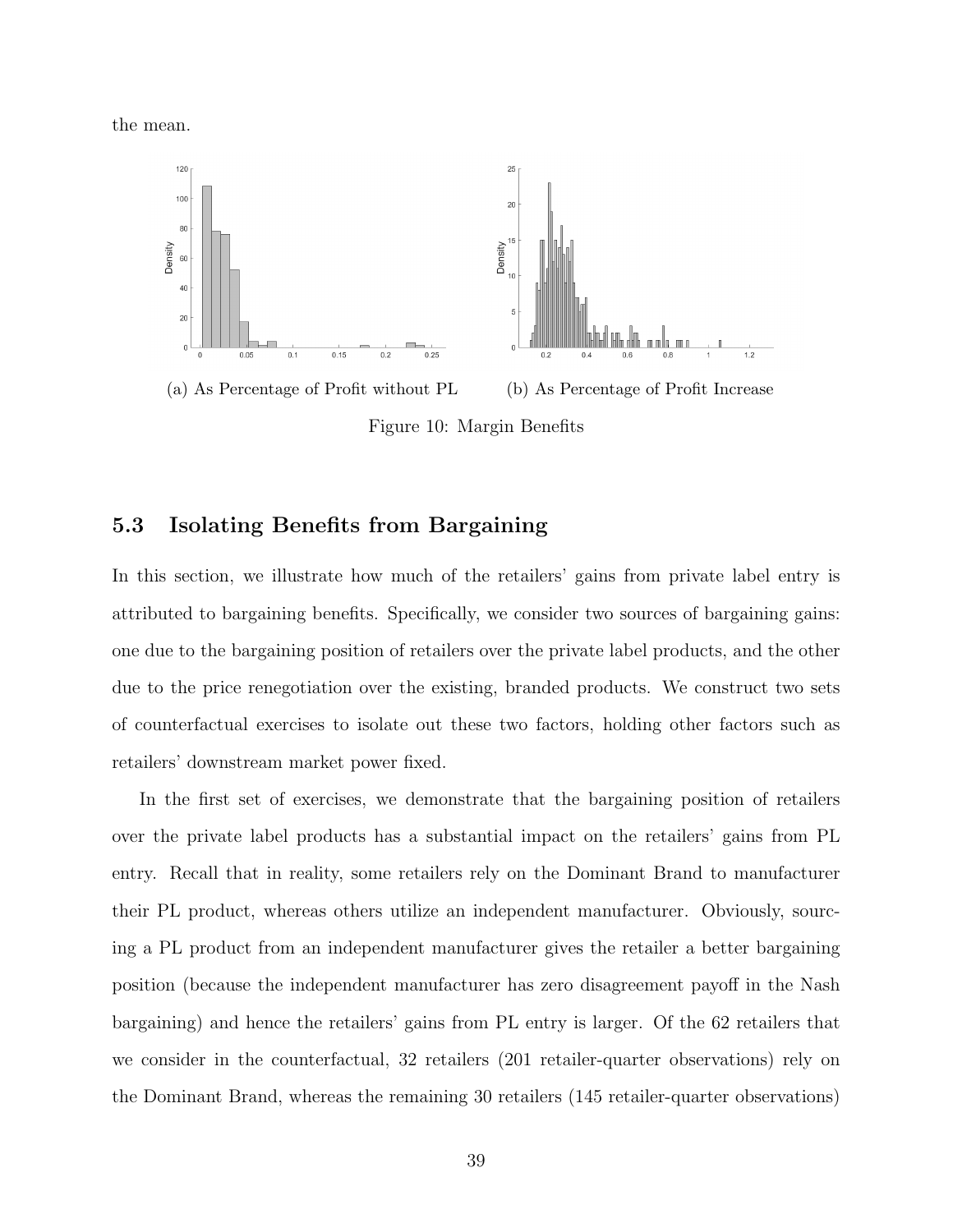utilize an independent manufacturer.

To quantify how the retailers' gain depends on their bargaining position over the PL product, we simulate counterfactual market outcomes in which we maintain the PL products in the market, but manipulate their manufacturer. In Table 8, we present gains from PL entry in two counterfactual scenarios. All reported numbers are average across retailer-quarter and are reported as percentage of profits without PL products. The first row corresponds to the scenario in which all retailers rely on the Dominant Brand to manufacture their PL product. This scenario corresponds to the situation where the manufacturers' bargaining leverage over the PL product is largest. We find that because of higher wholesale prices of the PL product, retailers' overall gains from PL entry is about 20% lower than the factual case presented in the third row. Higher wholesale prices are passed on to the final prices and reduce sales, thereby reducing the market expansion effect presented in the second column. On the other hand, outcomes of PL products' bargaining have minor impact on the margins of the existing products (the third column).

In the second row, we present outcomes when all PL products are manufactured by an independent supplier: a situation in which the manufacturer's bargaining position is smallest. The result is symmetric to the first scenario. Retailers' gains are higher by about 20% compared to the factual case, most of which arise from the market expansion. Overall, our findings imply that bargaining positions over the PL product have a substantial impact on the retailers' gains from PL entry (up to 36% of the gains from entry, or 4% of retailers' profit without private label). The results hence highlight the importance of accounting for bargaining positions over private label products.

| Scenario                           | Total gains from PL Market expansion Margin effect |       |       |
|------------------------------------|----------------------------------------------------|-------|-------|
| All PL supplied by the Dominant    | 0.080                                              | 0.052 | 0.028 |
| All PL supplied by the independent | 0.124                                              | 0.099 | 0.025 |
| Factual (benchmark)                | 0.101                                              | 0.076 | 0.026 |

Table 8: Gains from PL Entry under Different Manufacturer Identities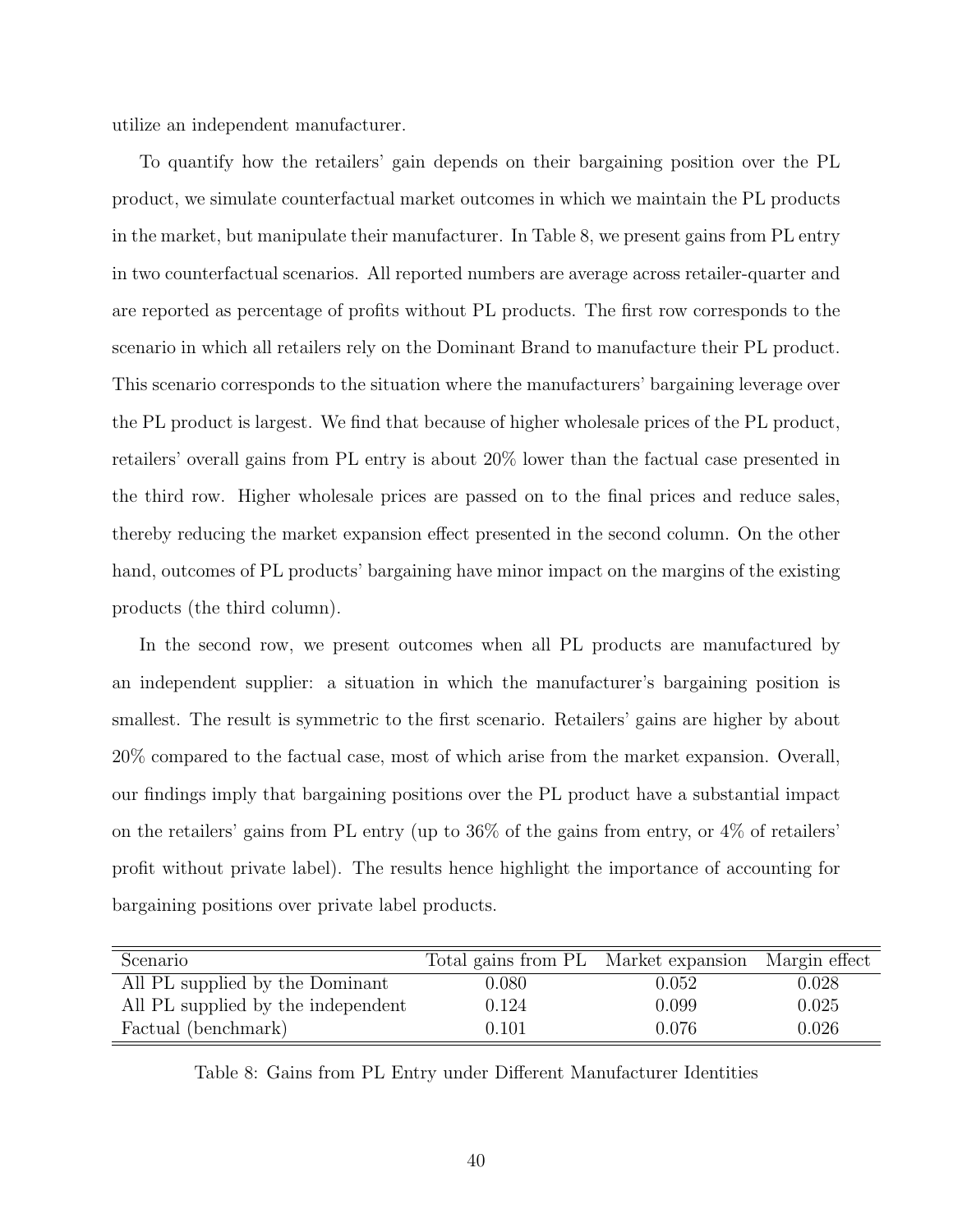In the second set of counterfactual exercises, we consider how a PL entry affects retailers' gains from bargaining over existing, branded products. In other words, we examine whether or not the wholesale price renegotiation due to PL entry would benefit retailers. To this end, we simulate market outcomes when PL products exist in the market, but the wholesale prices of the branded products are fixed at the level without PL products. This exercise corresponds to a counterfactual simulation of a private label entry, had there not been Nash bargaining in the model. We then take the difference between the predicted total gains of the retailer from the PL product in this counterfactual and those from the counterfactual presented in Section 5.1. The difference represents retailers' pure gain from bargaining over existing products due to PL entry.<sup>16</sup>

In Figure 11a, we present the distribution of retailers' gains from bargaining over existing products. Each unit of observation is retailer-quarter and results are presented in percentage of profits without private label. Positive numbers mean retailers gain from wholesale price renegotiation. We find that, on average, retailers' pure gains from bargaining is -0.007, indicating that an average retailer's gain from PL entry is lower by 0.7% of the retailer's total profit without PL when wholesale prices of existing products are renegotiated (or lower by 14.8% of the retailers' total gain from PL entry). We also find a significant dispersion around the mean: some retailers benefit from bargaining by about 2% of the total profit without PL product, whereas others lose by about 3%.

The fact that the majority of retailers will not gain from bargaining over existing products indicates that the wholesale prices go up in many markets with PL entry. In Figure 11b, we present histogram of the difference in wholesale price of branded products with and without a private label product  $(w_j^F - w_j^{CF}$  for  $j \neq PL$ ). Numbers larger than zero mean higher wholesale prices with a private label product. We find that in about 80% of the markets, wholesale prices of the branded products are higher with a private label product in the

<sup>&</sup>lt;sup>16</sup>There is degree of freedom regarding what wholesale price to use for the PL product. For this exercise, we assume that the wholesale price of the PL product equals the ones recovered from the demand side (i.e. realized wholesale price).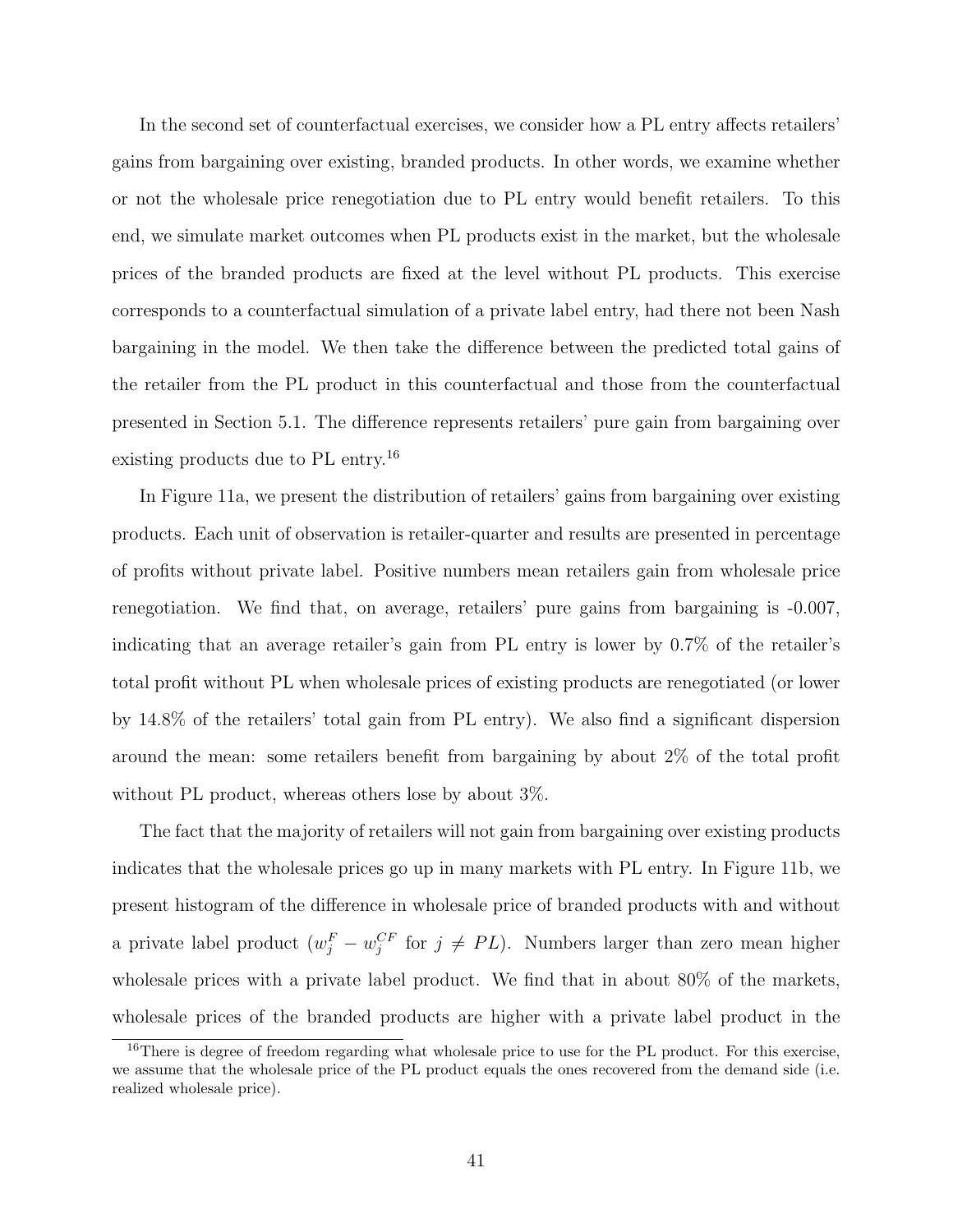market, though the overall magnitude of the change is small (for 92% of the markets, the size of the change is less than a cent). In other words, we find that, of the two factors that affect wholesale prices we discussed in Section 5.2, the latter will dominate for the majority of the markets. The better bargaining positions of the retailers from improved leverage (due to PL products) are not enough to offset the upward pressure on the wholesale prices that arise from the improved downstream market power (and that manufacturers also claim its share through Nash bargaining). Therefore, retailers on average lose when wholesale prices are renegotiated.



Figure 11: Effects due to Bargaining over Existing Products

To explore the source of heterogeneity in the gains from bargaining across retailers, we consider how the bargaining benefit relates to the private label brand equity of the retailer. In Figure 12, we present scatterplot between retailers' gains from bargaining and their PL product equity. The unit of observation is retailer: to plot the retailer-level gains from bargaining on the Y axis, we average the gains of each retailer obtained above across all time periods. We find positive correlation of around 0.4 between the two measures, indicating that retailers with higher PL equity (i.e. more popular PL product) gain more from bargaining than those with lower PL equity. Our findings are consistent with the story that a stronger PL product provides a better disagreement payoff for the retailer and improves its bargaining position.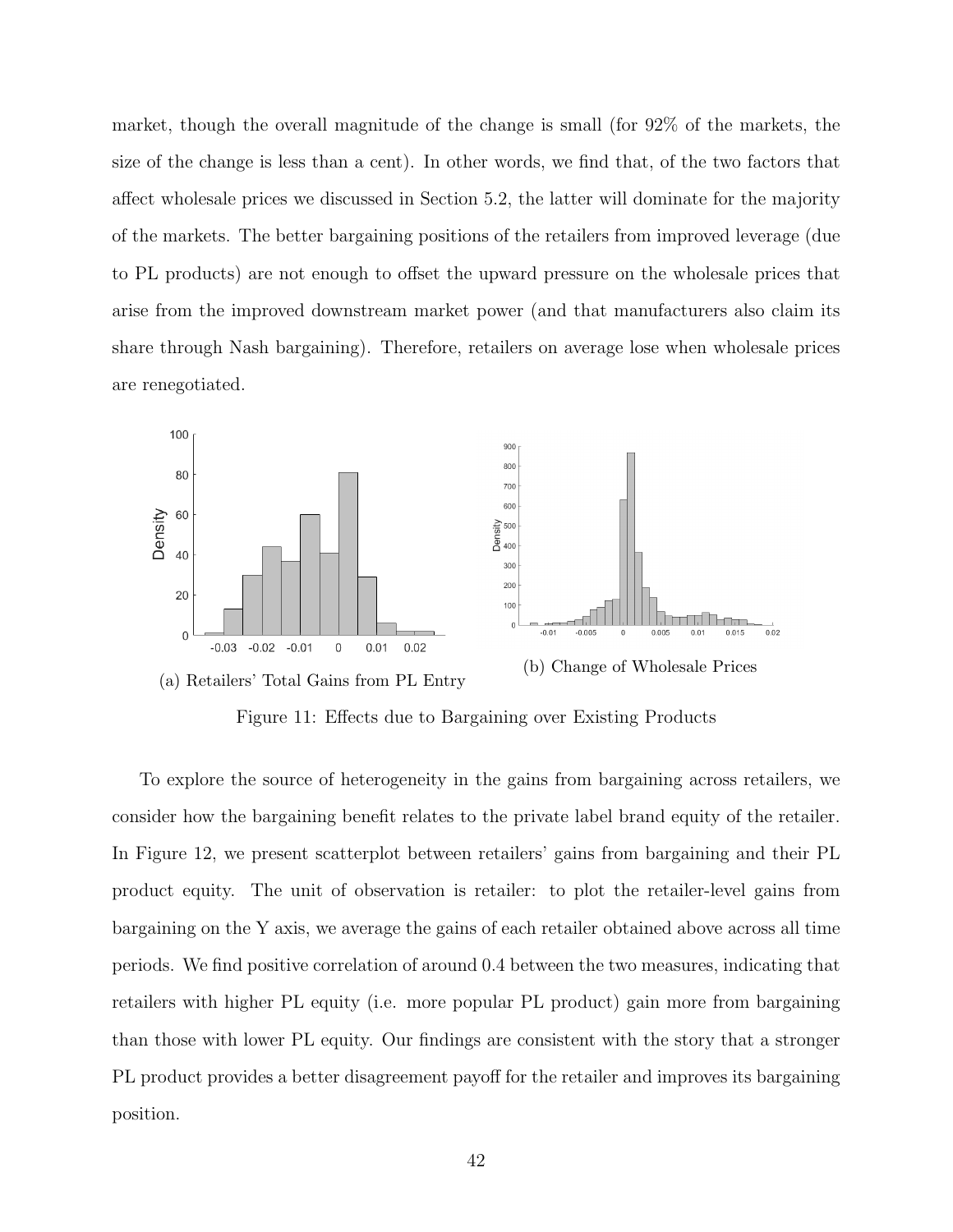

Figure 12: Scatterplot between Gains from Bargaining and PL Product Equity

### 6 Conclusion

We examine the role of private labels in determining bargaining outcomes in a hot beverage category. We exploit a natural experiment in which private label entry was prevented by patent protection, to reveal how firms behave in the absence of private label competition and how their strategies adapt when entry occurs. We find that bargaining outcomes are driven primarily by bargaining leverage, while bargaining ability remains the same pre- and postentry of private label products. Moreover, the impact of bargaining leverage is substantial for private label products: retailers' gains from private label entry changes by as much as 36% depending on the identity of the manufacturer of the private label products. We also find that price renegotiation of existing products due to private label entry will not benefit an average retailer: an average retailer's gain from private label entry is lower by about 14.3% when there is wholesale price negotiation, compared to the case of no wholesale price change. However, we also find that retailers with higher equity of private label products tend to gain more from bargaining thanks to the higher disagreement payoffs that the popular private label product provides.

Note that we have abstracted away from competition between rival retailers. Extending the analysis to include these effects is the subject of future research. Future work could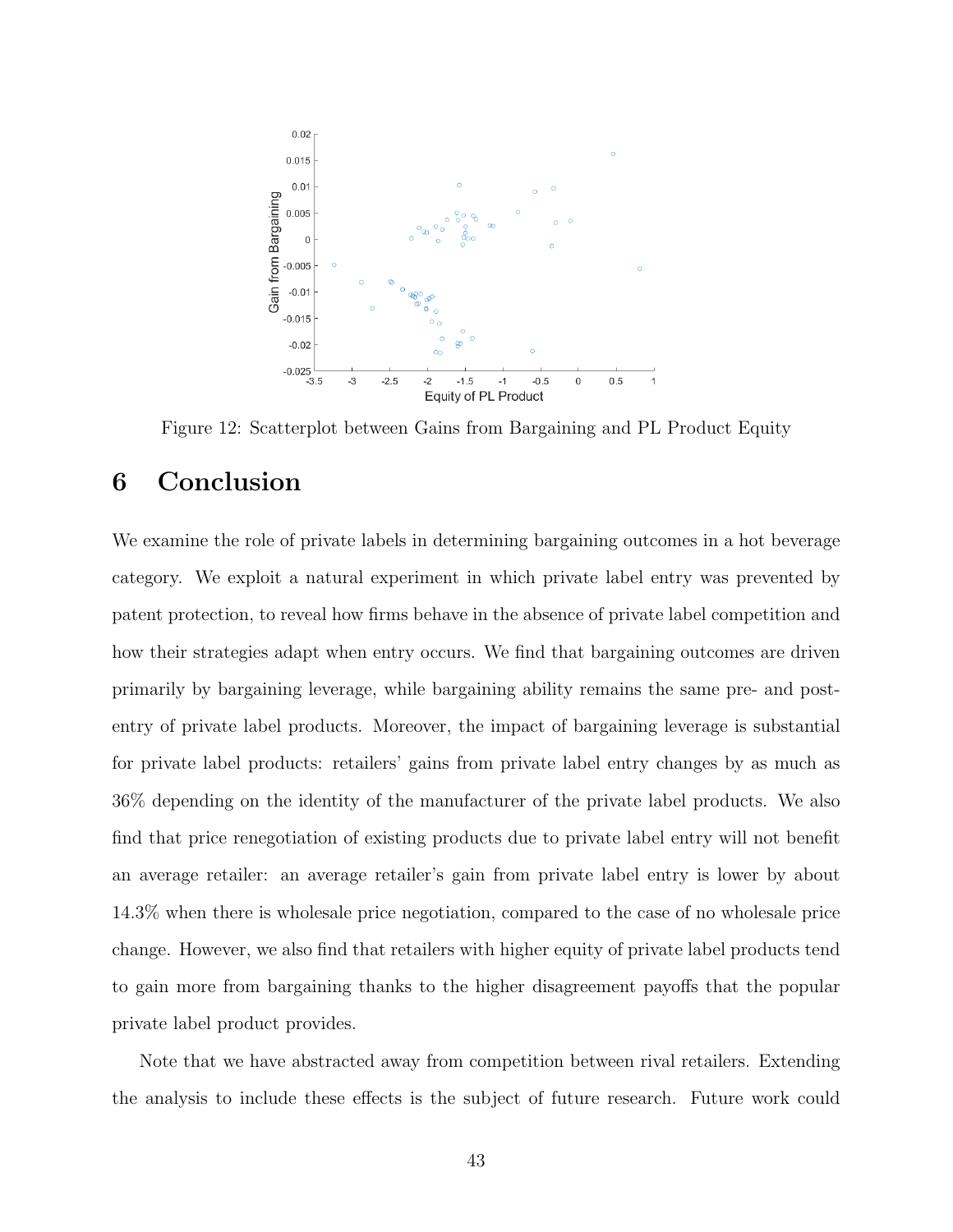also consider how lump-sum transfers (e.g. slotting allowances and other non-linear contracts) such as those considered in the theory work by Shaffer (2001) or alternative vertical arrangements (e.g. non-cooperative vertical games) would change the analysis.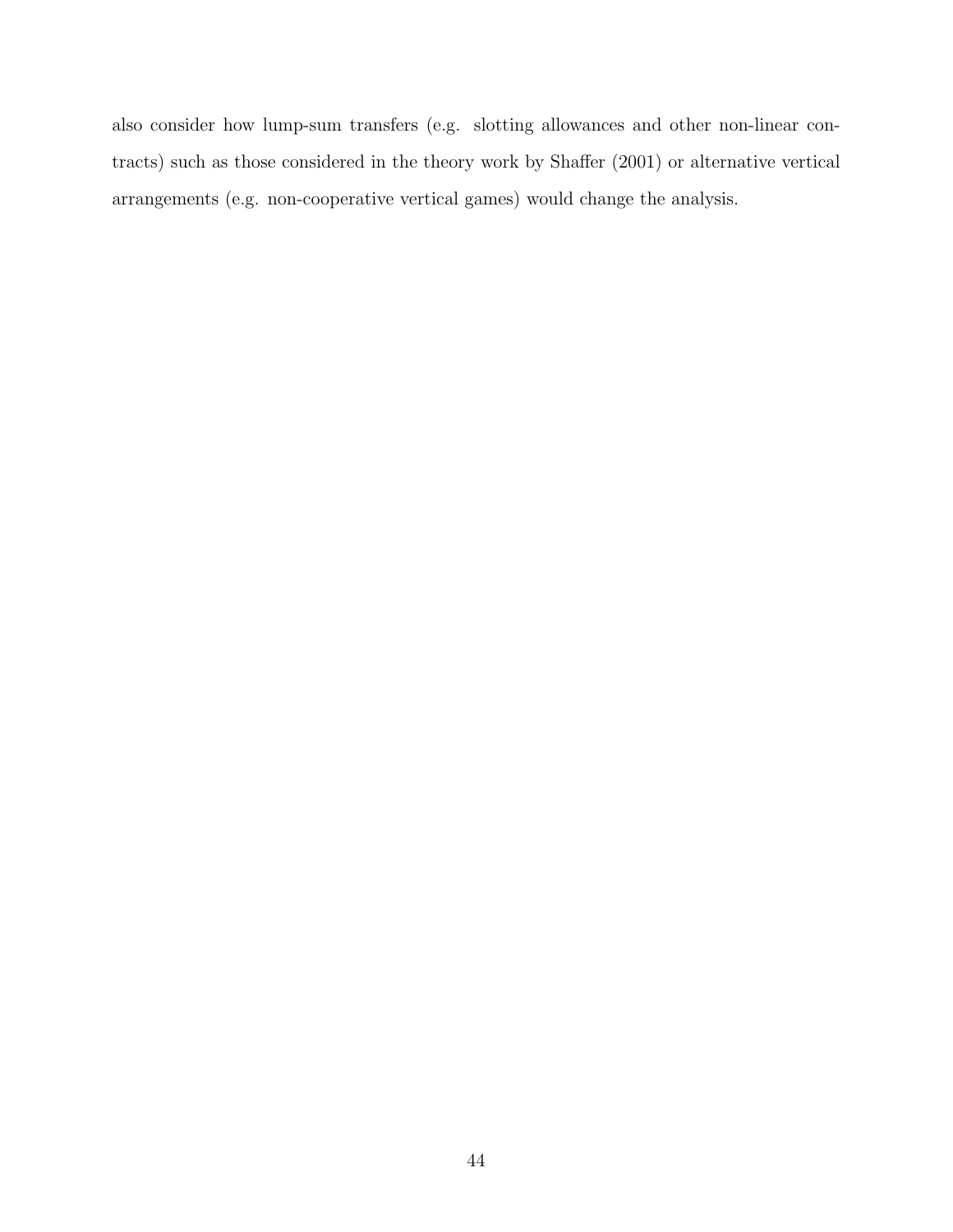## References

- Bass, F. M. (1969). A new product growth for model consumer durables. *Management* Science  $15(5)$ ,  $215-227$ .
- Berry, S., J. Levinsohn, and A. Pakes (1995). Automobile prices in market equilibrium. Econometrica 63 (4), 841–890.
- Bonnet, C. and P. Dubois (2010). Inference on vertical contracts between manufacturers and retailers allowing for nonlinear pricing and resale price maintenance. RAND Journal of Economics 41 (1), 139–164.
- Bresnahan, T. F. (1987). Competition and collusion in the american automobile industry: The 1955 price war. The Journal of Industrial Economics 35 (4), 457–482.
- Bresnahan, T. F., S. Stern, and M. Trajtenberg (1997). Market segmentation and the sources of rents from innovation: Personal computers in the late 1980s. RAND Journal of Economics 28 (0), S17–S44.
- Bronnenberg, B. J., J.-P. H. Dubé, and M. Gentzkow (2012). The evolution of brand preferences: Evidence from consumer migration. American Economic Review 102(6), 2472– 2508.
- Bruno, H. A. and N. J. Vilcassim (2008). Structural demand estimation with varying product availability. Marketing Science  $27(6)$ , 1126–1131.
- Chintagunta, P. K., A. Bonfrer, and I. Song (2002). Investigating the effects of store-brand introduction on retailer demand and pricing behavior. *Management Science 48* (10), 1242– 1267.
- Collard-Wexler, A., G. Gowrisankaran, and R. S. Lee (2019). "Nash-in-Nash" bargaining: A microfoundation for applied work. Journal of Political Economy 127(1), 163–195.
- Crawford, G. S., R. S. Lee, M. D. Whinston, and A. Yurukoglu (2018). The welfare effects of vertical integration in multichannel television markets. *Econometrica*  $86(3)$ , 891–954.
- Crawford, G. S. and A. Yurukoglu (2012). The welfare effects of bundling in multichannel television markets. American Economic Review 102 (2), 643–685.
- Dhar, S. K. and S. J. Hoch (1997). Why store brand penetration varies by retailer. *Marketing* Science  $16(3)$ , 208-227.
- Draganska, M., D. Klapper, and S. B. Villas-Boas (2010). A larger slice or a larger pie? An empirical investigation of bargaining power in the distribution channel. Marketing Science  $29(1)$ , 57-74.
- Gandhi, A. and J. Houde (2015). Measuring substitution patterns in differentiated products industries: The missing instruments. Working Paper (University of Pennsylvania).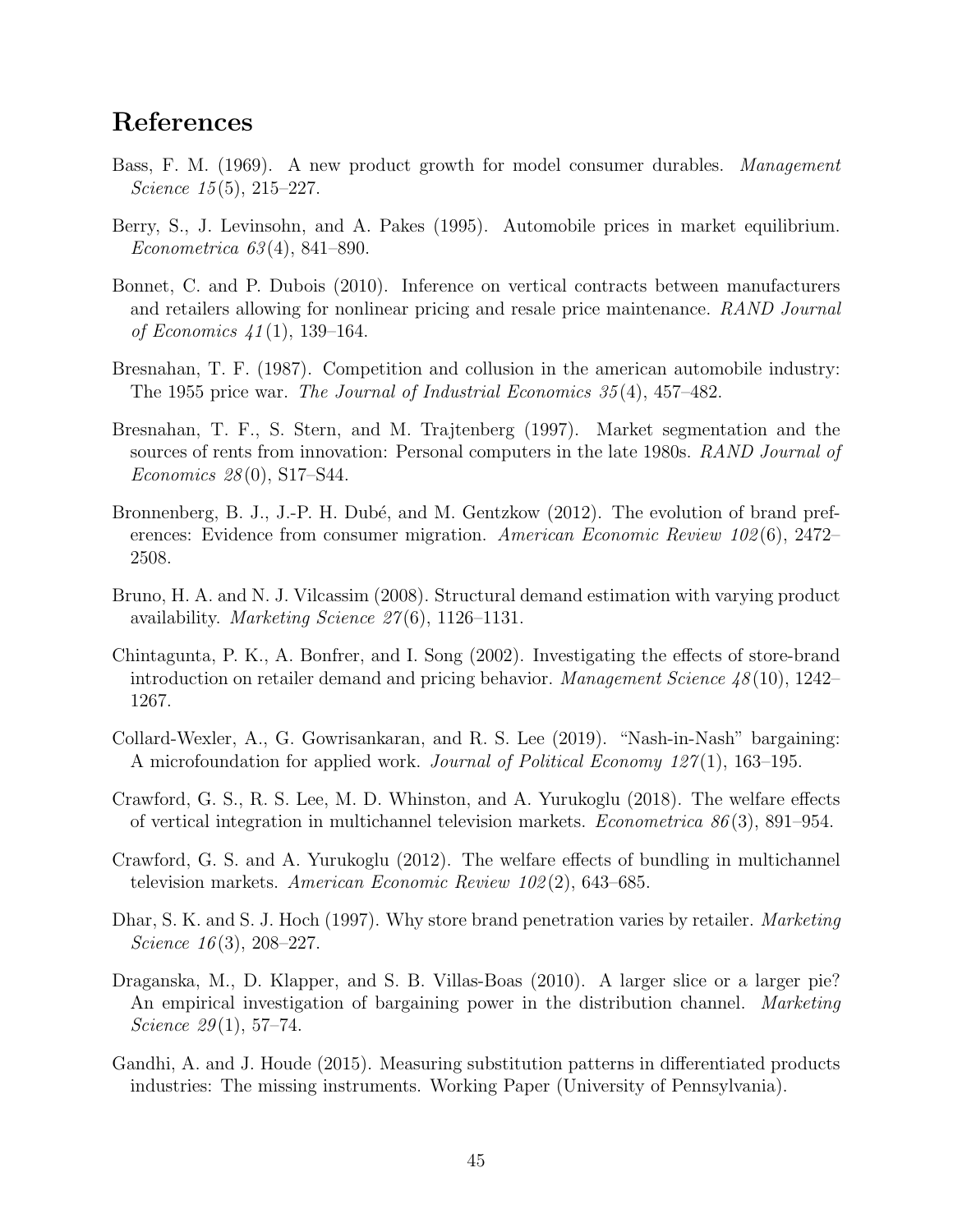- Goldfarb, A., Q. Lu, and S. Moorthy (2009). Measuring brand value in an equilibrium framework. Marketing Science 28 (1), 69–86.
- Gowrisankaran, G., A. Nevo, and R. Town (2014). Mergers when prices are negotiated: Evidence from the hospital industry. American Economic Review 105 (1), 172–203.
- Grennan, M. (2013). Price discrimination and bargaining: Empirical evidence from medical devices. American Economic Review 103 (1), 145–177.
- Hansen, K., V. Singh, and P. Chintagunta (2006). Understanding store-brand purchase behavior across categories. Marketing Science 25 (1), 75–90.
- Ho, K. (2009). Insurer-provider networks in the medical care market. American Economic Review  $99(1)$ , 393-430.
- Ho, K. and R. S. Lee (2017). Insurer competition in health care markets. *Econometrica*  $85(2)$ , 379–417.
- Hoch, S. J. and S. Banerji (1993). When do private labels succeed? Sloan management review  $34(4)$ , 57–67.
- Horn, H. and A. Wolinsky (1988). Bilateral monopolies and incentives for merger. RAND Journal of Economics 19(3), 408-419.
- Iyer, G. and J. M. Villas-Boas (2003). A bargaining theory of distribution channels. Journal of Marketing Research  $40(1)$ , 80-100.
- Judd, K. L. (1998). Numerical methods in economics. Cambridge, MA: MIT press.
- Meza, S. and K. Sudhir (2010). Do private labels increase retailer bargaining power? Quantitative Marketing and Economics  $8(3)$ , 333–363.
- Misra, S. and S. K. Mohanty (2006). Estimating bargaining games in distribution channels. Working Paper (University of Rochester).
- Nash, J. F. (1950). The bargaining problem. *Econometrica 18* $(2)$ , 155–162.
- Nevo, A. (2000a). Mergers with differentiated products: The case of the ready-to-eat cereal industry. RAND Journal of Economics 31 (3), 395–421.
- Nevo, A. (2000b). A practitioner's guide to estimation of random-coefficients logit models of demand. Journal of Economics & Management Strategy  $9(4)$ , 513-548.
- Nevo, A. (2001). Measuring market power in the ready-to-eat cereal industry. *Economet*rica 69 $(2)$ , 307–342.
- Nielsen Global Survey (2012). The State of private label around the world. The Nielsen Company.
- Nijs, V., K. Misra, E. T. Anderson, K. Hansen, and L. Krishnamurthi (2010). Channel pass-through of trade promotions. Marketing Science 29 (2), 250–267.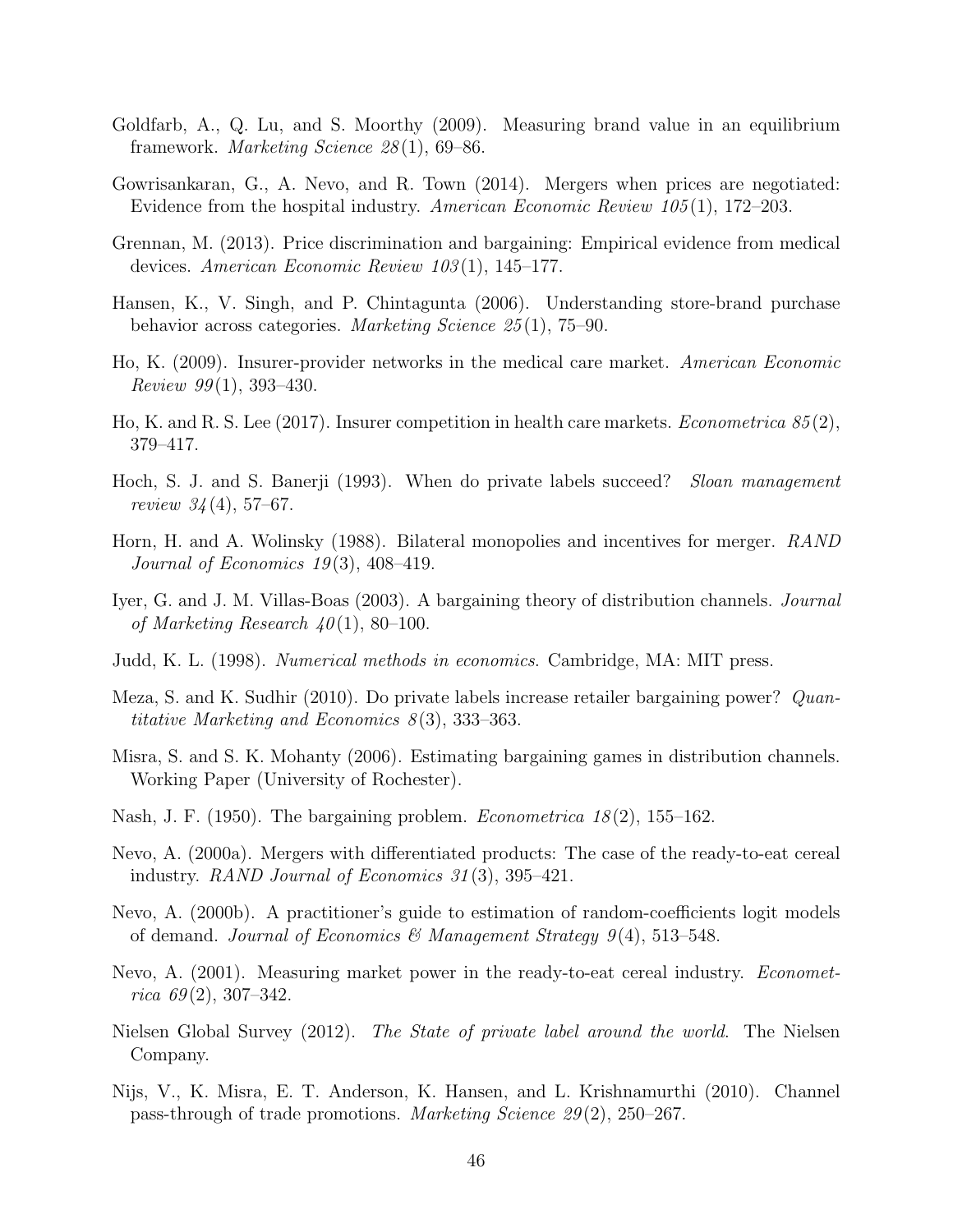- Nijs, V. R., K. Misra, and K. Hansen (2013). Outsourcing retail pricing to a category captain: The role of information firewalls. *Marketing Science 33*(1), 66–81.
- Noton, C. and A. Elberg (2018). Are supermarkets squeezing small suppliers? Evidence from negotiated wholesale prices. The Economic Journal 128 (610), 1304–1330.
- O'Brien, D. P. and G. Shaffer (2005). Bargaining, bundling, and clout: The portfolio effects of horizontal mergers. RAND Journal of Economics  $36(3)$ , 573–595.
- Pauwels, K. and S. Srinivasan (2004). Who benefits from store brand entry? Marketing Science  $23(3)$ , 364–390.
- Rubinstein, A. (1982). Perfect equilibrium in a bargaining model. *Econometrica*  $50(1)$ , 97–109.
- Sayman, S., S. J. Hoch, and J. S. Raju (2002). Positioning of store brands. Marketing Science 21(4), 378–397.
- Schultz, H. (2012). Private labels sales hit \$98 billion on 6% growth, report says. Food Navigator USA.
- Scott Morton, F. and F. Zettelmeyer (2004). The strategic positioning of store brands in retailer–manufacturer negotiations. Review of Industrial Organization  $24(2)$ , 161–194.
- Shaffer, G. (2001). Bargaining in distribution channels with multiproduct retailers. Technical report, mimeo, University of Rochester.
- Tenn, S. and J. M. Yun (2008). Biases in demand analysis due to variation in retail distribution. International Journal of Industrial Organization 26 (4), 984–997.
- Thomassen, O., H. Smith, S. Seiler, and P. Schiraldi (2017, August). Multi-category competition and market power: A model of supermarket pricing. American Economic Review  $107(8)$ , 2308-51.
- Villas-Boas, S. B. (2007). Vertical relationships between manufacturers and retailers: Inference with limited data. Review of Economic Studies  $74(2)$ , 625–652.
- Werden, G. J. and L. M. Froeb (1994). The effects of mergers in differentiated products industries: Logit demand and merger policy. Journal of Law, Economics,  $\mathcal B$  Organization  $10(2)$ , 407-426.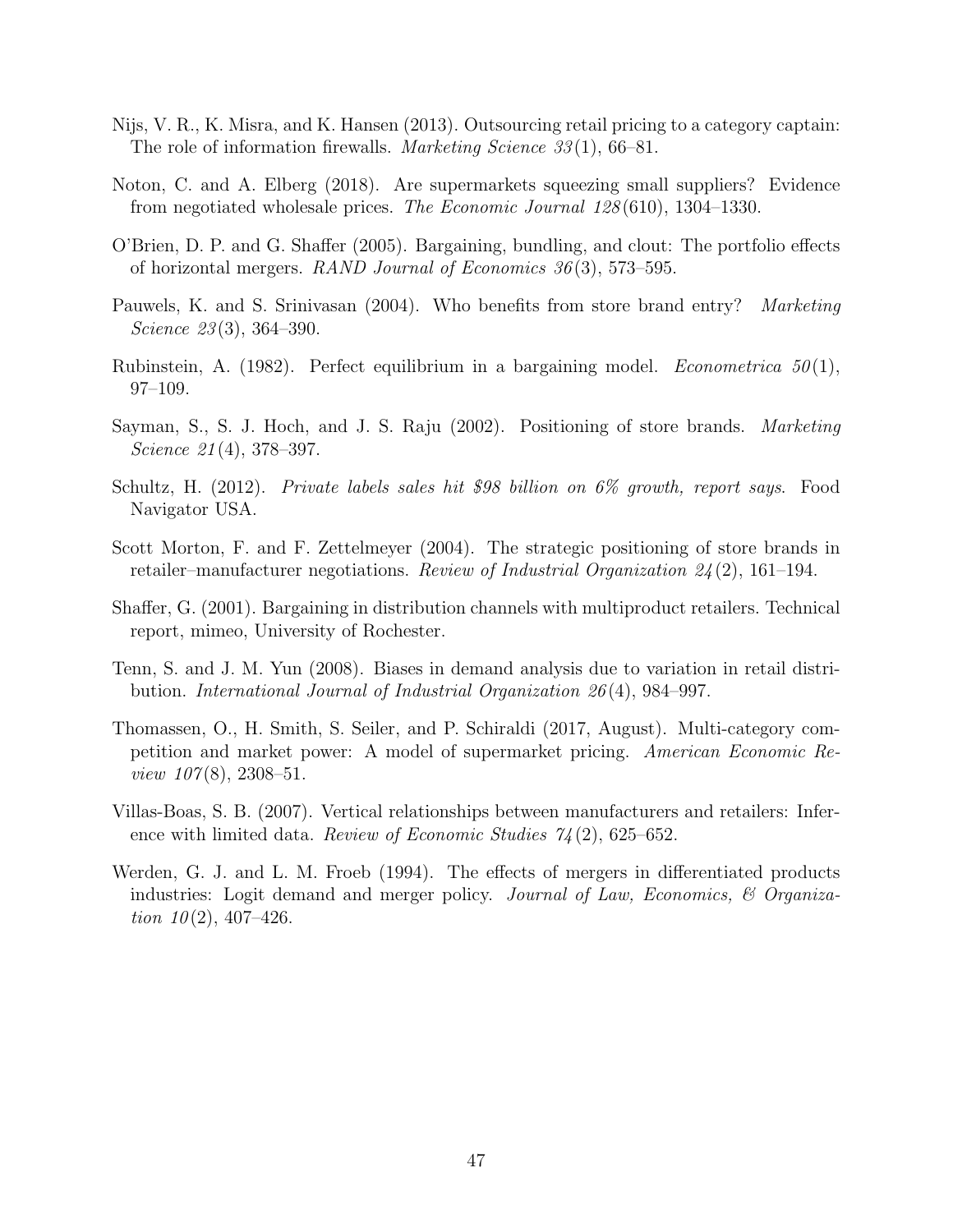### A Details of Sample Construction and Key Variables

In this appendix, we provide additional details regarding the sample selection, segment definitions, and key aggregations used in our empirical analyses.

For product segment definitions, we largely follow the IRI definitions with some adjustments to account for mislabeling. In order to construct prices that are comparable across the product segments, we define the equivalent serving size for each segment. For the main and premium products, we apply a universal serving size. For low segment products, we follow the manufacturer's recommendation for each brand to define the equivalent serving size, where available or a universal serving size following industry standards. For super-premium products, we use the manufacturers' recommended serving size, which is standard across brands.

For each segment, we keep the leading national brands based on their total dollar sales in the sample. We keep more brands in the super-premium segment than other segments, since that is the focal segment of this study. For each RMA, we drop segment-brands that only appear once in the entire sample period to avoid singularities when estimating demand. These single period cases are rare and unusual. The remaining sample captures 93.7% of total category sales. Finally, we select the RMA-week-segment-brand observations that have a reasonable level of distribution to better capture representative patterns of demand. First, we drop observations with less than 10% ACV distribution. We found these observations to be more likely to be error-prone and they had little impact on total sales. Second, we drop any segment-brand in an RMA if its median ACV distribution fails to ever achieve 50% (medians are calculated after the censoring). These segment-brands represent relatively small share cases and, with this selection criteria, we retain 87.1% of the remaining observations and 98.3% of remaining dollar sales.

We also note that we group the Dominant Brand owned super-premium brands. In general, these brands' prices and price promotion schedules are closely linked, lending support to the aggregation. We studied a sample of fourteen RMAs in detail to evaluate whether the pricing of these brands were indeed closely linked. We considered the brands that make up 95% of the the Dominant Brand Owned brand sales and that were in the sample at least 52 weeks. We found four such brands. The bulk of the owned sales is actually from a single brand with the rest relatively spread out. We also found that these four brands have TPR promotion schedules that are closely linked with their average prices having sharp dips at the same time and prices are correlated within RMA.

The above describes the sample construction for the demand-side estimation. The supplyside has several additional considerations. First, we aggregate our data to the quarterly level (13 week periods). To do so, we construct a measure of regular prices as the 90th quantile of the weekly price distribution in the quarter and construct averages for the other quantities of interest (e.g., ACV, share). Second, in the supply side estimation, we include only the super-premium products in the bargaining set and don't consider the main, premium, or low product segments. This simplification reduces the computational burden of estimation, focuses on our main interest, and is justifiable because the substitution between superpremium and the other segments is relatively small. Third, we consider a subset of quarters as described in the main text to ensure stability in the distribution and to use data more proximate in time to the private label entries for estimating the cost function.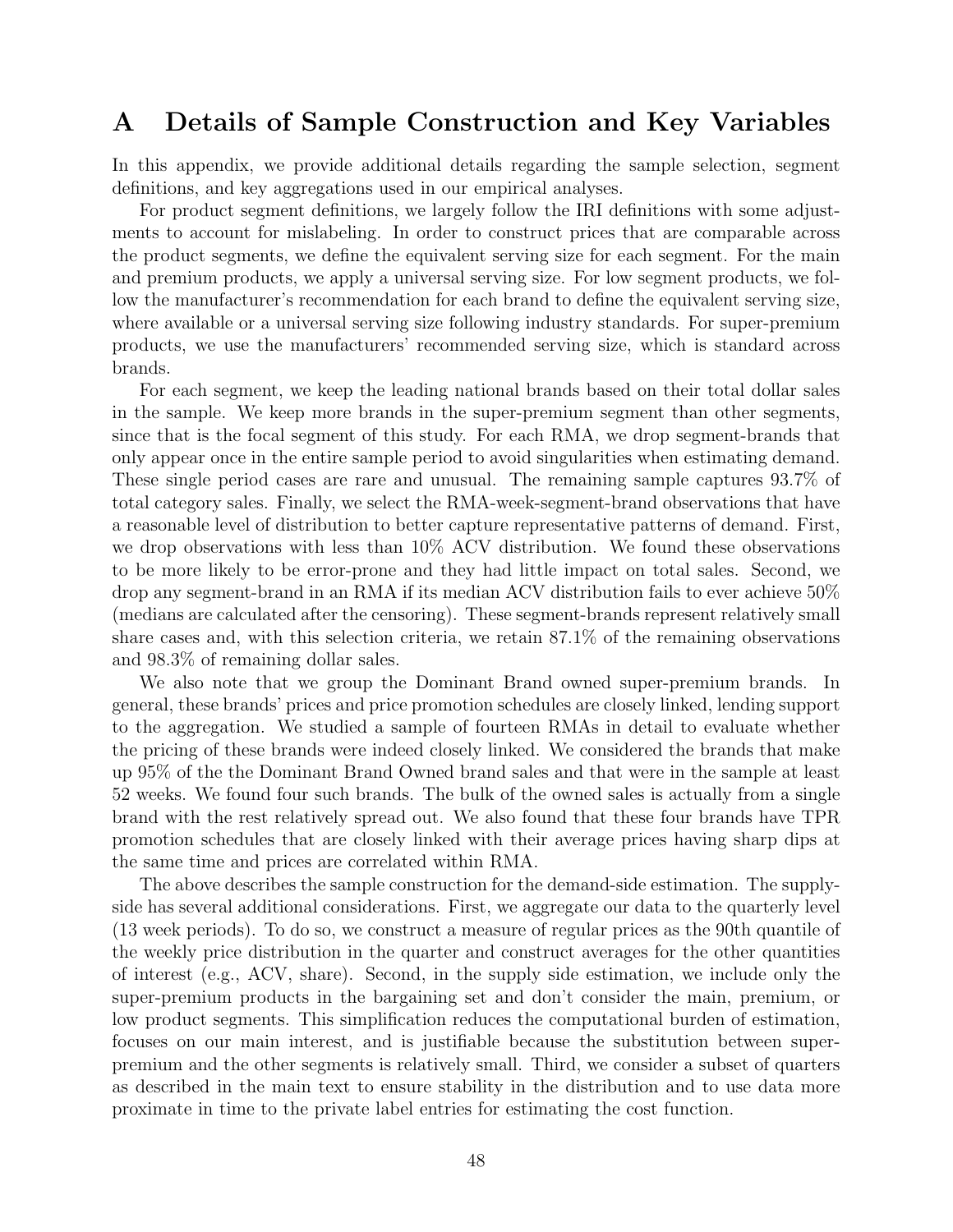Fourth, we use the sample selection rules discussed above and add some additional ones resulting from some measurement concerns due to aggregating to the quarter. We include in the profit calculations only brands that are observed at least 6 of the 13 weeks in the quarter, and include as bargaining observations only those brands that have at least 10 weeks of data in the given quarter. The dropped cases largely are when a brand first enters the market or just before it exits. These cases often have lower ACV, have unusual promotional activity, and our measures for the quarter tend to be poor approximations to rapidly changing shares. In addition to this rule, we identified three other observations where our quarterly measures appeared to have substantial error, and dropped those cases as well. XXXTAKEAKI Need to adjust all descriptions for the smaller sampleXXX After all of these additional sample adjustments, we retain 6,978 observations or 92% of the original bargaining observations (i.e., quarter RMA-brand-retailer pairs). These bargaining observations are spread across the 72 RMAs and 17 quarters. We note that most of the bargaining pair observations have 3 or more brands in the market (86%) and 10 or less (88%).

We use the super-premium category penetration rate (percent households ever purchased in a year) as a proxy for the ownership of the complementary appliance among retailer shoppers. The point-of-sale data starts from the beginning of our sample, yet the penetration rate data are only available starting from three years later.<sup>17</sup> In order to obtain an ownership proxy prior to the observed data, we fit a Bass diffusion curve (Bass, 1969) for each individual RMA with the initial year being when the first product was introduced. The Bass diffusion process is described by the following equation. We estimate the Bass diffusion parameters for each RMA using nonlinear least squares.

$$
IB_{jt} = m_j * \frac{1 - \exp(-(p_j + q_j) * (t - t_0))}{1 + \frac{q_j}{p_j} \exp(-(p_j + q_j) * (t - t_0))}
$$
\n
$$
(17)
$$

where j represents retailers, t represents year, and  $t_0 = 2004$ . We then use the fitted value as the end of year ownership throughout the sample (i.e., not only to make up for the missing penetration rates but also the observed values) to smooth out noises from the penetration rate data. In addition, recognizing that the penetration rate likely captures a subset the actual owners among the retailer shoppers (namely, leaving out those who never buy superpremium from that particular retailer), we increase the fitted value by three percentage points.<sup>18</sup> Finally, we interpolate the end of year installed base to end of quarter ones by assigning 13%, 14%, 25%, and 48% increment to each calendar quarter respectively based on quarterly national sales of the complementary good. Weekly installed base levels are interpolated linearly from these quarterly levels.

<sup>&</sup>lt;sup>17</sup>Some RMA-years had too few buyers in the IRI panel data to make a projection to the shopper population for that specific RMA-year of the percentage of shoppers that buy any super-premium products. We use the fitted values of a multiple regression to impute the missing values, where the regression includes independent variables the (raw, not projected) observed number of buyers divided by the raw number of shoppers, the share of the super-premium sales out of category sales, total super-premium and total category sales, average dollar sales weighted ACV for super-premium products, the average, minimum, and maximum number of super-premium brands (and polynomials of these), and a cubic function of the year dummies interacted with the category penetration rate.

<sup>&</sup>lt;sup>18</sup>We determined the 3% value by analyzing the product segment share out of total category to infer a lower bound of the installed base.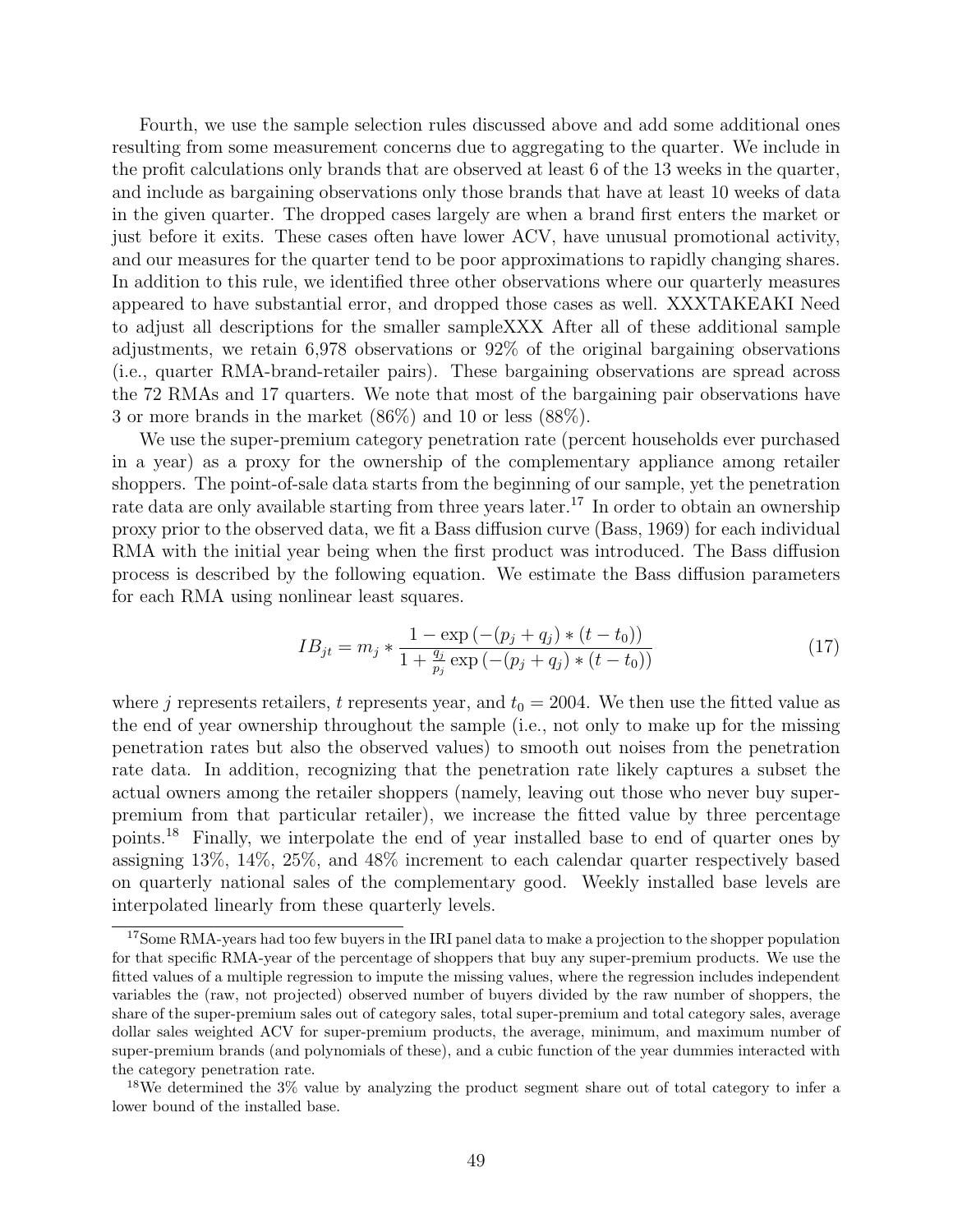

Figure A.1: Availability and Complementary Good Ownership

Figure A.1 illustrates how product availability (in all four segments) and ownership of the required complementary good (for the super-premium segment) evolved over the sample period. Figure A.1a shows the sales weighted percent ACV distribution over time for all four categories. From the figure, it is clear that the dominant brands in the main and low segments are essentially carried everywhere, whereas premium, with its more regionallyfocused local brands (Bronnenberg et al., 2012), is more heterogeneous (the lower level of average availability in the premium segment mainly reflects variation across chains in what brands they carry, not variation within chains in the products that are carried in particular stores). Note that, even in the premium segment, availability is clearly quite stable over time. In super-premium, however, availability increases sharply for roughly the first two years of the sample, but stabilizes by the end. This is due to the progressive nature of the super-premium roll-out and the large number of new product entries that occurred over this period. Our demand model (presented in section 3.1) has been constructed to account for these features. Figure A.1b shows the evolution of our imputed ownership measure (a proxy for the percent of the population that have access to the required complementary good) aggregated to the regional level.<sup>19</sup> As the figure makes clear, the ownership percentage continued to grow over the sample period, and exhibited substantial geographic variation. These patterns will also be accounted for in our demand analysis. We note that the ownership measure does not have a marked break at the time of the patent expiration (nor do the prices of the required complementary good).

# B Incorporating the Shadow Value of Traffic into Retailer Objective Function

In this section, we provide details of our approach to incorporating the shadow value of attracting additional traffic to the retail store by lowering the prices of the products in the category. Research suggests that the value of these cross-category incentives arising from traffic can be quite high. Thomassen et al. (2017) report an average of 47% of the category

<sup>&</sup>lt;sup>19</sup>The actual scale of the installed base is obscured to maintain confidentiality.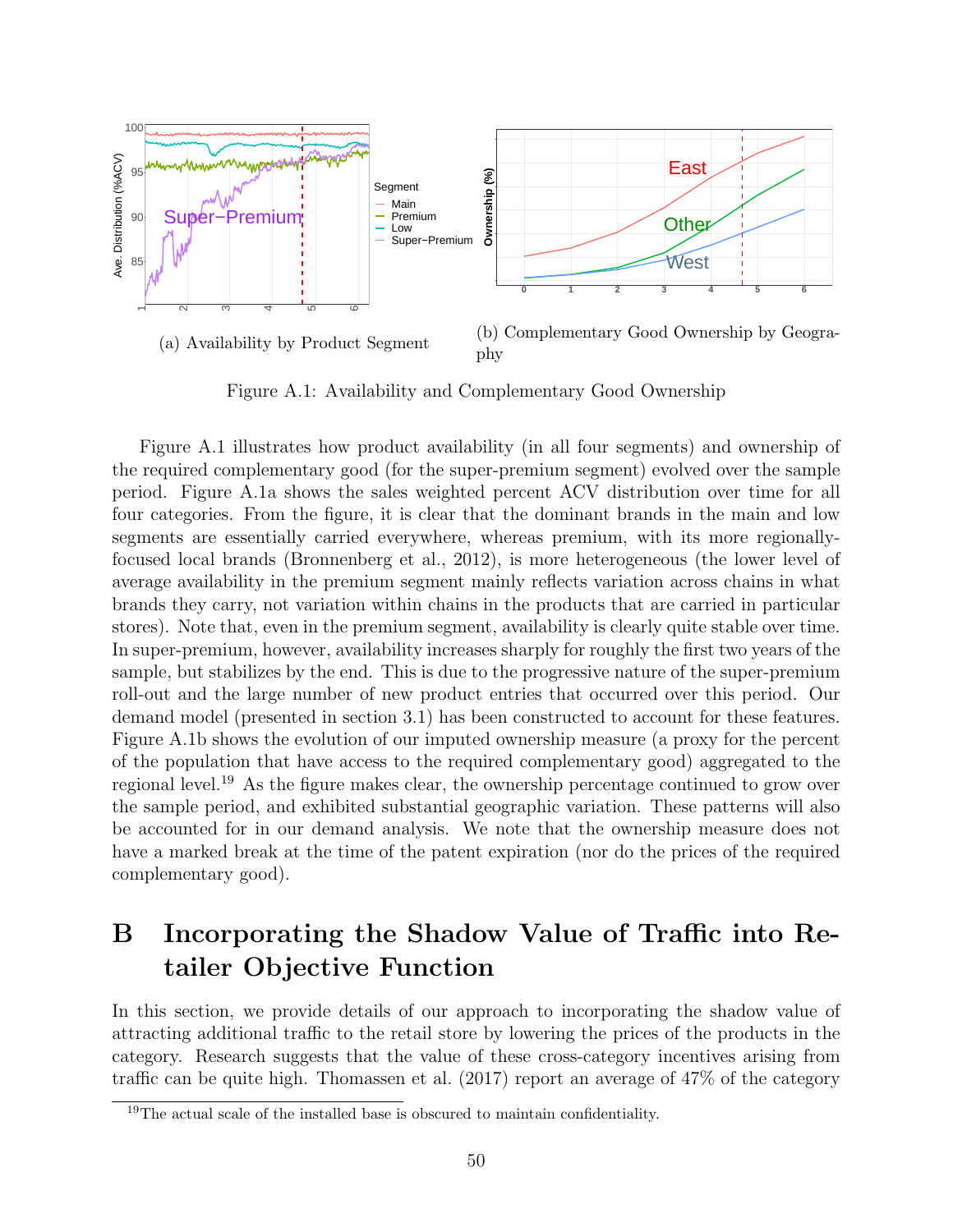price as related to these shadow values when incorporating competition effects. The focal category is one that specifically was considered as potentially drawing meaningful traffic to the store, and because of its premium position that traffic would likely be valuable. Thus, we aim to incorporate into our retailer problem the incentive to lower prices in order to attract traffic and resulting coincidental sales.

Our approach is motivated with micro-foundations of the retailer's problem, but, given the complexity of the fully structural problem, we approximate the additional incentives the retailer faces when setting prices while accounting for the traffic generating potential of a category. In this section, we first introduce the approach and the provide some empirical evidence related to the estimates of these shadow values.

#### B.1 Micro-foundations

We first present a retailer's profit function where the retailer internalizes profits from all products in the retailer, not only the focal category. Let the set of products in the focal category be  $m_{rt}$  and the rest of the products be represented by the set  $\tilde{m}_{rt}$ . The profit function is then,

$$
\sum_{j \in m_{rt}} \left( p_{rjt} - w_{rjt} \right) s_{rjt}^{m_{rt}} \left( p_{rt} \right) M_{rt} + \sum_{j \in \tilde{m}_{rt}} \left( p_{rjt} - w_{rjt} \right) s_{rjt}^{\tilde{m}_{rt}} \left( p_{rt} \right) M_{rt}, \tag{18}
$$

where  $s_{rjt}^{m_{rt}}$  and  $s_{rjt}^{\tilde{m}_{rt}}$  represent the shares of the corresponding product j in retailer r at time t given the price vector  $p_{rt}$ .

Consider the price setting problem for a monopolist retailer r in the focal category. For this problem, the first order conditions for each product  $j$  can be represented as

$$
\sum_{k \in m_{rt}} \left( p_{rkt} - w_{rkt} \right) \frac{\partial s_{rkt}^{m_{rt}}}{\partial p_{rjt}} + s_{rkt}^{m_{rt}} + \sum_{k \in \tilde{m}_{rt}} \left( p_{rkt} - w_{rkt} \right) \frac{\partial s_{rkt}^{\tilde{m}_{rt}}}{\partial p_{rjt}} = 0 \tag{19}
$$

The first two terms are the standard single category conditions, whereas the latter term represents an effect due to substitution or complements within the store between product j and the products outside of the category. For example, if the product category were breakfast cereal, an obvious complement would be milk and substitutes might include bagels or pancake mix.

The shares implicitly capture the probability of not purchasing in the category,  $m_{rt}$ . If category purchase affects traffic (i.e., store visits), then the non-substitutes (including complements and unrelated purchases that are coincident in a visit) will decrease. Thus, the terms related to other categories can also capture the value of store traffic. To simplify, we have formulated the problem as a monopolist retailer facing residual demand so that store traffic could be partially driven by competition.

Solving the general retailer's problem induces significant computational trade-offs. For example, Thomassen et al. (2017) had to aggregate categories to a level of "dry goods" and "drinks," a very high aggregation in order to make the computational challenge of the multi-category model feasible. We argue that retailers generally do not have good detailed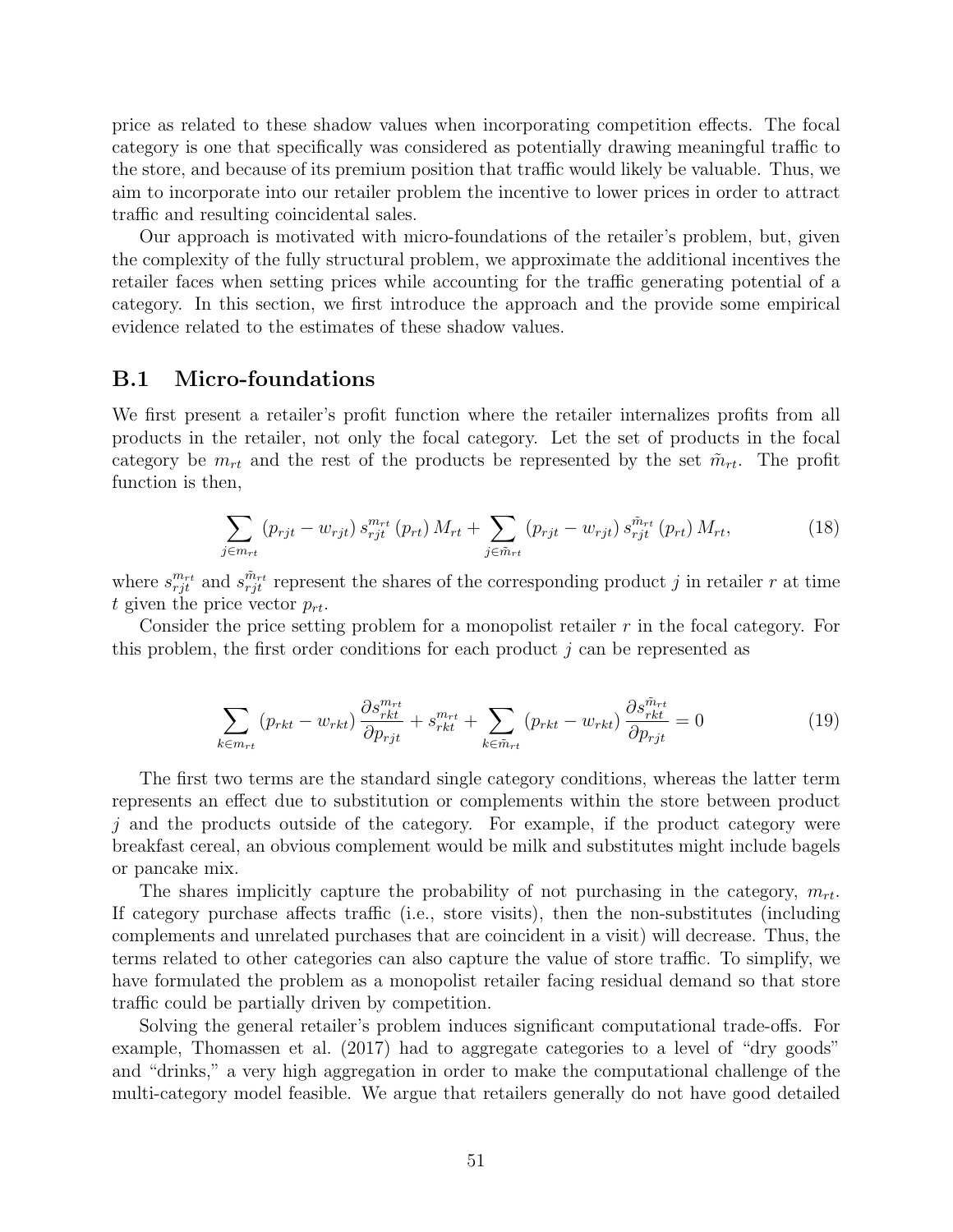information about their consumers' shopping habits at other retailers. Our conversations with retailers suggest they follow more heuristic approaches that account for the need to stay competitive, retain customers, and attract store visits. This motivates us to simplify the above problem to account for the potential shadow value to pricing a product at levels below the monopolist levels, without solving fully the problem in (18).

Our proposed simplification preserves the tension involved in the opportunity costs these other category purchases represent, while retaining the simplicity of data requirements and empirical analysis for our supply side. The next section describes this approximation.

#### B.2 Approximation to shadow value

To simplify the retailer's problem, we reduce the dimensionality of the value from price changes in two ways. First, we aggregate across products in the other categories to form a single value,  $\lambda$ . Second, we use the inside good share for the focal category as an approximation for the likelihood of buying in other categories in the store. Note that this approximation changes the meaning of  $\lambda$  to also account for the probability of purchases in other categories given a purchase in the focal category. With these two changes, the objective function can be represented as follows:

$$
\sum_{j \in m_{rt}} (p_{rjt} - w_{rjt}) s_{rjt}^{m_{rt}} (p_{rt}) M_{rt} + \lambda \sum_{j \in m_{rt}} s_{rjt}^{m_{rt}} (p_{rt}) M_{rt}.
$$
 (20)

$$
=\sum_{j\in m_{rt}}\left(p_{rjt}-w_{rjt}+\lambda\right)s_{rjt}^{m_{rt}}\left(p_{rt}\right)M_{rt}.\tag{21}
$$

Importantly, we now only have data requirements related to the focal category in the retailer objective function, and in line (21) the value of this simplification is clear. This approximation implies that the retailer proxies the impact of product prices on sales in the rest of the store by the share on inside good sales for the store. They value increasing category sales above and beyond the profits in that category and use this as an approximate solution to addressing the need to keep traffic in the store.

The pricing first order condition now becomes,

$$
\sum_{k \in m_{rt}} \left( p_{rkt} - w_{rkt} + \lambda \right) \frac{\partial s_{rkt}^{m_{rt}}}{\partial p_{rjt}} + s_{rkt}^{m_{rt}} = 0, \tag{22}
$$

We drop the r and t subscripts and the (now) unnecessary  $m_{rt}$  notation since the subset  $m_{rt}$  is now defined as the full set of products in the focal category. The condition can thus be written in matrix form as,

$$
p = w - \lambda + \Omega^{-1}s,\tag{23}
$$

These first order conditions indicate that as  $\lambda$  increases, retailers will choose lower retail prices as a result of this incentive to attract traffic and the related profits. We also note that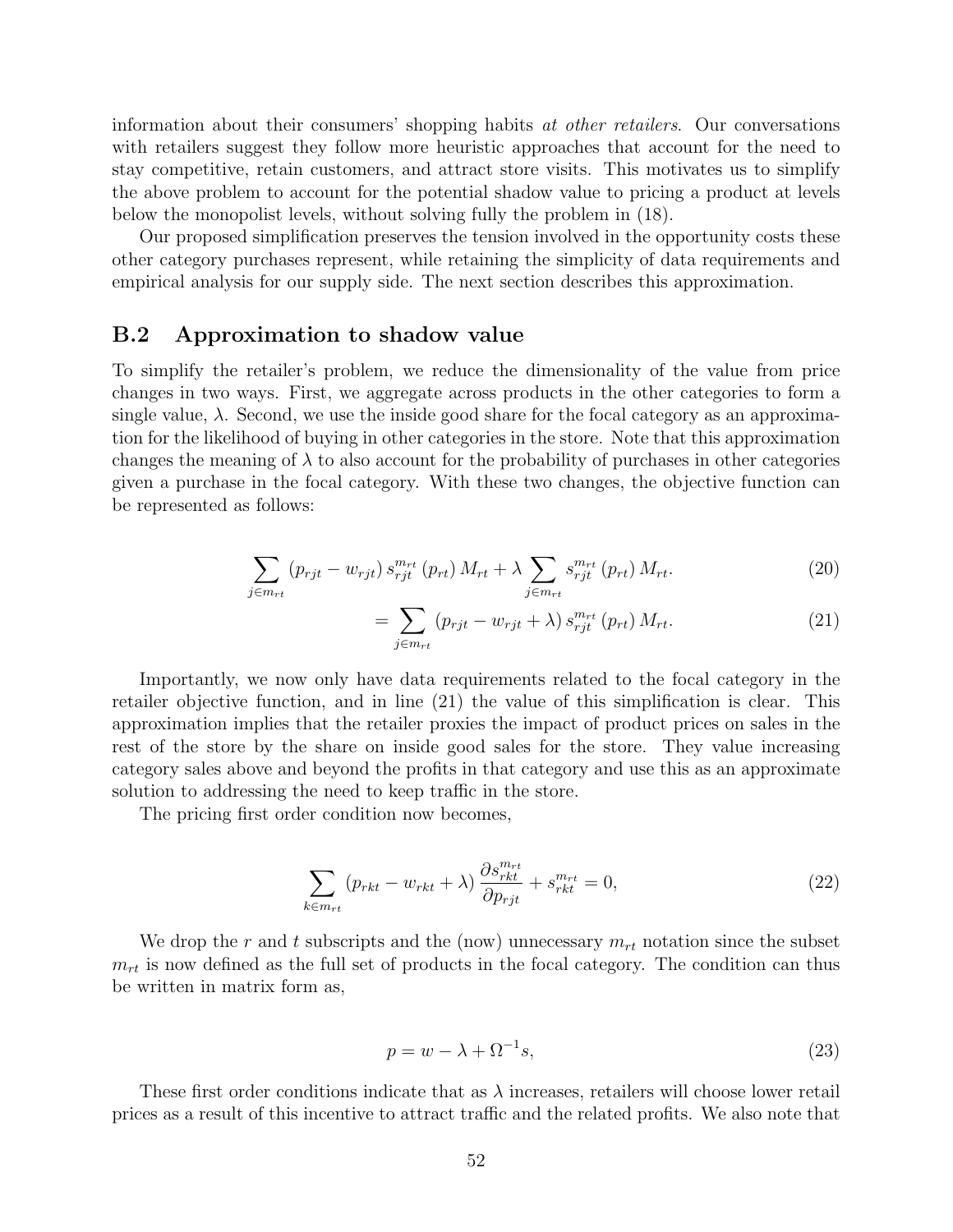in our empirical analysis, we take retail prices as chosen according to this model and recover wholesale prices. The relevant equation becomes,

$$
w = p - \Omega^{-1}s + \lambda. \tag{24}
$$

As apparent here, the estimated wholesale prices will be higher as a result of this shadow value.

#### **B.3** Estimating  $\lambda$

Although in our earlier simplification, we had a constant shadow value, in practice, we allow the shadow value to be relative to the product price. To achieve this, we divide the terms in the first order condition by the price of product  $i$ :

$$
\frac{p_{rjt} - \Omega^{-1} s_{rjt}}{p_{rjt}} = -\frac{\lambda_r}{p_{rjt}} + \frac{w_{jrt}}{p_{jrt}}\tag{25}
$$

We denote  $\tilde{\lambda}$  as the relative shadow value and parameterize  $\tilde{\lambda}_r = X_r \theta$ . The covariates  $X_r$ are discussed below. We also rewrite  $\tilde{w}_{rjt} = \tilde{w}_j + \tilde{e}_{rjt}$ , where  $\tilde{w}_j$  represents brand fixed effect that is common across retailers, and  $\tilde{e}_{rit}$  captures the deviation of  $\tilde{w}_{rit}$  from its brand level mean. These brand fixed effects absorb the intercept. We re-write equation (25) as follows and estimate it via linear regression:

$$
\frac{p_{rjt} - \Omega^{-1} s_{rjt}}{p_{rjt}} = -X_r \theta + \tilde{w}_j + \tilde{e}_{rjt}
$$
\n(26)

We consider two variables in the  $X_r$  covariates that are related to the value of traffic that the retailer might attract (or lose) and, in principle, excluded from the theoretical monopolist retailer problem for the focal category. The first variable, *cross-shop percent*, represents the average of the percentage of shoppers of retailer r who also shop at r's top 3 competitors. This measure proxies for the likelihood that lowering prices will increase traffic at the store. To measure this variable, we use panel data and include retail formats that carry a full grocery section such as grocery stores, club stores, and super centers.

The second variable, *cross-shop value*, is the difference between non cross-shopper revenue in the store and cross-shopper revenue in the store per capita. This measure proxies for the average revenue gain available from attracting additional traffic. Here we use the weighted average across the top three competitors weighted by the percentage of cross-shoppers.

We construct both variables using an auxiliary data set, the IRI shopper panel annual aggregates, and take the average of two annual aggregates (the database only provides the latest 2 years of relevant cross-shop data). These two variables measure the degree to which the focal RMA  $r$  is facing competition from other retailers, which we contemplate is the main driver of the shadow value in retailer pricing decision. We expect that higher the competition, the higher the shadow value.

The estimates from an OLS regression of equation (26) are presented in table B.1. Both coefficients are positive and significant. The cross-shop percent coefficient indicates that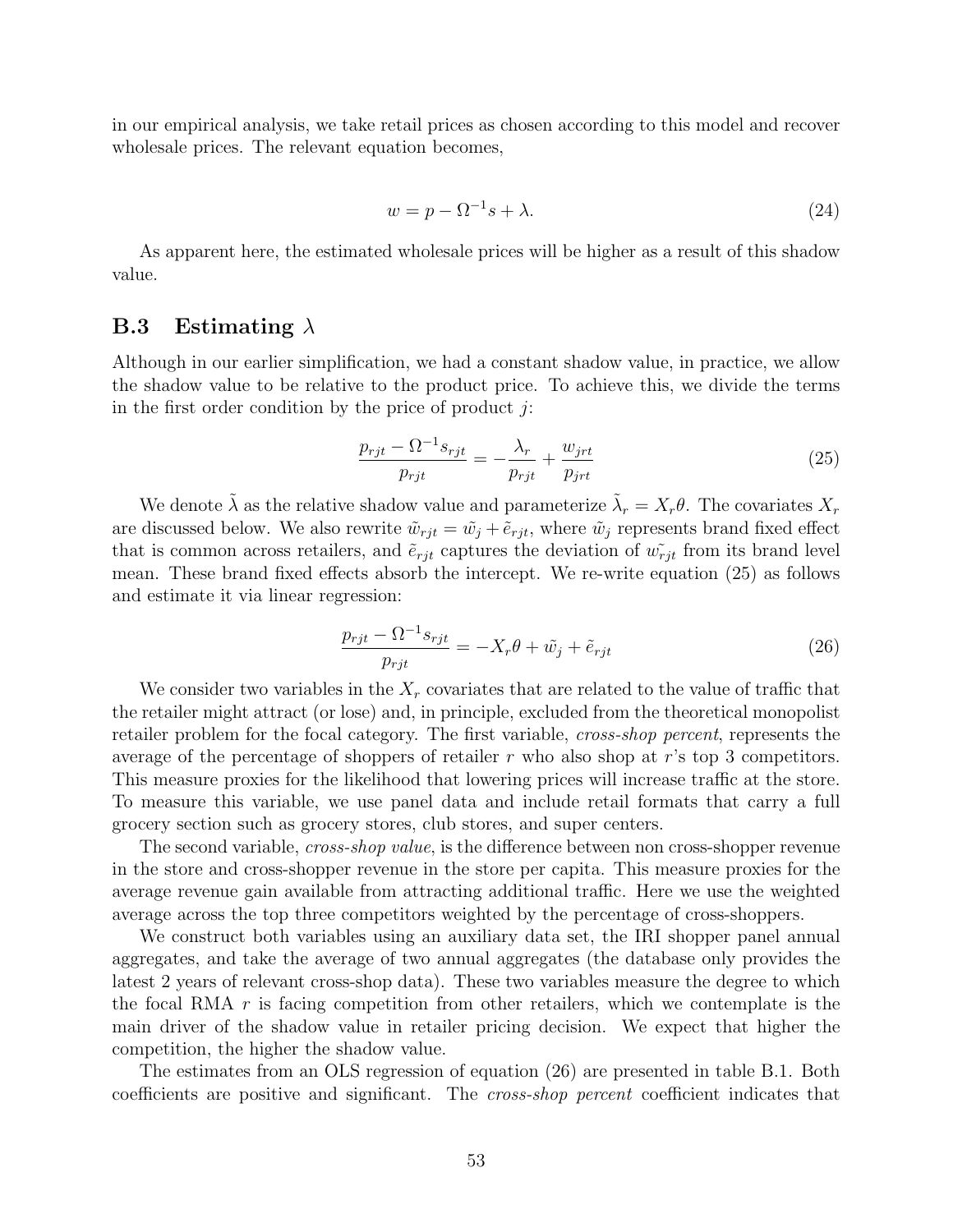as the percent of shoppers that also shop at the top 3 competing retailers increases, the shadow value increases. The *cross-shop value* coefficient implies that as the revenue difference between loyal and cross-shoppers decreases, the shadow value increases. In other words, our empirical results suggest that higher competition over traffic leads to a higher shadow value incentive in retailer pricing decisions, which is in line with our expectation.

| Variable                                                                                                                                                 | Estimate Std.Err. Signif. |       |       |  |  |
|----------------------------------------------------------------------------------------------------------------------------------------------------------|---------------------------|-------|-------|--|--|
| cross-shop percent                                                                                                                                       | 0.025                     | 0.005 | $***$ |  |  |
| cross-shop value $(100)$                                                                                                                                 | 0.101                     | 0.003 | $***$ |  |  |
| brand fixed effects are not reported<br>and the state of the contract of the contract of the contract of the contract of the contract of the contract of |                           |       |       |  |  |

Table B.1: Estimates of Shadow Value Parameters

\*\*\*: p-value $<.01$ ;

The predicted relative shadow value,  $\hat{\tilde{\lambda}}_r$ , and  $\lambda$ -adjusted wholesale price to retail price ratio  $\hat{w}_{rgjt}$  are given by the following equations

$$
\hat{\tilde{\lambda}}_r = X_r \hat{\theta}
$$

$$
\hat{\tilde{w}}_{rgjt} \equiv \frac{\hat{w}_{rgjt}}{p_{rgjt}} = \frac{p_{rgjt} - \Omega^{-1} s_{rgjt}}{p_{rgjt}} + \hat{\tilde{\lambda}}_r
$$

The relation between the unadjusted margin,  $\hat{\tilde{\lambda}}_r$  , and adjusted margin is

$$
margin_{adjust} = \frac{p_{rgjt} - \hat{w}_{rgjt}}{p_{rgjt}}
$$
  
=  $1 - \hat{\tilde{w}}_{rgjt}$   
=  $1 - \left(\frac{p_{rgjt} - \Omega^{-1} s_{rgjt}}{p_{rgjt}} + \hat{\tilde{\lambda}}_r\right)$   
= 
$$
margin_{unadjust} - \hat{\tilde{\lambda}}_r
$$

Based on the above derivation, we can interpret the relative shadow value as the difference between the margin implied by monopoly retailer and the adjusted margin. Calculating these margins without the shadow value adjustment, the monopoly retailer margin is approximately 45% for the super-premium segment on average. The relative shadow value adjusts this margin by approximately 15% downward (by decreasing price). Hence, the adjusted margin is closer to 30%.

### B.4 Shadow value implications for the bargaining problem

Turning to the bargaining problem, as in the main body of the paper, dropping the rt subscripts, and noting that  $R_{fk}$  represents the retailer r gains of trade (profit with and without manufacturer f's product k and that  $F_{rk}$  is manufacturer f's gains of trade (profit with and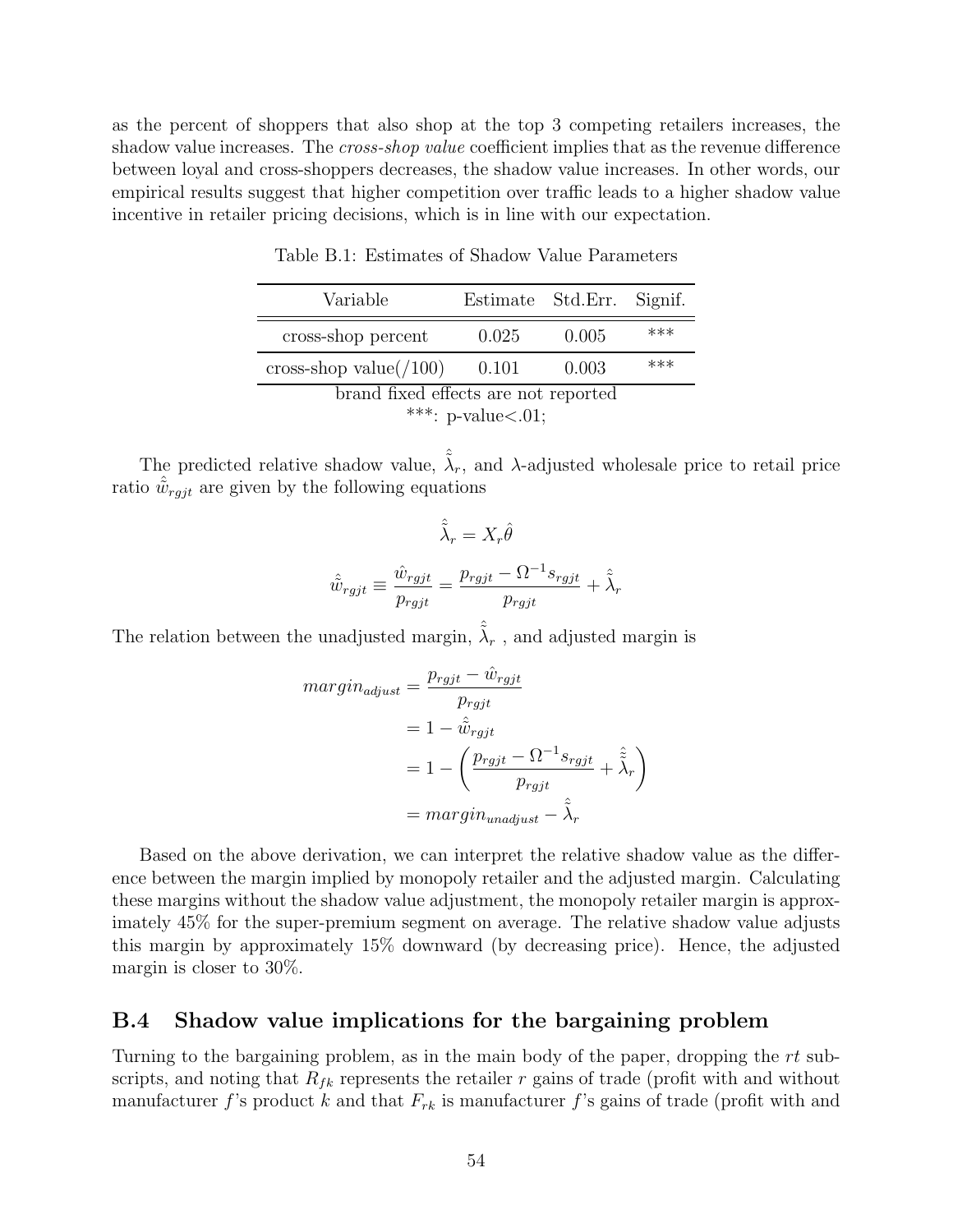without carrying retailer r carrying product  $k$ ). The Nash-in-Nash objective function can be written as,

$$
R_{fk} (w_{rk}, w_{r,-k})^{\beta_{rk}} F_{rk} (w_{rk}, w_{r,-k})^{1-\beta_{rk}}, \qquad (27)
$$

where  $R_{fk} = \prod_{r}^{J_{rt}} (w_{r,kt}, w_{r,-kt}) - \prod_{r}^{J_{rt}-k} (w_{r,-kt})$ . Specifically, agreement payoff of retailer r

$$
\Pi_r^{J_{rt}}(w_{r,kt}, w_{r,-kt}) = \sum_{j \in J_{rt}} (p_{rjt} - w_{rjt}) s_{rjt}(p_{rjt}) M_{rt} + \lambda_r \sum_{j \in J_{rt}} s_{rjt}(p_{rjt}) M_{rt}
$$
(28)

$$
=\sum_{j\in J_{rt}}(p_{rjt}-w_{rjt}+\lambda_r)s_{rjt}(p_{rjt})M_{rt}
$$
\n(29)

$$
=M*(p-w+\lambda)'s
$$
\n(30)

and similarly, payoff of retailer  $r$  without product  $k$ 

$$
\Pi_r^{J_{rt}-k} (w_{r,-kt}) = \sum_{j \in J_{rt}-k} (\tilde{p}_{rjt} - w_{rjt}) \tilde{s}_{rjt} (\tilde{p}_{rjt}) M_{rt} + \lambda_r \sum_{j \in J_{rt}} \tilde{s}_{rjt} (\tilde{p}_{rjt}) M_{rt}
$$
(31)

$$
=M * (\tilde{p} - w + \lambda)' \tilde{s}
$$
\n(32)

The first order condition is then

$$
\frac{\partial F_{rk}\left(w_{rk}, w_{r,-k}\right)}{\partial w_{rk}} R_{fk}\left(w_{rk}, w_{r,-k}\right) 1 - \beta_{rk} + \frac{\partial R_{fk}\left(w_{rk}, w_{r,-k}\right)}{\partial w_{rk}} F_{rk}\left(w_{rk}, w_{r,-k}\right) \beta_{rk} \tag{33}
$$

The terms in this FOC are mostly the same as the existing calculations. Two main adjustments need to occur. The first is that  $\frac{dR}{dw_k}$  becomes the following

$$
\frac{dR}{dw_k} = (p - w)' \frac{ds}{dw_k} + \left(\frac{dp}{dw_k}\right)' s - s_k + \lambda \sum_j \frac{ds_j}{dw_k}
$$

$$
= (p - w + \lambda)' \frac{ds}{dw_k} + \left(\frac{dp}{dw_k}\right)' s - s_k
$$
(34)

Because the lambda enters the first order condition as an additively separable term, it does not alter  $\frac{dp}{dw}$ .

# C Corner cases of the bargaining model

The bargaining power parameter in the Nash bargaining model indexes a range of potential supply arrangements. Two corner cases with  $\beta = 1$  and  $\beta = 0$  correspond to two special cases of retailer-manufacturer games.

The first case, when  $\beta = 1$ , the retailer has all of the power in the bargaining process. With this bargaining power, the objective function for the bargaining stage becomes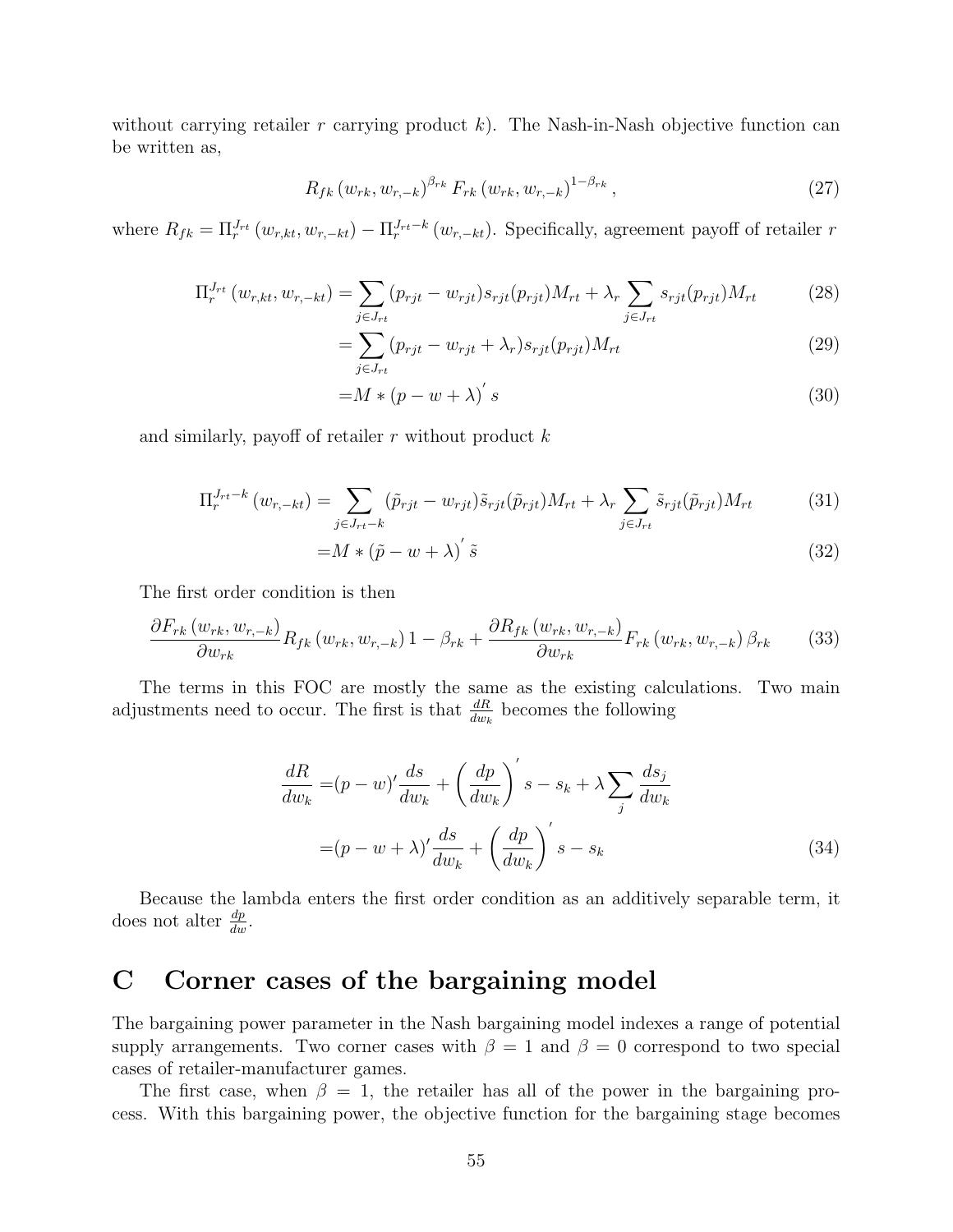$\left(\prod_{r}^{J_{rt}}(w_{r,kt}, w_{r,-kt}) - \prod_{r}^{J_{rt}-k}(w_{r,-kt})\right)$ . In other words, the manufacturer's profitability is ignored in the determination of the wholesale price. Since the retailer's profits are decreasing in the wholesale price, the wholesale prices would be set as low as possible, i.e., at the. manufacturer's participation constraint. If this participation constraint for the manufacturer requires non-negative profits, then wholesale prices would be set to the manufacturer's marginal costs. This arrangement produces channel optimal profits because it eliminates the double-marginalization problem. Interestingly, this special case produces wholesale and retail prices that correspond to those from a non-linear contracts setting where the manufacturer makes take-it-or-leave-it offers of a linear wholesale price (at the marginal cost) and fixed fees from the retailer to the manufacturer to make the manufacturer whole. Our current model design cannot identify such fixed fees, but we note that our estimates of bargaining power are all significantly different from 1, suggesting under the monopolist retailer assumption we do not find support wholesale prices that would be consistent with the non-linear contracts setting described above.

The second case is when  $\beta = 0$ , when the manufacturer has all of the bargaining power. The objective function becomes  $(\prod_{f}^{J_{rt}}(w_{r,kt}, w_{r,-kt}) - \prod_{f}^{J_{rt}-k}(w_{r,-kt}))$ . As a result, wholesale prices are set to maximize the manufacturer's profits anticipating the retailer will set retail prices optimally. Since our manufacturers are competing with one another, this is consistent with a setting where the competitive manufacturers make linear wholesale price take-it-orleave-it offers to the retailers. In this case, the prices will not be optimal for channel profits due to the double-marginalization problem. In some sense, then the bargaining increases channel profits and also the share that the retailer obtains as the  $\beta$  increases.

### D Additional Calculations

For simplicity, we drop the  $krt$  subscripts and letting  $w<sup>f</sup>$  and  $c<sup>f</sup>$  represent the vector of wholesale prices and marginal costs for brands owned by manufacturer  $f$ . To accommodate the partner revenue sharing we develop the notation  $\mu_{1j}$  and  $\mu_{2j}$ . We let  $\mu_{1j}$  to be  $1 - \kappa$ for the profits for partner brands,  $\kappa$  for the Dominant Brand profits, and 1 otherwise. We let  $\mu_{2i}$  to be 0 for the Dominant Brand profits and 1 otherwise. With this notation, the manufacturer profits in matrix notation are

$$
\sum_{j \in f_{rt}} \left( w_j \mu_{1j} - c_j \mu_{2j} \right) s_j^{J_{rt}}(p) \tag{35}
$$

We denote the vector of  $\mu_{1j}$  containing all terms relevant for manufacturer f to be  $\mu_1^f$ 1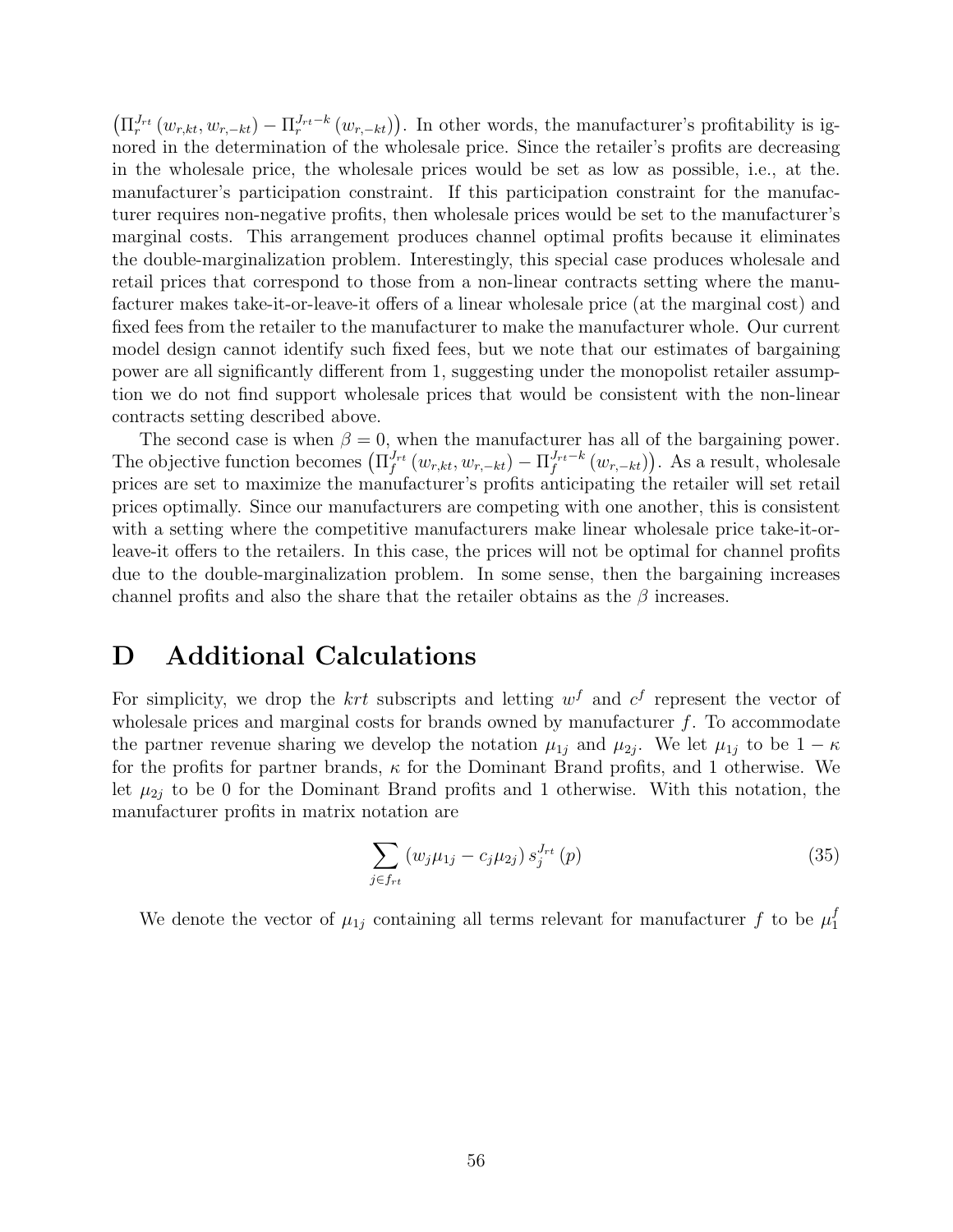and likewise for  $\mu_2^f$  $_2^{\prime}$ . The derivatives in terms of the wholesale price are then

$$
\frac{dF}{dw_k} = \sum_{j \in f} (w_j \mu_{1j} - c_j \mu_{2j}) \frac{ds_j}{dw_k} + s_k \mu_{1k} \tag{36}
$$

$$
= \left(w^f \cdot \mu_1^f - c^f \cdot \mu_2^f\right)' \frac{ds}{dw_k} + s_k \mu_{1k} \tag{37}
$$

$$
\frac{dR}{dw_k} = \sum_{j \in J} \left( (p_j - w_j) \frac{ds_j}{dw_k} + \frac{dp_j}{dw_k} s_j \right) - s_k \tag{38}
$$

$$
= (p - w)' \frac{ds}{dw_k} + \left(\frac{dp}{dw_k}\right)'s - s_k. \tag{39}
$$

(40)

We now consider the calculation of the two total derivatives contained in these expressions,  $\frac{ds_j}{dw_k}$  and  $\frac{dp_j}{dw_k}$ . For the former, note that  $s_j = s_j (p_1(w_k), \ldots, p_J(w_k))$ , so that  $ds_j$  $\frac{ds_j}{dw_k} = \sum_{l=1}^J$  $\partial s_j$  $\partial p_l$  $dp_l$  $\frac{dp_l}{dw_k}$ . In matrix notation, this is  $-\Omega \frac{dp_l}{dw_l}$  $\frac{dp}{dw_k}$ , where the *l*<sup>th</sup> row and *j*<sup>th</sup> column of  $\Omega$  is

$$
-\frac{ds_j}{dp_l} = \begin{cases} \text{if } j = l & -\int_i \frac{s_{ji}(1-s_{ji})\alpha_i}{p_j} d\theta_i \\ \text{if } j \neq l & \int_i \frac{s_{ji}s_{li}\alpha_i}{p_l} d\theta_i \end{cases}, \tag{41}
$$

where  $\theta_i$  represents the set of all individual level variables characterizing heterogeneity, i.e., including tastes, price sensitivity, availability, and machine ownership.

Combining the columns for the derivatives of  $F$  and  $R$  in terms of  $w$  and expressing these derivatives more fully, we have

$$
\frac{dF}{dw} = \left( \left( w^f \cdot \mu_1^f - c^f \cdot \mu_2^f \right) \frac{\partial s}{\partial p} \frac{dp}{dw} \right)' + s^f \cdot \mu_1^f \tag{42}
$$

$$
\frac{dR}{dw} = \left( (p - w)' \frac{\partial s}{\partial p} \frac{dp}{dw} \right)' + \left( \frac{dp}{dw} - I \right)' s.
$$
\n(43)

For the total price derivative, we must account for the fact that price is the optimal price set by the retailer which satisfies the equation  $p = w + \Omega^{-1} s(p)$ . To calculate the  $\frac{dp_j}{dw_k}$ , we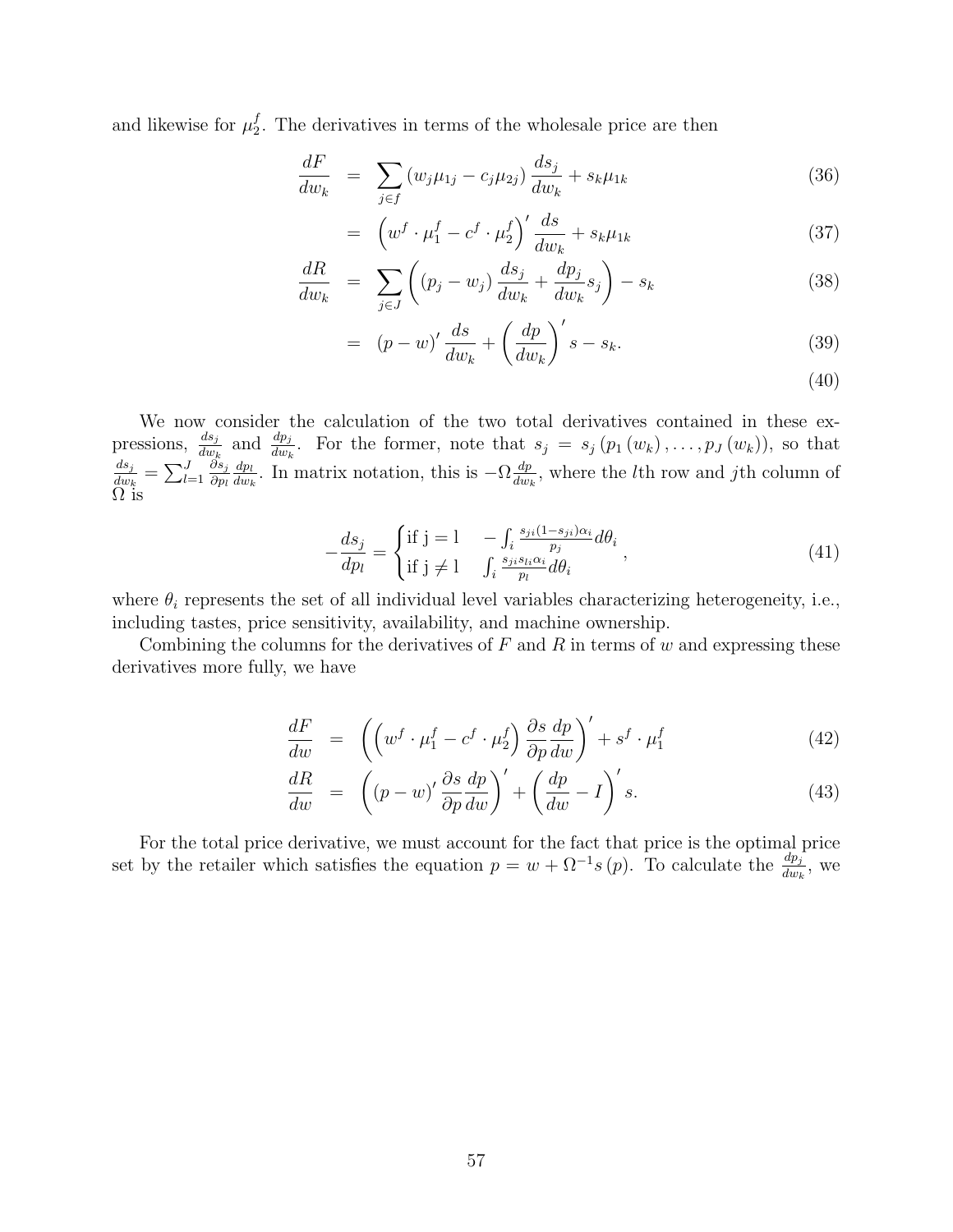take the total derivative of the pricing equations. This total derivative is

$$
\frac{dp}{dw_k} = \frac{dw}{dw_k} + \frac{d\Omega^{-1}}{dw_k}s + \Omega^{-1}\frac{ds}{dw_k}
$$
\n(44)

$$
\frac{dp}{dw_k} = \frac{dw}{dw_k} + \sum_{l=1}^{J} \left( \frac{d\Omega^{-1}}{dp_l} \frac{dp_l}{dw_k} \right) s + \Omega^{-1} \sum_{l=1}^{J} \frac{\partial s}{\partial p_l} \frac{dp_l}{dw_k} \tag{45}
$$

$$
\frac{dp}{dw_k} = \frac{dw}{dw_k} - \Omega^{-1} \sum_{l=1}^J \left(\frac{d\Omega}{dp_l} \frac{dp_l}{dw_k}\right) \Omega^{-1} s + \Omega^{-1} \sum_{l=1}^J \frac{\partial s}{\partial p_l} \frac{dp_l}{dw_k} \tag{46}
$$

$$
\frac{dp}{dw_k} = \frac{dw}{dw_k} + \sum_{l=1}^{J} \left( \Omega^{-1} \frac{\partial s}{\partial p_l} - \Omega^{-1} \frac{d\Omega}{dp_l} \Omega^{-1} s \right) \frac{dp_l}{dw_k}
$$
(47)

Further simplifying this expression requires shifting to matrix notation for the quantity in parentheses in the last line above. Specifically, let the lth column of  $G$ , be  $G_l =$  $\Omega^{-1}\left(\frac{\partial s}{\partial n}\right)$  $\frac{\partial s}{\partial p_l}-\frac{d\Omega}{dp_l}$  $\frac{d\Omega}{dp_i} \Omega^{-1} s$ . Then we can simplify notation to

$$
\frac{dp}{dw_k} = \frac{dw}{dw_k} + G\frac{dp}{dw_k},\tag{48}
$$

which if  $I - G$  is positive definite, then the total derivatives are

$$
\frac{dp}{dw_k} = (I - G)^{-1} \frac{dw}{dw_k} \tag{49}
$$

We combine the columns of the derivatives in terms of  $w_k$  and note that  $\frac{dw}{dw_k}$  equals 1 for the kth element and 0 otherwise, so that the matrix of derivatives of the wholesale price in terms of the wholesale price is just the identity matrix. The resulting matrix of price derivatives in terms of wholesale prices is

$$
\frac{dp}{dw} = (I - G)^{-1} \tag{50}
$$

Finally, letting  $\Omega_{jh}$  be the element in the j<sup>th</sup> row and hth column, the  $\partial\Omega/\partial p_l$  derivatives are defined by

$$
\frac{\partial \Omega_{jh}}{\partial p_l} = \begin{cases} \text{if } l = h = j & -\int_i \frac{s_{li}(1 - s_{li})\alpha_i((1 - 2s_{li})\alpha_i - 1)}{p_l^2} d\theta_i \\ \text{if } l = j \neq h & \int_i \frac{s_{li}s_{hi}\alpha_i((1 - 2s_{li})\alpha_i - 1)}{p_l^2} d\theta_i \\ \text{if } l = h \neq j & \int_i \frac{s_{li}s_{ji}(1 - 2s_{li})\alpha_i^2}{p_j p_l} d\theta_i \\ \text{if } l \neq h = j & \int_i \frac{s_{li}s_{ji}(1 - 2s_{ji})\alpha_i^2}{p_j p_l} d\theta_i \\ \text{if } l \neq h \neq j & -2 \int_i \frac{s_{ji}s_{li}s_{hi}\alpha_i^2}{p_j p_l} d\theta_i \end{cases} \tag{51}
$$

### D.1 Counterfactuals and simulating data

The counterfactuals rely on our ability to simulate data from the bargaining problem. We do so with knowledge of the parameters of the demand and supply side model as well as knowledge of the predetermined variables in the model. We note that in the results in the